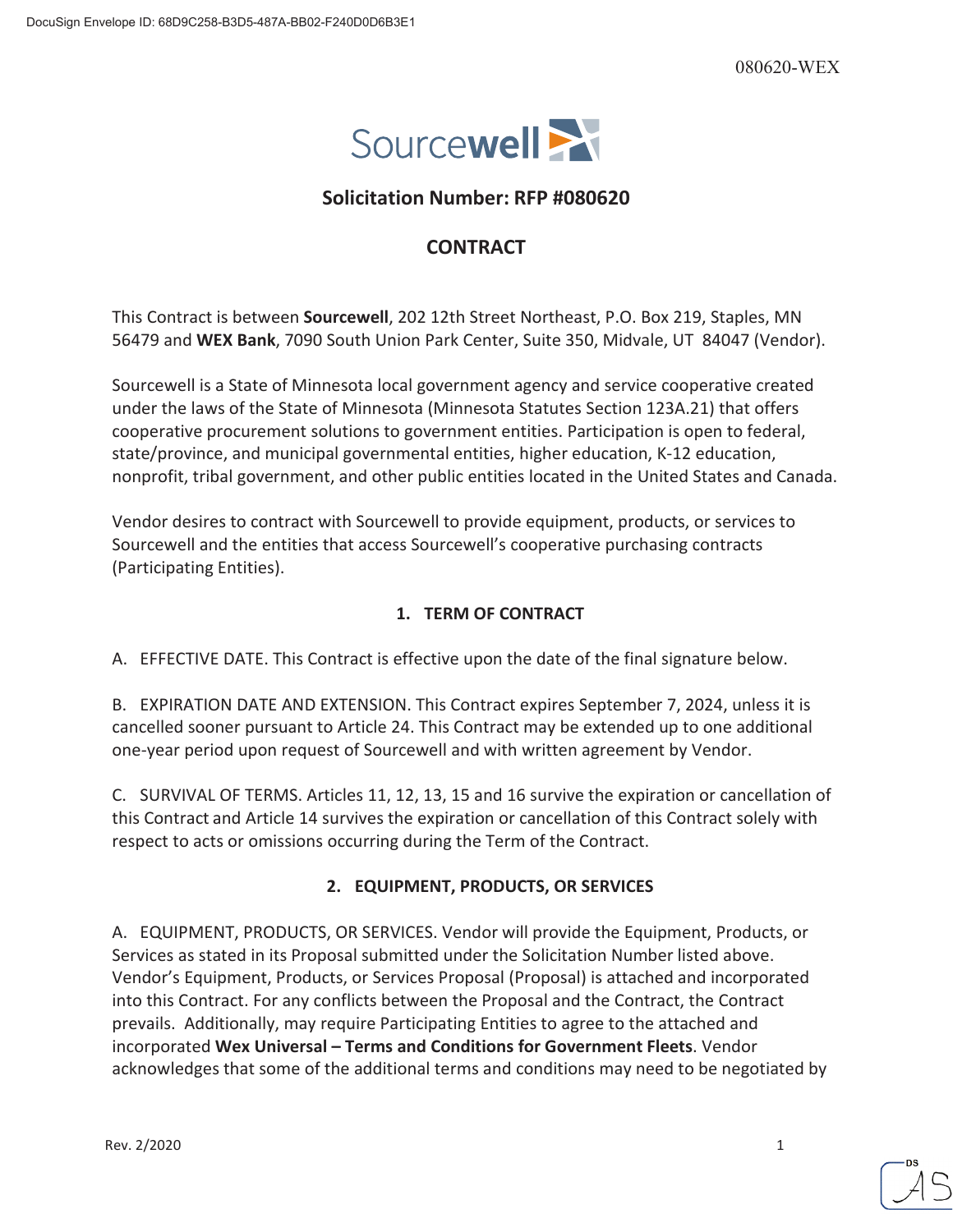the Participating Entity since the Participating Entity may not be legally permitted to agree to all terms With the exception of those provisions cited in Article 19 of this Contract, and with the exception of Sourcewell accessing the products and services offered under this Contract for its own use, the Wex Universal – Terms and Conditions for Government Fleets are not applicable to the relationship between Vendor and Sourcewell and are not binding on Sourcewell.

All Equipment and Products provided under this Contract must be new/current model. Vendor may offer close-out or refurbished Equipment or Products if they are clearly indicated in Vendor's product and pricing list. Unless agreed to by the Participating Entities in advance, Equipment or Products must be delivered as operational to the Participating Entity's site.

This Contract offers an indefinite quantity of sales, and while substantial volume is anticipated, sales and sales volume are not guaranteed.

B. WARRANTY. Vendor warrants that all Equipment, Products, and Services furnished are free from liens and encumbrances, and are free from defects in design, materials, and workmanship. In addition, Vendor warrants the Equipment, Products, and Services are suitable for and will perform in accordance with the ordinary use for which they are intended. Vendor's dealers and distributors must agree to assist the Participating Entity in reaching a resolution in any dispute over warranty terms with the manufacturer. Any manufacturer's warranty that is effective past the expiration of the Vendor's warranty will be passed on to the Participating Entity.

C. DEALERS, DISTRIBUTORS, AND/OR RESELLERS. Upon Contract execution, Vendor will make available to Sourcewell a means to validate or authenticate Vendor's authorized dealers, distributors, and/or resellers relative to the Equipment, Products, and Services related to this Contract. This list may be updated from time-to-time and is incorporated into this Contract by reference. It is the Vendor's responsibility to ensure Sourcewell receives the most current version of this list.

# **3. PRICING**

All Equipment, Products, or Services under this Contract will be priced as stated in Vendor's Proposal.

When providing pricing quotes to Participating Entities, all pricing quoted must reflect a Participating Entity's total cost of acquisition. This means that the quoted cost is for delivered Equipment, Products, and Services that are operational for their intended purpose, and includes all costs to the Participating Entity's requested delivery location.

Regardless of the payment method chosen by the Participating Entity, the total cost associated with any purchase option of the Equipment, Products, or Services must always be disclosed in the pricing quote to the applicable Participating Entity at the time of purchase.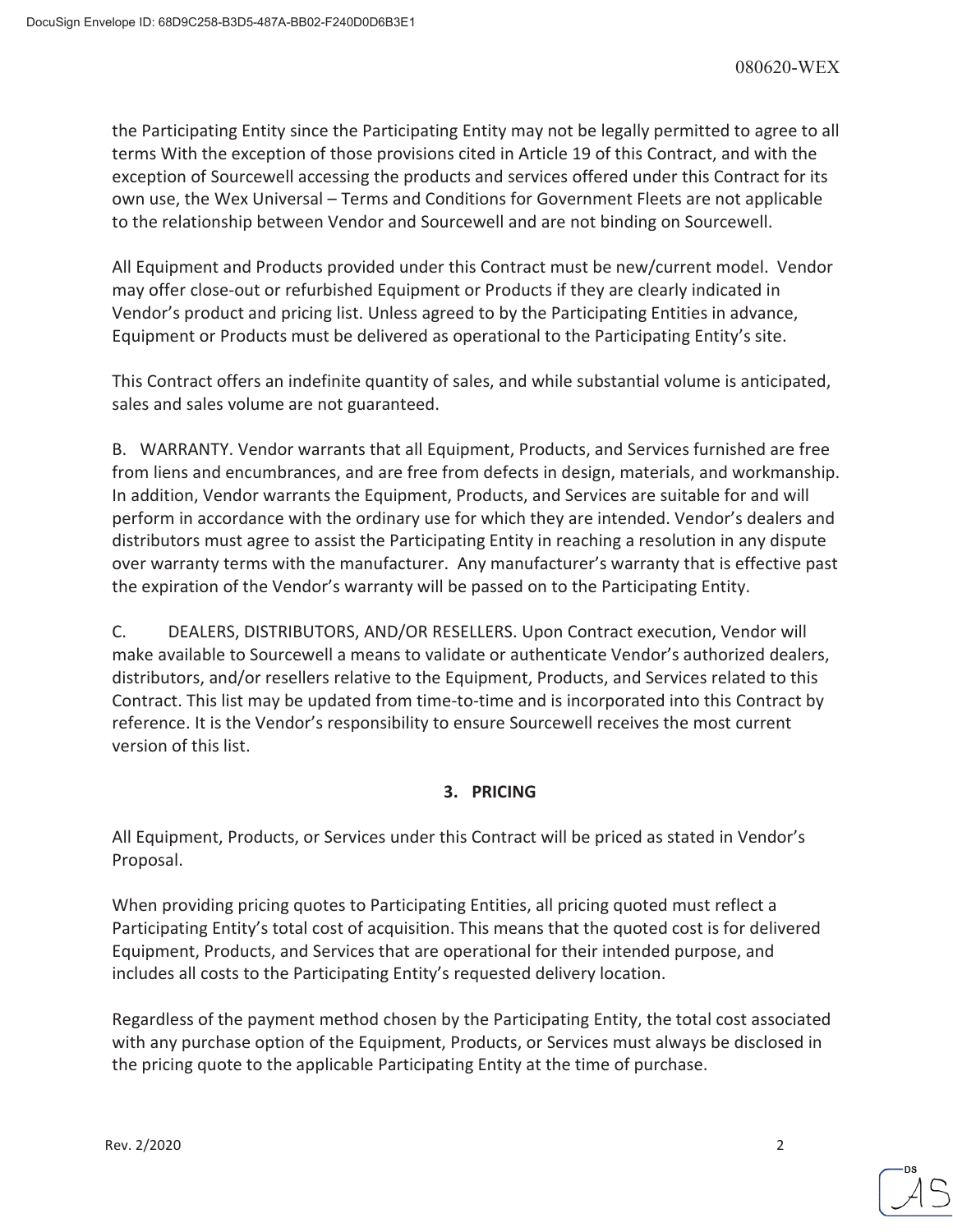A. SHIPPING AND SHIPPING COSTS. All delivered Equipment and Products must be properly packaged. Damaged Equipment and Products may be rejected. If the damage is not readily apparent at the time of delivery, Vendor must permit the Equipment and Products to be returned within a reasonable time at no cost to Sourcewell or its Participating Entities. Participating Entities reserve the right to inspect the Equipment and Products at a reasonable time after delivery where circumstances or conditions prevent effective inspection of the Equipment and Products at the time of delivery.

Vendor must arrange for and pay for the return shipment on Equipment and Products that arrive in a defective or inoperable condition.

Sourcewell may declare the Vendor in breach of this Contract if the Vendor intentionally delivers substandard or inferior Equipment or Products. In the event of the delivery of nonconforming Equipment and Products, the Participating Entity will notify the Vendor as soon as possible and the Vendor will replace nonconforming Equipment and Products with conforming Equipment and Products that are acceptable to the Participating Entity.

B. SALES TAX. Each Participating Entity is responsible for supplying the Vendor with valid taxexemption certification(s). When ordering, a Participating Entity must indicate if it is a taxexempt entity.

C. HOT LIST PRICING. At any time during this Contract, Vendor may offer a specific selection of Equipment, Products, or Services at discounts greater than those listed in the Contract. When Vendor determines it will offer Hot List Pricing, it must be submitted electronically to Sourcewell in a line-item format. Equipment, Products, or Services may be added or removed from the Hot List at any time through a Sourcewell Price and Product Change Form as defined in Article 4 below.

Hot List program and pricing may also be used to discount and liquidate close-out and discontinued Equipment and Products as long as those close-out and discontinued items are clearly identified as such. Current ordering process and administrative fees apply. Hot List Pricing must be published and made available to all Participating Entities.

# **4. PRODUCT AND PRICING CHANGE REQUESTS**

Vendor may request Equipment, Product, or Service changes, additions, or deletions at any time. All requests must be made in writing by submitting a signed Sourcewell Price and Product Change Request Form to the assigned Sourcewell Contract Administrator. This form is available from the assigned Sourcewell Contract Administrator. At a minimum, the request must:

- 1. Identify the applicable Sourcewell contract number;
- 2. Clearly specify the requested change;
- 3. Provide sufficient detail to justify the requested change;

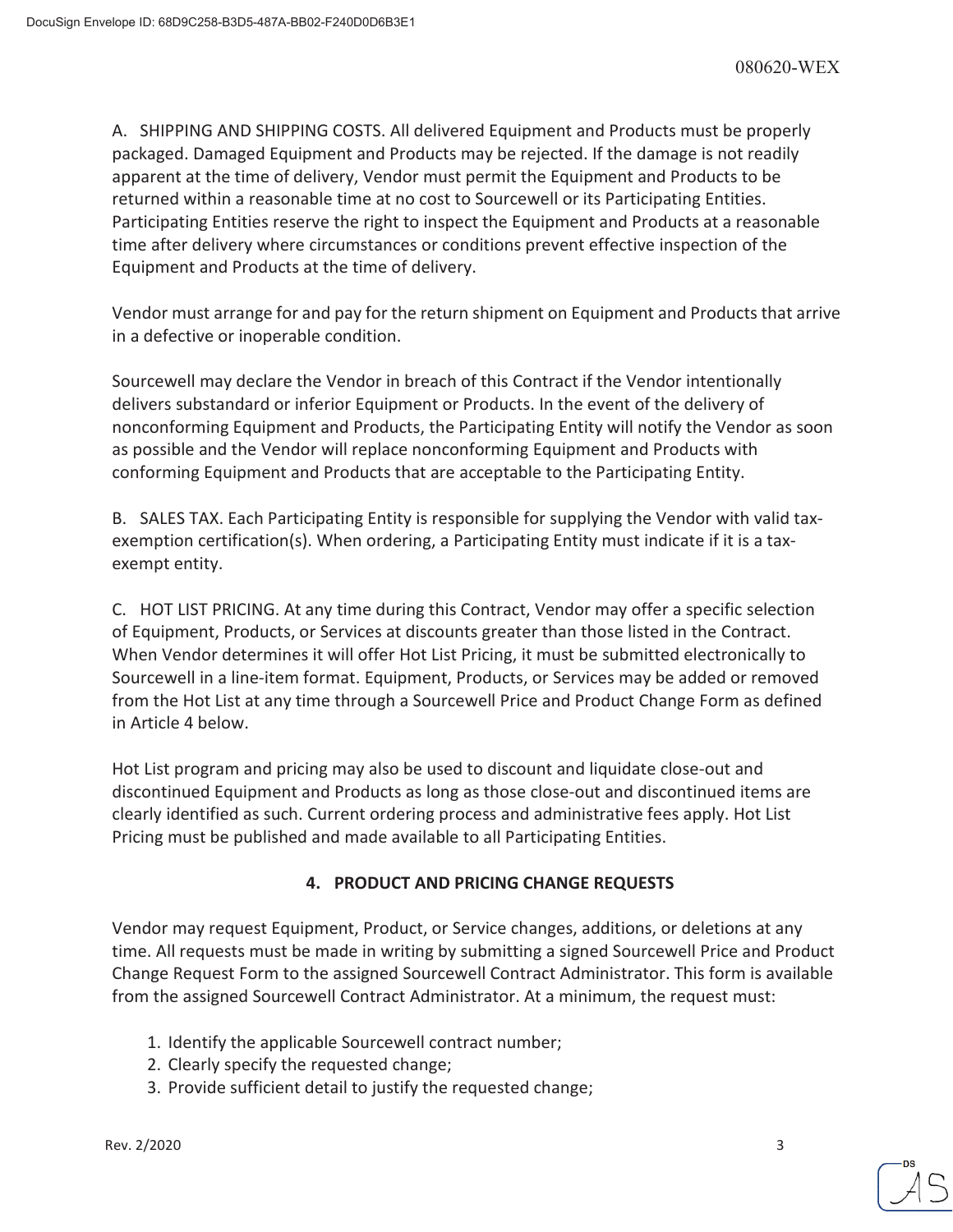4. Individually list all Equipment, Products, or Services affected by the requested change, along with the requested change (e.g., addition, deletion, price change); and 5. Include a complete restatement of pricing documentation in Microsoft Excel with the effective date of the modified pricing, or product addition or deletion. The new pricing restatement must include all Equipment, Products, and Services offered, even for those items where pricing remains unchanged.

A fully executed Sourcewell Price and Product Request Form will be become an amendment to this Contract and be incorporated by reference.

# **5. PARTICIPATION, CONTRACT ACCESS, AND PARTICIPATING ENTITY REQUIREMENTS**

A. PARTICIPATION. Sourcewell's cooperative contracts are available and open to public and nonprofit entities across the United States and Canada; such as federal, state/province, municipal, K-12 and higher education, tribal government, and other public entities.

The benefits of this Contract should be available to all Participating Entities that can legally access the Equipment, Products, or Services under this Contract. A Participating Entity's authority to access this Contract is determined through its cooperative purchasing, interlocal, or joint powers laws. Any entity accessing benefits of this Contract will be considered a Service Member of Sourcewell during such time of access. Vendor understands that a Participating Entity's use of this Contract is at the Participating Entity's sole convenience and Participating Entities reserve the right to obtain like Equipment, Products, or Services from any other source.

Vendor is responsible for familiarizing its sales and service forces with Sourcewell contract use eligibility requirements and documentation and will encourage potential members to join Sourcewell. Sourcewell reserves the right to add and remove Participating Entities to its roster during the term of this Contract.

B. PUBLIC FACILITIES. Vendor's employees may be required to perform work at governmentowned facilities, including schools. Vendor's employees and agents must conduct themselves in a professional manner while on the premises, and in accordance with Participating Entity policies and procedures, and all applicable laws.

# **6. PARTICIPATING ENTITY USE AND PURCHASING**

A. ORDERS AND PAYMENT. To access the contracted Equipment, Products, or Services under this Contract, a Participating Entity must clearly indicate to Vendor that it intends to access this Contract; however, order flow and procedure will be developed jointly between Sourcewell and Vendor. Typically, a Participating Entity will issue an order directly to Vendor. If a Participating Entity issues a purchase order, it may use its own forms, but the purchase order should clearly note the applicable Sourcewell contract number. All Participating Entity orders under this Contract must be issued prior to expiration of this Contract; however, Vendor performance,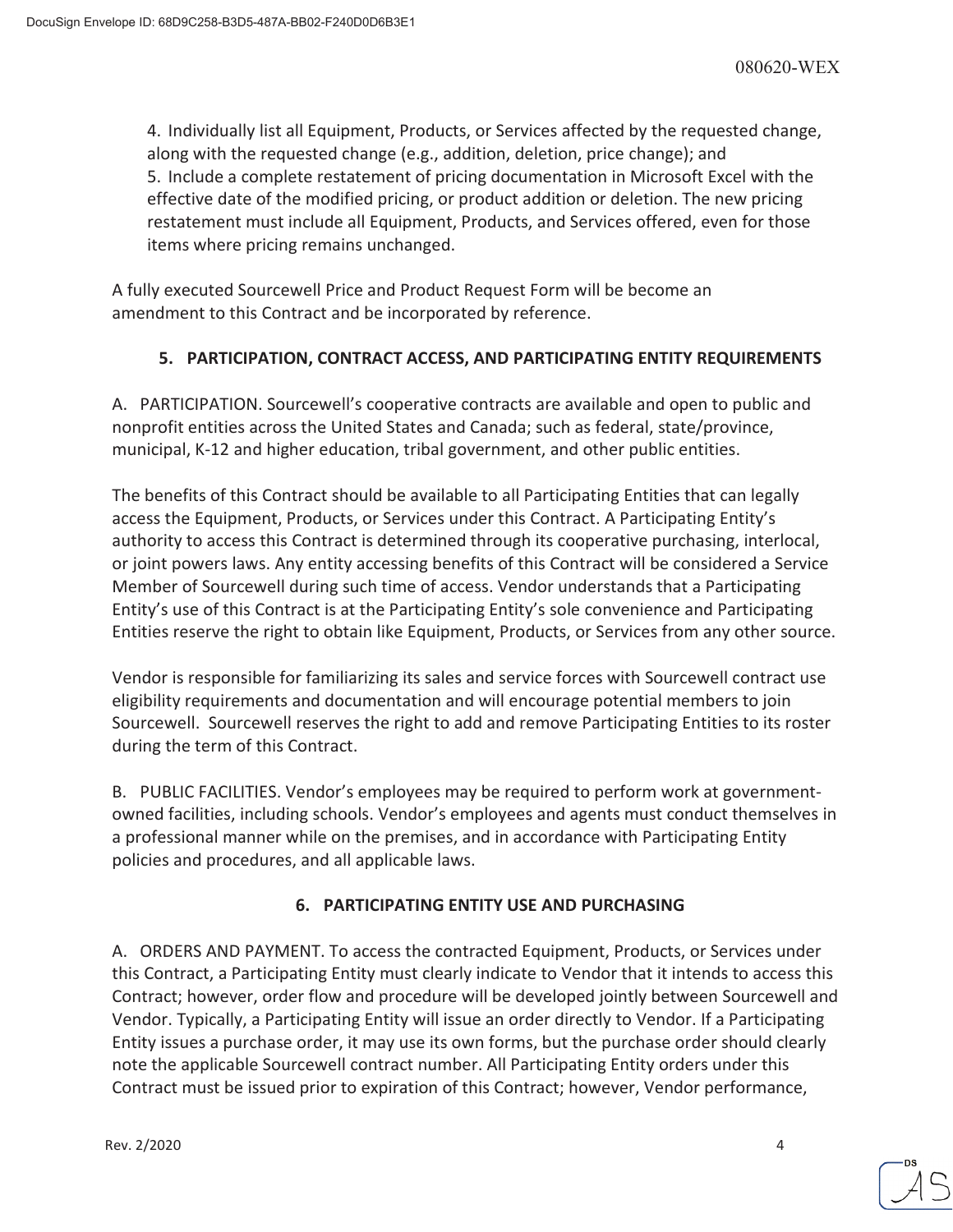Participating Entity payment, and any applicable warranty periods or other Vendor or Participating Entity obligations may extend beyond the term of this Contract.

Vendor's acceptable forms of payment are included in Attachment A. Participating Entities will be solely responsible for payment and Sourcewell will have no liability for any unpaid invoice of any Participating Entity.

B. ADDITIONAL TERMS AND CONDITIONS/PARTICIPATING ADDENDUM. Additional terms and conditions to a purchase order may be negotiated between a Participating Entity and Vendor, such as job or industry-specific requirements, legal requirements (e.g., affirmative action or immigration status requirements), or specific local policy requirements. Some Participating Entitles may require the use of a Participating Addendum; the terms of which will be worked out directly between the Participating Entity and the Vendor. Any negotiated additional terms and conditions must never be less favorable to the Participating Entity than what is contained in this Contract.

C. INTENTIONALLY OMITTED.

D. SPECIALIZED SERVICE REQUIREMENTS. In the event that the Participating Entity requires service or specialized performance requirements (such as e-commerce specifications, specialized delivery requirements, or other specifications and requirements) not addressed in this Contract, the Participating Entity and the Vendor may enter into a separate, standalone agreement, apart from this Contract. Sourcewell, including its agents and employees, will not be made a party to a claim for breach of such agreement.

E. TERMINATION OF ORDERS. Participating Entities may terminate an order, in whole or in part, immediately upon notice to Vendor in the event of any of the following events:

A. The Participating Entity fails to receive funding or appropriation from its governing body at levels sufficient to pay for the goods to be purchased;

B. Federal, state, or provincial laws or regulations prohibit the purchase or change the Participating Entity's requirements; or

C. Vendor commits any material breach of this Contract or the additional terms agreed to between the Vendor and a Participating Entity.

F. GOVERNING LAW AND VENUE. The governing law and venue for any action related to a Participating Entity's order will be determined by Vendor and the Participating Entity making the purchase pursuant to Section 6.B.

# **7. CUSTOMER SERVICE**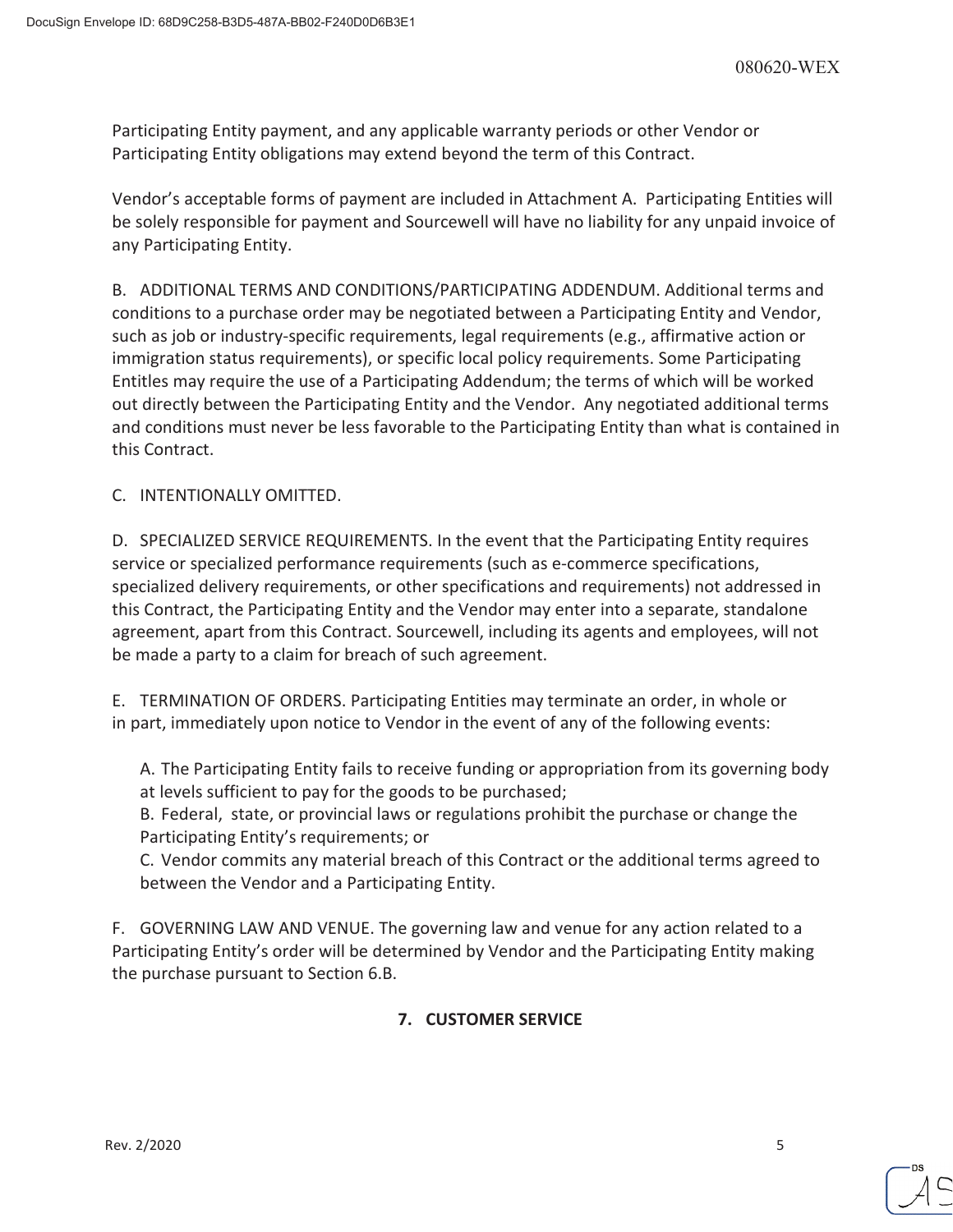A. PRIMARY ACCOUNT REPRESENTATIVE. Vendor will assign an Account Representative to Sourcewell for this Contract and must provide prompt notice to Sourcewell if that person is changed. The Account Representative will be responsible for:

- Maintenance and management of this Contract;
- Timely response to all Sourcewell and Participating Entity inquiries; and
- Business reviews to Sourcewell and Participating Entities, if applicable.

B. BUSINESS REVIEWS. Vendor must perform a minimum of one business review with Sourcewell per contract year. The business review will cover sales to Participating Entities, pricing and contract terms, administrative fees, supply issues, customer issues, and any other necessary information.

# **8. REPORT ON CONTRACT SALES ACTIVITY AND ADMINISTRATIVE FEE PAYMENT**

A. CONTRACT SALES ACTIVITY REPORT. Each calendar quarter, Vendor must provide a contract sales activity report (Report) to the Sourcewell Contract Administrator assigned to this Contract. A Report must be provided regardless of the number or amount of sales during that quarter (i.e., if there are no sales, Vendor must submit a report indicating no sales were made).

The Report must contain the following fields:

- Customer Name (e.g., City of Staples Highway Department);
- Customer Physical Street Address;
- Customer City;
- Customer State/Province;
- Customer Zip Code;
- Customer Contact Name:
- Customer Contact Email Address;
- Customer Contact Telephone Number;
- Sourcewell Assigned Entity/Participating Entity Number;
- Item Purchased Description;
- Item Purchased Price;
- **Sourcewell Administrative Fee Applied; and**
- Date Purchase was invoiced/sale was recognized as revenue by Vendor.

B. ADMINISTRATIVE FEE. In consideration for the support and services provided by Sourcewell, the Vendor will pay an administrative fee to Sourcewell on all Equipment, Products, and Services provided to Participating Entities. The Administrative Fee must be included in, and not added to, the pricing. Vendor may not charge Participating Entities more than the contracted price to offset the Administrative Fee.

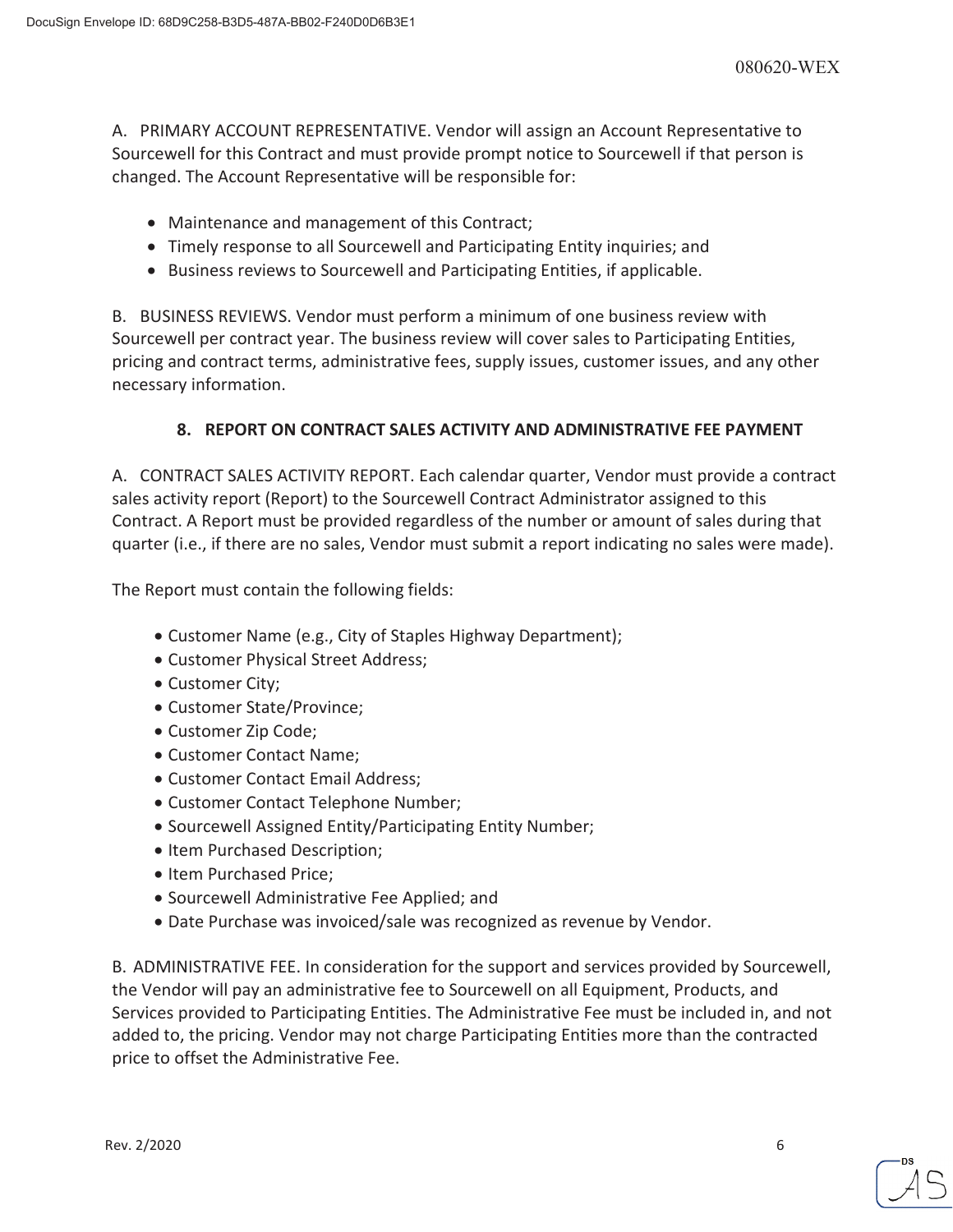The Vendor will submit a check payable to Sourcewell for the percentage of administrative fee stated in the Proposal multiplied by the total sales of all Equipment, Products, and Services purchased by Participating Entities under this Contract during each calendar quarter. Payments should note the Sourcewell-assigned contract number in the memo and must be mailed to the address above "Attn: Accounts Receivable." Payments must be received no later than 45 calendar days after the end of each calendar quarter.

Vendor agrees to cooperate with Sourcewell in auditing transactions under this Contract to ensure that the administrative fee is paid on all items purchased under this Contract.

In the event the Vendor is delinquent in any undisputed administrative fees, Sourcewell reserves the right to cancel this Contract and reject any proposal submitted by the Vendor in any subsequent solicitation. In the event this Contract is cancelled by either party prior to the Contract's expiration date, the administrative fee payment will be due no more than 30 days from the cancellation date.

# **9. AUTHORIZED REPRESENTATIVE**

Sourcewell's Authorized Representative is its Chief Procurement Officer.

Vendor's Authorized Representative is the person named in the Vendor's Proposal. If Vendor's Authorized Representative changes at any time during this Contract, Vendor must promptly notify Sourcewell in writing.

# **10. ASSIGNMENT, AMENDMENTS, WAIVER, AND CONTRACT COMPLETE**

A. ASSIGNMENT. Neither the Vendor nor Sourcewell may assign or transfer any rights or obligations under this Contract without the prior consent of the parties and a fully executed assignment agreement. Such consent will not be unreasonably withheld.

B. AMENDMENTS. Any amendment to this Contract must be in writing and will not be effective until it has been fully executed by the parties.

C. WAIVER. If either party fails to enforce any provision of this Contract, that failure does not waive the provision or the right to enforce it.

D. CONTRACT COMPLETE. This Contract contains all negotiations and agreements between Sourcewell and Vendor. No other understanding regarding this Contract, whether written or oral, may be used to bind either party.

E. RELATIONSHIP OF THE PARTIES. The relationship of the parties is one of independent contractors, each free to exercise judgment and discretion with regard to the conduct of their respective businesses. This Contract does not create a partnership, joint venture, or any other relationship such as master-servant, or principal-agent.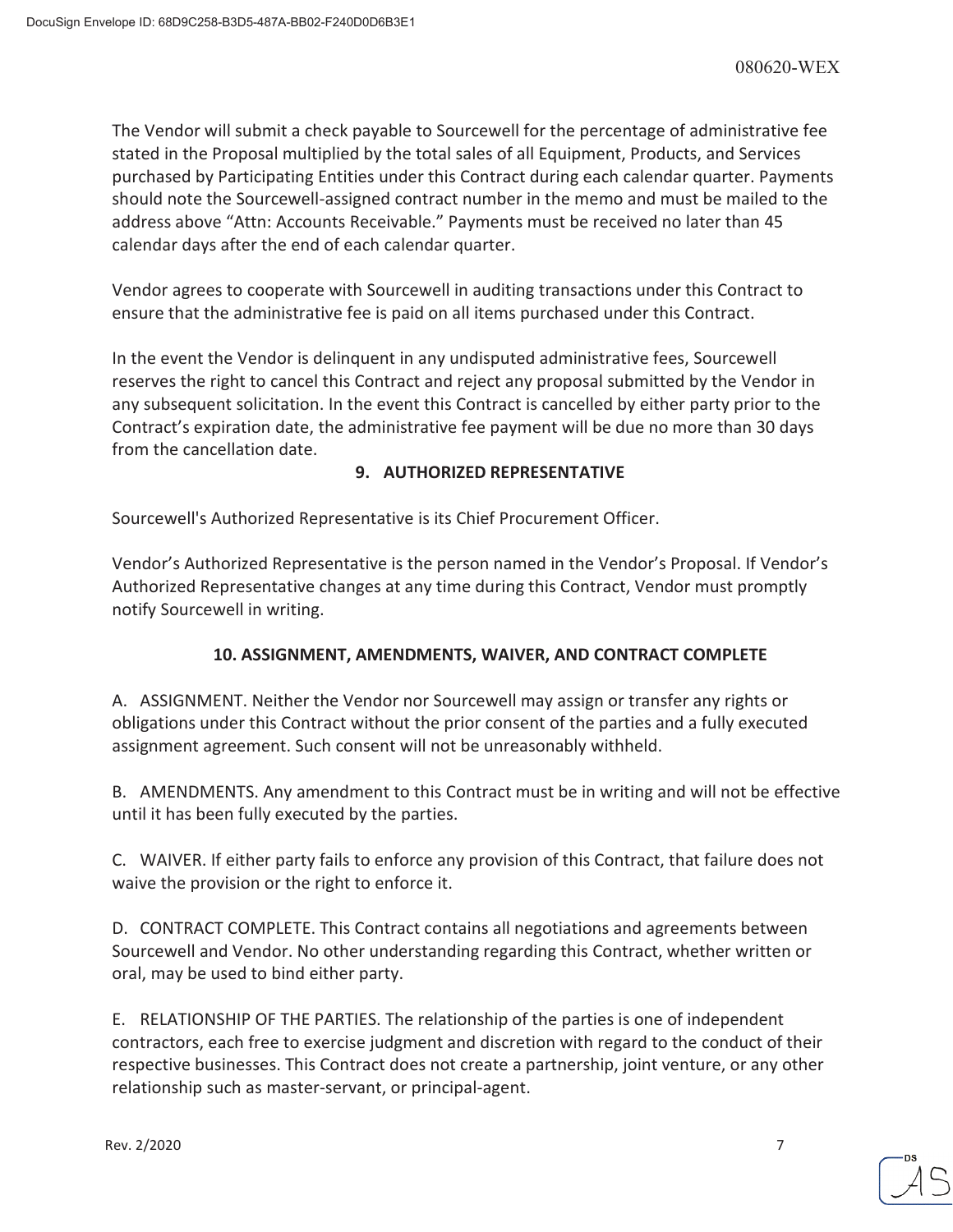# **11. LIABILITY**

 Vendor must indemnify, save, and hold Sourcewell and its Participating Entities, including their agents and employees, harmless from damages resulting directly from any claims or causes of action, including attorneys' fees, arising directly out of Vendor's negligence or willfull misconduct during the performance of this Contract by the Vendor or its agents or employees; this indemnification includes injury or death to person(s) or property alleged to have been caused by some defect in the Equipment, Products, or Services under this Contract to the extent the Equipment, Product, or Service has been used according to its specifications. In no event will Vendor be liable for incidental, special, consequential, or punitive damages.

# **12. AUDITS**

Sourcewell reserves the right to review the books, records, documents, and accounting procedures and practices of the Vendor relevant to this Contract for a minimum of 6 years from the end of this Contract. This clause extends to Participating Entities as it relates to business conducted by that Participating Entity under this Contract. No more than one audit per year will be performed by Sourcewell or any Participating Entity, and Vendor will receive a minimum of 45 days' advance written notice of such an audit.

# **13. GOVERNMENT DATA PRACTICES**

Vendor and Sourcewell must comply with the Minnesota Government Data Practices Act, Minnesota Statutes Chapter 13, as it applies to all data provided by or provided to Sourcewell under this Contract and as it applies to all data created, collected, received, stored, used, maintained, or disseminated by the Vendor under this Contract.

If the Vendor receives a request to release the data referred to in this article, the Vendor must immediately notify Sourcewell and Sourcewell will assist with how the Vendor should respond to the request.

## **14. INDEMNIFICATION**

As applicable, Vendor agrees to indemnify and hold harmless Sourcewell and its Participating Entities against any and all suits, claims, judgments, and costs instituted or recovered against Sourcewell or Participating Entities by any person on account of the use of any Equipment or Products by Sourcewell or its Participating Entities supplied by Vendor in violation of applicable patent or copyright laws. In no event will Vendor be liable for incidental, special, consequential, or punitive damages.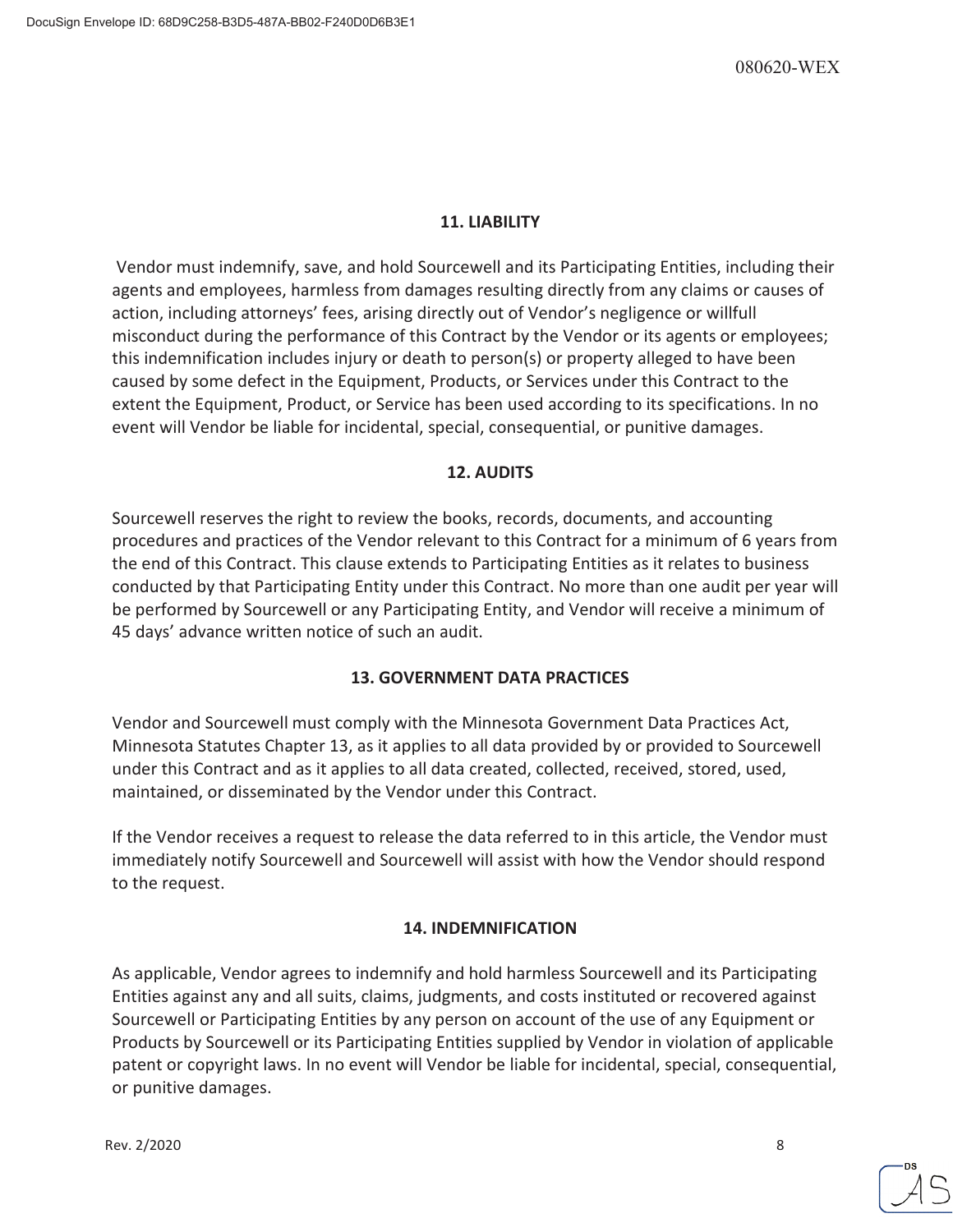# **15. INTELLECTUAL PROPERTY, PUBLICITY, MARKETING, AND ENDORSEMENT**

## A. INTELLECTUAL PROPERTY

A. *Grant of License.* During the term of this Contract:

A. Sourcewell grants to Vendor a royalty-free, worldwide, non-exclusive right and license to use theTrademark(s) provided to Vendor by Sourcewell in advertising and promotional materials for the purpose of marketing Sourcewell's relationship with Vendor.

B. Vendor grants to Sourcewell a royalty-free, worldwide, non-exclusive right and license to use Vendor's Trademarks in advertising and promotional materials for the purpose of marketing Vendor's relationship with Sourcewell.

B. *Limited Right of Sublicense*. The right and license granted herein includes a limited right of each party to grant sublicenses to its and their respective distributors, marketing representatives, and agents (collectively "Permitted Sublicensees") in advertising and promotional materials for the purpose of marketing the Parties' relationship to Participating Entities. Any sublicense granted will be subject to the terms and conditions of this Article. Each party will be responsible for any breach of this Article by any of their respective sublicensees.

C. *Use; Quality Control.* 

1. Sourcewell must not alter Vendor's Trademarks from the form provided by Vendor and must comply with Vendor's removal requests as to specific uses of its trademarks or logos.

2. Vendor must not alter Sourcewell's Trademarks from the form provided by Sourcewell and must comply with Sourcewell's removal requests as to specific uses of its trademarks or logos.

3. Each party agrees to use, and to cause its Permitted Sublicensees to use, the other party's Trademarks only in good faith and in a dignified manner consistent with such party's use of the Trademarks. Upon written notice to the breaching party, the breaching party has 30 days of the date of the written notice to cure the breach or the license will be terminated.

4. *Termination*. Upon the termination of this Contract for any reason, each party, including Permitted Sublicensees, will have 30 days to remove all Trademarks from signage, websites, and the like bearing the other party's name or logo (excepting Sourcewell's pre-printed catalog of vendors which may be used until the next printing). Vendor must return all marketing and promotional materials, including signage, provided by Sourcewell, or dispose of it according to Sourcewell's written directions.

B. PUBLICITY. Any publicity regarding the subject matter of this Contract must not be released without prior written approval from the Authorized Representatives. Publicity includes notices, informational pamphlets, press releases, research, reports, signs, and similar public notices prepared by or for the Vendor individually or jointly with others, or any subcontractors, with respect to the program, publications, or services provided resulting from this Contract.

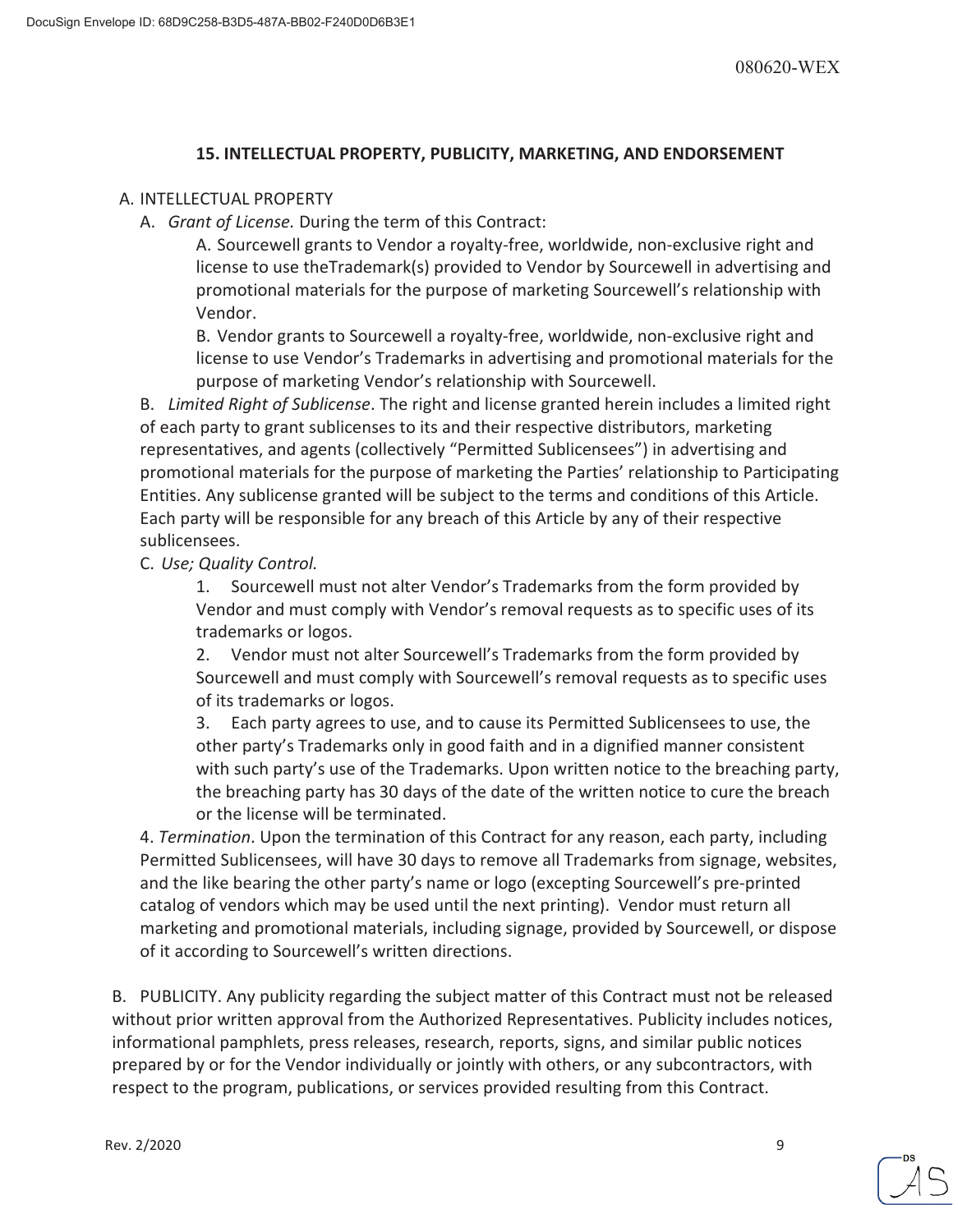C. MARKETING. Any direct advertising, marketing, or offers with Participating Entities must be approved by Sourcewell. Materials should be sent to the Sourcewell Contract Administrator assigned to this Contract.

D. ENDORSEMENT. The Vendor must not claim that Sourcewell endorses its Equipment, Products, or Services.

# **16. GOVERNING LAW, JURISDICTION, AND VENUE**

Minnesota law governs this Contract. Venue for all legal proceedings out of this Contract, or its breach, must be in the appropriate state court in Todd County or federal court in Fergus Falls, Minnesota.

# **17. FORCE MAJEURE**

Neither party to this Contract will be held responsible for delay or default caused by acts of God or other conditions that are beyond that party's reasonable control. A party defaulting under this provision must provide the other party prompt written notice of the default.

# **18. SEVERABILITY**

If any provision of this Contract is found to be illegal, unenforceable, or void then both Sourcewell and Vendor will be relieved of all obligations arising under such provisions. If the remainder of this Contract is capable of performance, it will not be affected by such declaration or finding and must be fully performed.

# **19. PERFORMANCE, DEFAULT, AND REMEDIES**

A. PERFORMANCE. During the term of this Contract, the parties will monitor performance and address unresolved contract issues as outlined in the WEX Universal Terms and Conditions appended hereto.

B. DEFAULT AND REMEDIES. The WEX Universal Terms and Conditions appended hereto shall govern default and remedies available to the parties.

# **20. INSURANCE**

A. REQUIREMENTS. At its own expense, Vendor must maintain insurance policy(ies) in effect at all times during the performance of this Contract with insurance company(ies) licensed or authorized to do business in the State of Minnesota having an "AM BEST" rating of A- or better, with coverage and limits of insurance not less than the following:

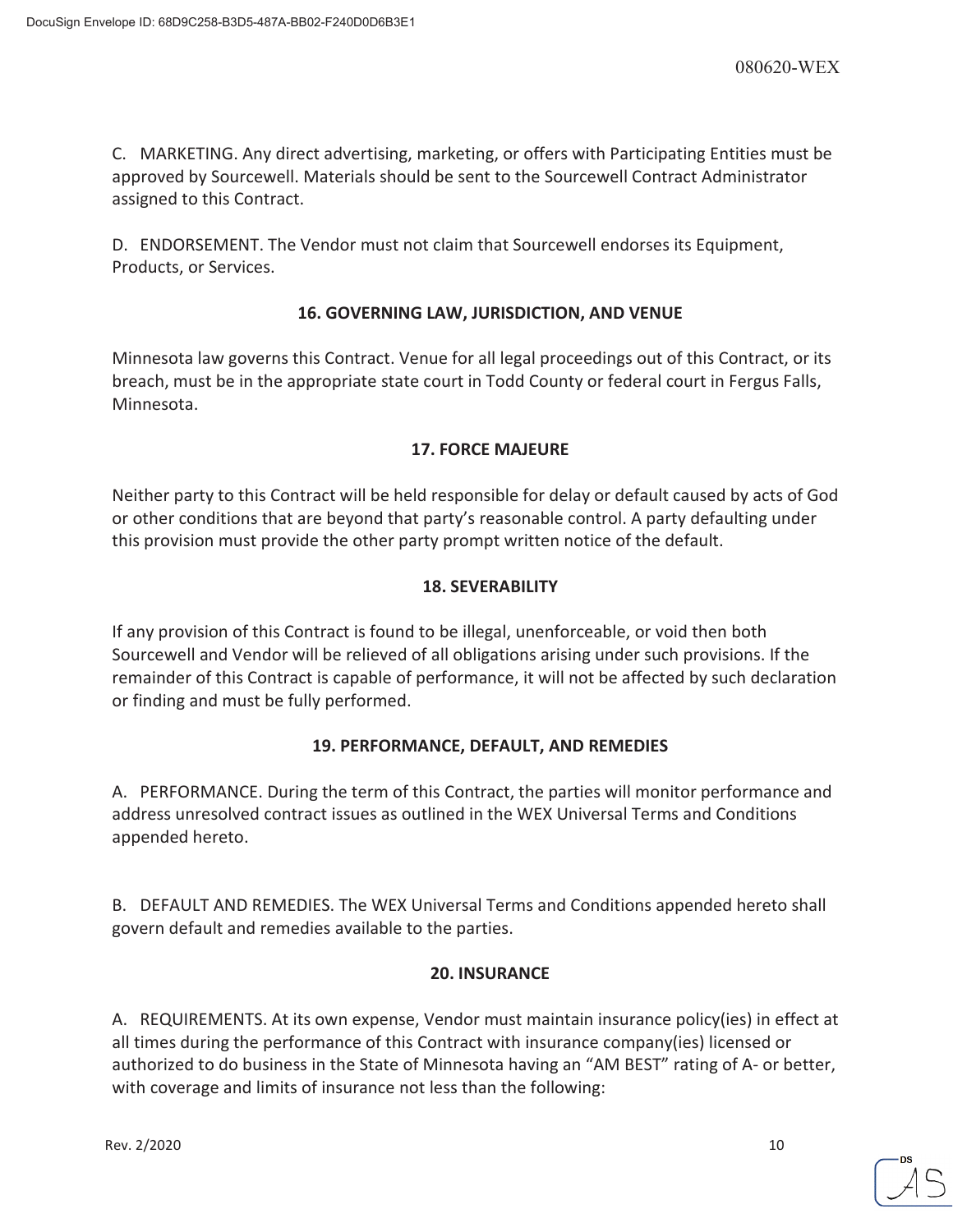# 1. *Workers' Compensation and Employer's Liability.*

Workers' Compensation: As required by any applicable law or regulation.

Employer's Liability Insurance: must be provided in amounts not less than listed below: Minimum limits:

\$500,000 each accident for bodily injury by accident \$500,000 policy limit for bodily injury by disease \$500,000 each employee for bodily injury by disease

2. *Commercial General Liability Insurance.* Vendor will maintain insurance covering its operations, with coverage on an occurrence basis, and must be subject to terms no less broad than the Insurance Services Office ("ISO") Commercial General Liability Form CG0001 (2001 or newer edition), or equivalent. At a minimum, coverage must include liability arising from premises, operations, bodily injury and property damage, independent contractors, products-completed operations, contractual liability, blanket contractual liability, and personal injury and advertising injury. All required limits, terms and conditions of coverage must be maintained during the term of this Contract. Minimum Limits:

\$1,000,000 each occurrence Bodily Injury and Property Damage \$1,000,000 Personal and Advertising Injury \$2,000,000 aggregate for Products-Completed operations

\$2,000,000 general aggregate

3. *Commercial Automobile Liability Insurance.* During the term of this Contract, Vendor will maintain insurance covering all owned, hired, and nonowned automobiles in limits of liability not less than indicated below. The coverage must be subject to terms no less broad than ISO Business Auto Coverage Form CA 0001 (2010 edition or newer), or equivalent. Minimum Limits:

\$1,000,000 each accident, combined single limit

4. *Umbrella Insurance*. During the term of this Contract, Vendor will maintain umbrella coverage over Workers' Compensation, Commercial General Liability, and Commercial Automobile. Minimum Limits: \$2,000,000

5. *Network Security and Privacy Liability Insurance*. During the term of this Contract, Vendor will maintain coverage for network security and privacy liability. The coverage may be endorsed on another form of liability coverage or written on a standalone policy. The insurance must cover claims which may arise from failure of Vendor's security resulting in, but not limited to, computer

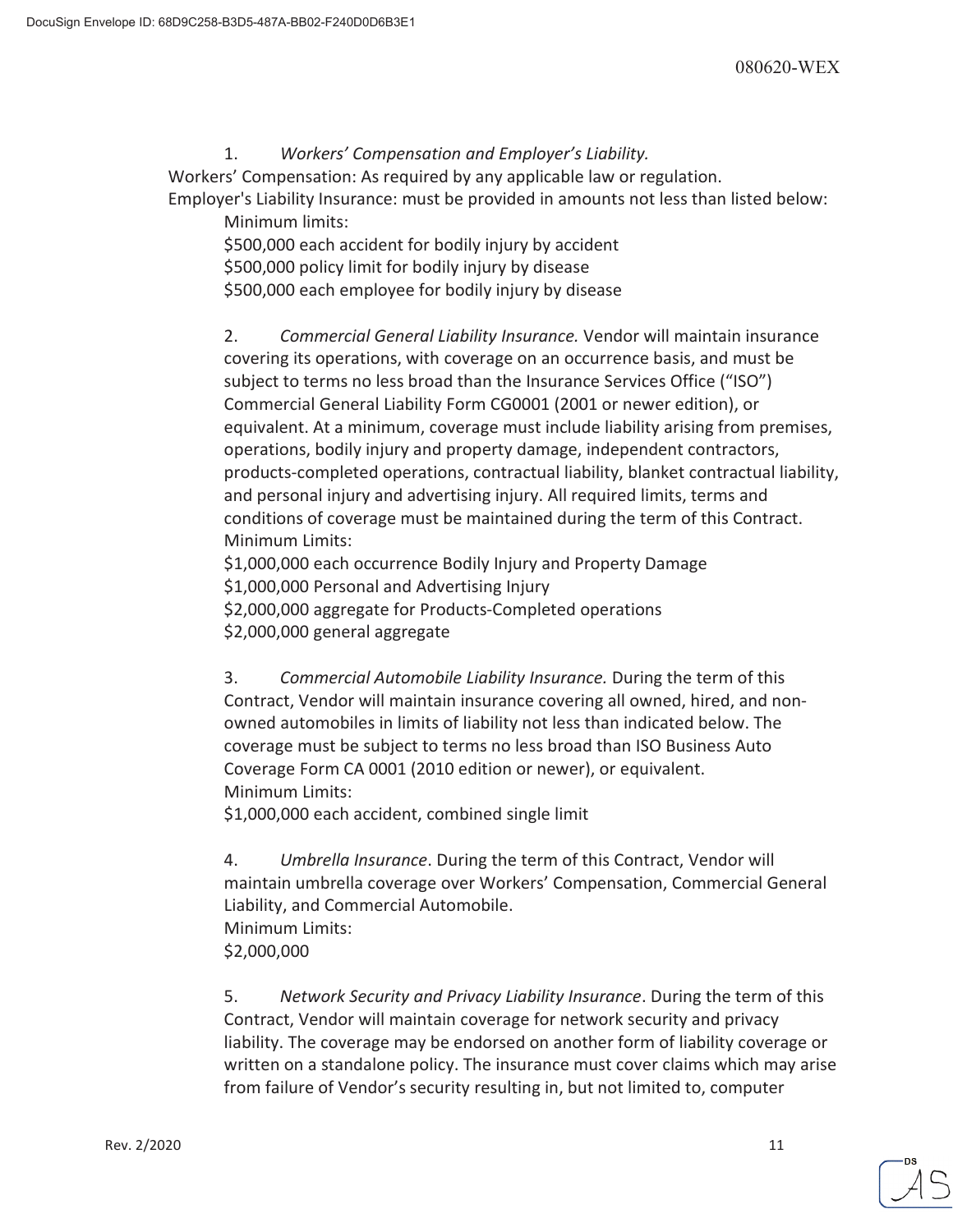attacks, unauthorized access, disclosure of not public data – including but not limited to, confidential or private information, transmission of a computer virus, or denial of service. Minimum limits: \$2,000,000 per occurrence \$2,000,000 annual aggregate

Failure of Vendor to maintain the required insurance will constitute a material breach entitling Sourcewell to immediately terminate this Contract for default.

B. CERTIFICATES OF INSURANCE. Prior to commencing under this Contract, Vendor must furnish to Sourcewell a certificate of insurance, as evidence of the insurance required under this Contract. Upon the renewal of the policy(ies), renewal certificates must be mailed to Sourcewell, 202 12th Street Northeast, P.O. Box 219, Staples, MN 56479 or sent to the Sourcewell Contract Administrator assigned to this Contract. The certificates must be signed by a person authorized by the insurer(s) to bind coverage on their behalf. All policies must include there will be no cancellation, suspension, non-renewal, or reduction of coverage without 30 days' prior written notice to the Vendor.

Failure to request certificates of insurance by Sourcewell, or failure of Vendor to provide certificates of insurance, in no way limits or relieves Vendor of its duties and responsibilities in this Contract.

C. ADDITIONAL INSURED ENDORSEMENT AND PRIMARY AND NON-CONTRIBUTORY

INSURANCE CLAUSE. Vendor agrees to list Sourcewell and its Participating Entities, including their officers, agents, and employees, as an additional insured under the Vendor's commercial general liability insurance policy with respect to liability arising out of activities, "operations," or "work" performed by or on behalf of Vendor, and products and completed operations of Vendor. The policy provision(s) or endorsement(s) must further provide that coverage is primary and not excess over or contributory with any other valid, applicable, and collectible insurance or self-insurance in force for the additional insureds; but only to the extent an indemnity is owed pursuant to this Agreement.

D. WAIVER OF SUBROGATION. Vendor waives and must require (by endorsement or otherwise) all its insurers to waive subrogation rights against Sourcewell and other additional insureds for losses paid under the insurance policies required by this Contract or other insurance applicable to the Vendor or its subcontractors. The waiver must apply to all deductibles and/or self-insured retentions applicable to the required or any other insurance maintained by the Vendor or its subcontractors. Where permitted by law, Vendor must require similar written express waivers of subrogation and insurance clauses from each of its subcontractors.

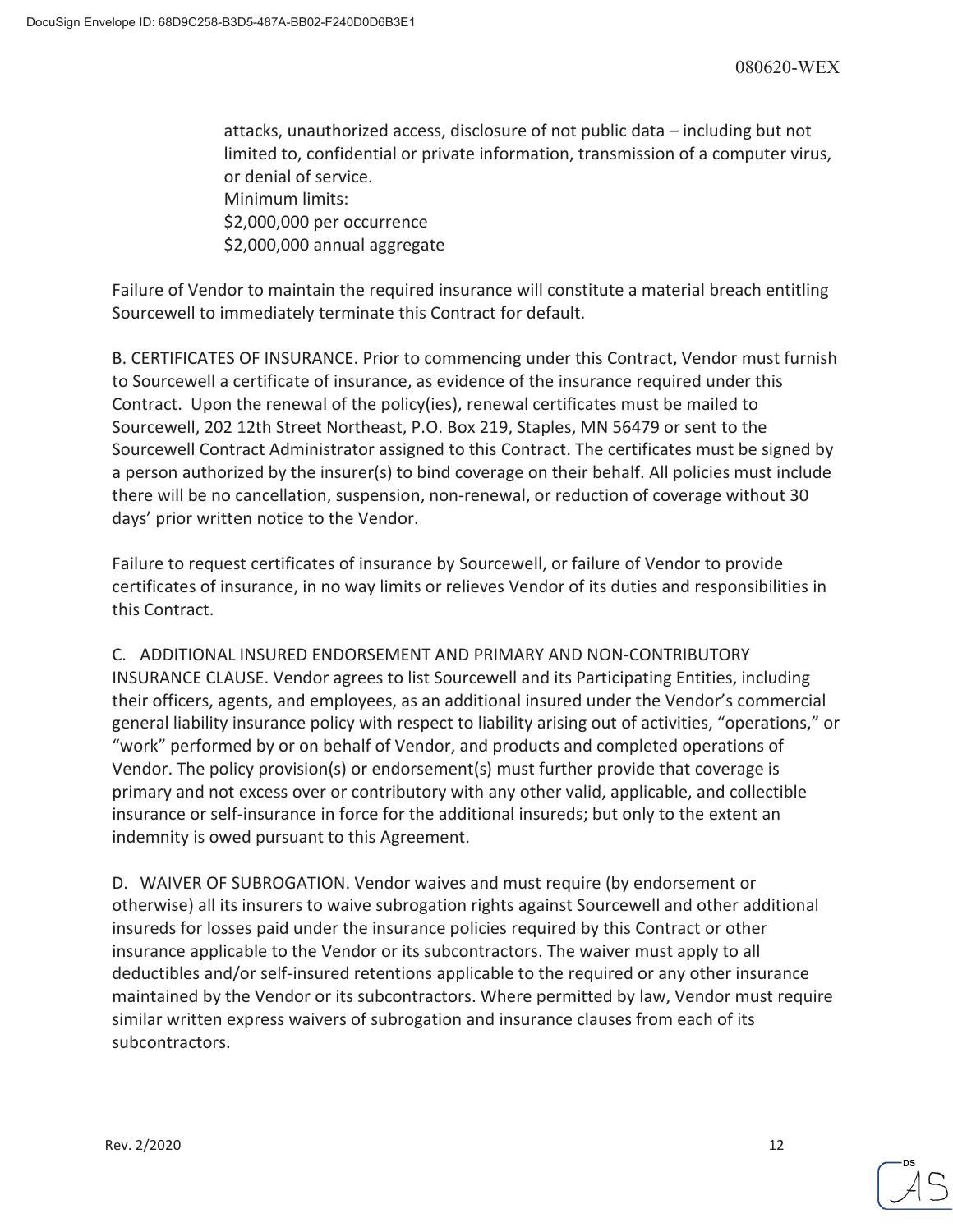E. UMBRELLA/EXCESS LIABILITY. The limits required by this Contract can be met by either providing a primary policy or in combination with umbrella/excess liability policy(ies).

# **21. COMPLIANCE**

A. LAWS AND REGULATIONS. All Equipment, Products, or Services provided under this Contract must comply fully with applicable federal laws and regulations, and with the laws in the states and provinces in which the Equipment, Products, or Services are sold.

B. LICENSES. Vendor must maintain a valid and current status on all required federal, state/provincial, and local licenses, bonds, and permits required for the operation of the business that the Vendor conducts with Sourcewell and Participating Entities.

# **22. BANKRUPTCY, DEBARMENT, OR SUSPENSION CERTIFICATION**

Vendor certifies and warrants that it is not in bankruptcy or that it has previously disclosed in writing certain information to Sourcewell related to bankruptcy actions. If at any time during this Contract Vendor declares bankruptcy, Vendor must immediately notify Sourcewell in writing.

Vendor certifies and warrants that neither it nor its principals are presently debarred, suspended, proposed for debarment, declared ineligible, or voluntarily excluded from programs operated by the State of Minnesota; the United States federal government or the Canadian government, as applicable; or any Participating Entity. Vendor certifies and warrants that neither it nor its principals have been convicted of a criminal offense related to the subject matter of this Contract. Vendor further warrants that it will provide immediate written notice to Sourcewell if this certification changes at any time.

# **23. PROVISIONS FOR NON-UNITED STATES FEDERAL ENTITY PROCUREMENTS UNDER UNITED STATES FEDERAL AWARDS OR OTHER AWARDS**

Participating Entities that use United States federal grant or FEMA funds to purchase goods or services from this Contract may be subject to additional requirements including the procurement standards of the Uniform Administrative Requirements, Cost Principles and Audit Requirements for Federal Awards, 2 C.F.R. § 200. Participating Entities may also require additional requirements based on specific funding specifications. Within this Article, all references to "federal" should be interpreted to mean the United States federal government. The following list only applies when a Participating Entity accesses Vendor's Equipment, Products, or Services with United States federal funds.

A. EQUAL EMPLOYMENT OPPORTUNITY. Except as otherwise provided under 41 C.F.R. § 60, all contracts that meet the definition of "federally assisted construction contract" in 41 C.F.R. § 60-

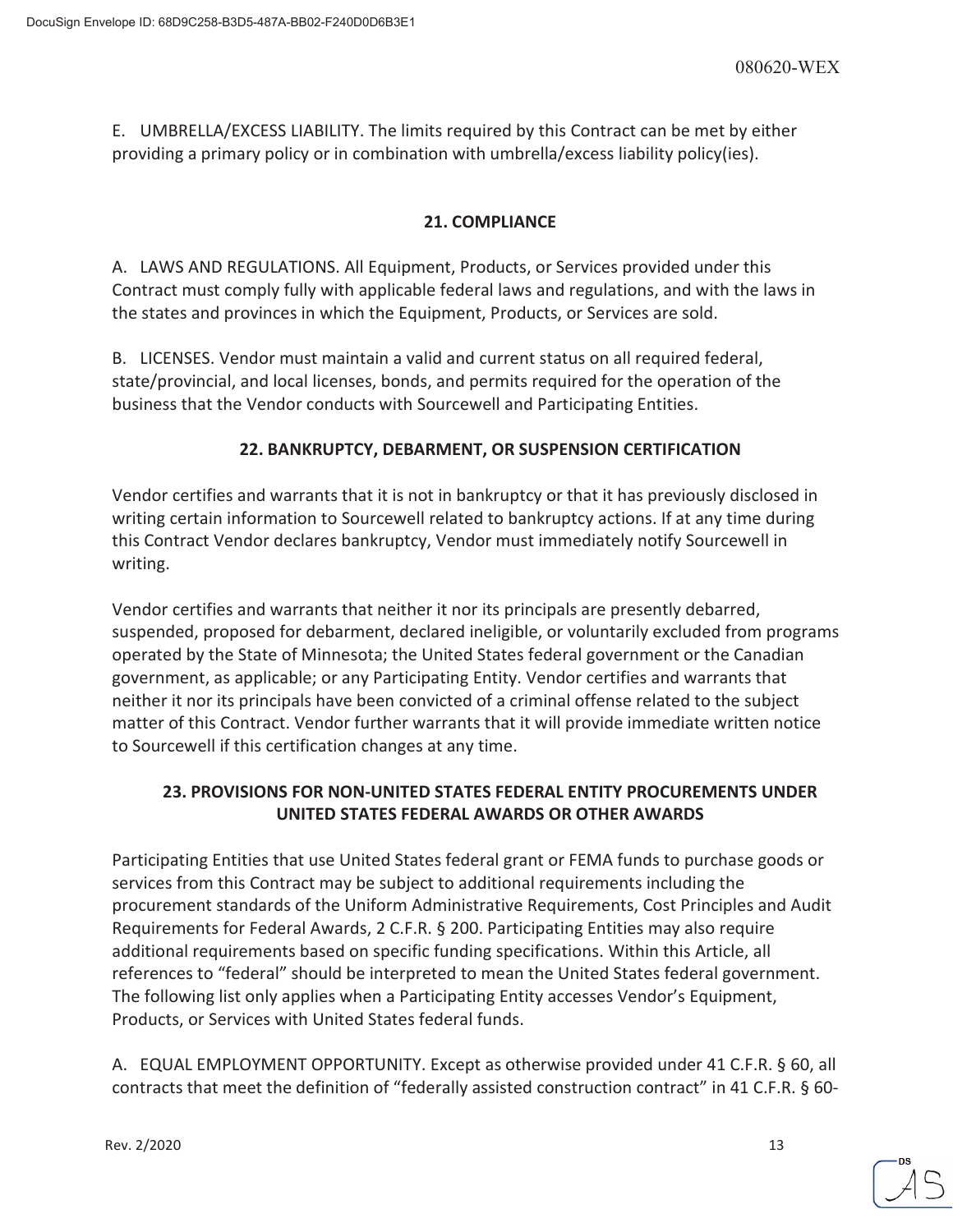1.3 must include the equal opportunity clause provided under 41 C.F.R. §60-1.4(b), in accordance with Executive Order 11246, "Equal Employment Opportunity" (30 FR 12319, 12935, 3 C.F.R. §, 1964-1965 Comp., p. 339), as amended by Executive Order 11375, "Amending Executive Order 11246 Relating to Equal Employment Opportunity," and implementing regulations at 41 C.F.R. § 60, "Office of Federal Contract Compliance Programs, Equal Employment Opportunity, Department of Labor." The equal opportunity clause is incorporated herein by reference.

B. DAVIS-BACON ACT, AS AMENDED (40 U.S.C. § 3141-3148). When required by federal program legislation, all prime construction contracts in excess of \$2,000 awarded by nonfederal entities must include a provision for compliance with the Davis-Bacon Act (40 U.S.C. § 3141-3144, and 3146-3148) as supplemented by Department of Labor regulations (29 C.F.R. § 5, "Labor Standards Provisions Applicable to Contracts Covering Federally Financed and Assisted Construction"). In accordance with the statute, contractors must be required to pay wages to laborers and mechanics at a rate not less than the prevailing wages specified in a wage determination made by the Secretary of Labor. In addition, contractors must be required to pay wages not less than once a week. The non-federal entity must place a copy of the current prevailing wage determination issued by the Department of Labor in each solicitation. The decision to award a contract or subcontract must be conditioned upon the acceptance of the wage determination. The non-federal entity must report all suspected or reported violations to the federal awarding agency. The contracts must also include a provision for compliance with the Copeland "Anti-Kickback" Act (40 U.S.C. § 3145), as supplemented by Department of Labor regulations (29 C.F.R. § 3, "Contractors and Subcontractors on Public Building or Public Work Financed in Whole or in Part by Loans or Grants from the United States"). The Act provides that each contractor or subrecipient must be prohibited from inducing, by any means, any person employed in the construction, completion, or repair of public work, to give up any part of the compensation to which he or she is otherwise entitled. The non-federal entity must report all suspected or reported violations to the federal awarding agency. Vendor must be in compliance with all applicable Davis-Bacon Act provisions.

C. CONTRACT WORK HOURS AND SAFETY STANDARDS ACT (40 U.S.C. § 3701-3708). Where applicable, all contracts awarded by the non-federal entity in excess of \$100,000 that involve the employment of mechanics or laborers must include a provision for compliance with 40 U.S.C. §§ 3702 and 3704, as supplemented by Department of Labor regulations (29 C.F.R. § 5). Under 40 U.S.C. § 3702 of the Act, each contractor must be required to compute the wages of every mechanic and laborer on the basis of a standard work week of 40 hours. Work in excess of the standard work week is permissible provided that the worker is compensated at a rate of not less than one and a half times the basic rate of pay for all hours worked in excess of 40 hours in the work week. The requirements of 40 U.S.C. § 3704 are applicable to construction work and provide that no laborer or mechanic must be required to work in surroundings or under working conditions which are unsanitary, hazardous or dangerous. These requirements do not apply to the purchases of supplies or materials or articles ordinarily available on the open market, or contracts for transportation or transmission of intelligence. This provision is

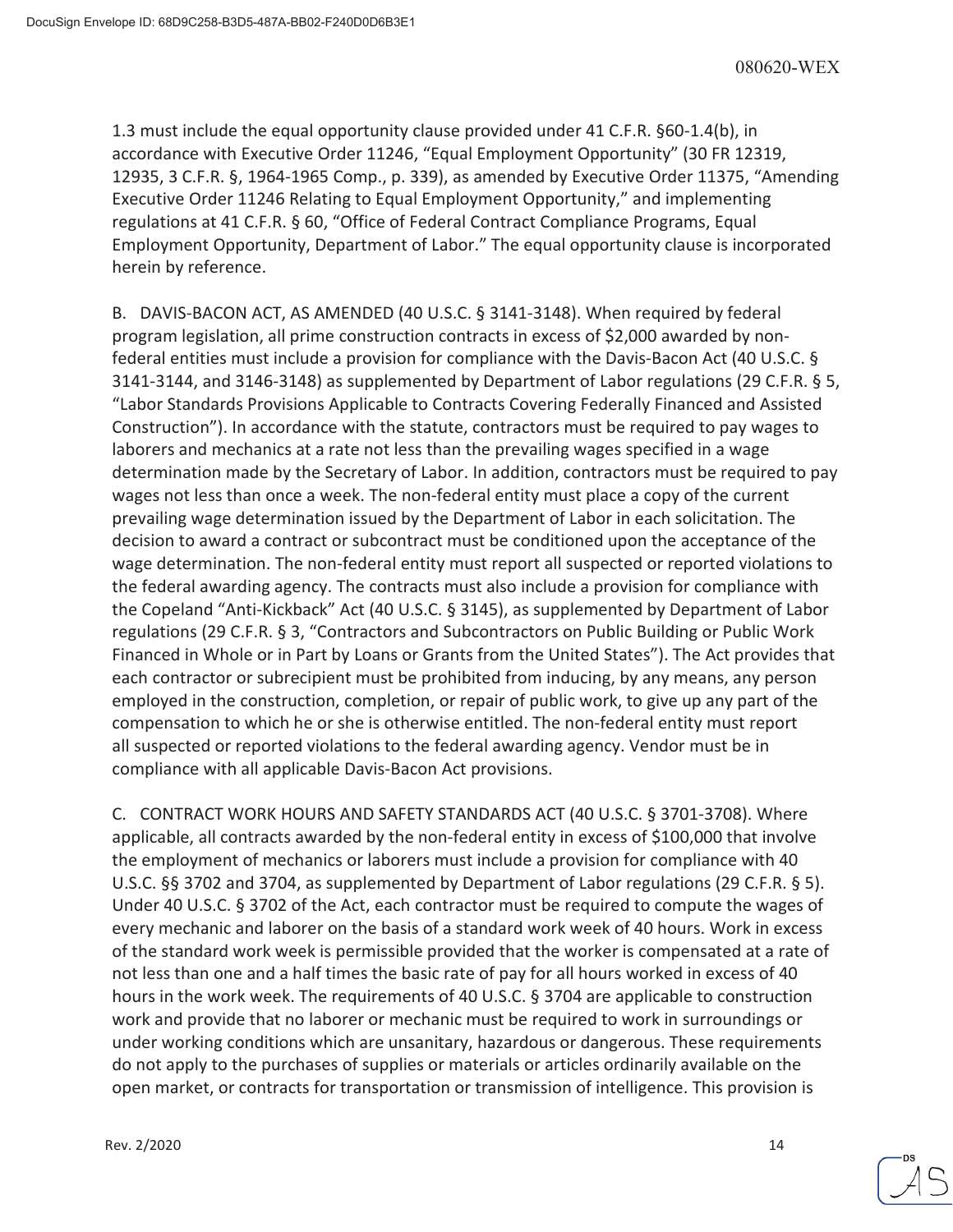hereby incorporated by reference into this Contract. Vendor certifies that during the term of an award for all contracts by Sourcewell resulting from this procurement process, Vendor must comply with applicable requirements as referenced above.

D. RIGHTS TO INVENTIONS MADE UNDER A CONTRACT OR AGREEMENT. If the federal award meets the definition of "funding agreement" under 37 C.F.R. § 401.2(a) and the recipient or subrecipient wishes to enter into a contract with a small business firm or nonprofit organization regarding the substitution of parties, assignment or performance of experimental, developmental, or research work under that "funding agreement," the recipient or subrecipient must comply with the requirements of 37 C.F.R. § 401, "Rights to Inventions Made by Nonprofit Organizations and Small Business Firms Under Government Grants, Contracts and Cooperative Agreements," and any implementing regulations issued by the awarding agency. Vendor certifies that during the term of an award for all contracts by Sourcewell resulting from this procurement process, Vendor must comply with applicable requirements as referenced above.

E. CLEAN AIR ACT (42 U.S.C. § 7401-7671Q.) AND THE FEDERAL WATER POLLUTION CONTROL ACT (33 U.S.C. § 1251-1387). Contracts and subgrants of amounts in excess of \$150,000 require the non-federal award to agree to comply with all applicable standards, orders or regulations issued pursuant to the Clean Air Act (42 U.S.C. § 7401- 7671q) and the Federal Water Pollution Control Act as amended (33 U.S.C. § 1251- 1387). Violations must be reported to the Federal awarding agency and the Regional Office of the Environmental Protection Agency (EPA). Vendor certifies that during the term of this Contract will comply with applicable requirements as referenced above.

F. DEBARMENT AND SUSPENSION (EXECUTIVE ORDERS 12549 AND 12689). A contract award (see 2 C.F.R. § 180.220) must not be made to parties listed on the government wide exclusions in the System for Award Management (SAM), in accordance with the OMB guidelines at 2 C.F.R. §180 that implement Executive Orders 12549 (3 C.F.R. § 1986 Comp., p. 189) and 12689 (3 C.F.R. § 1989 Comp., p. 235), "Debarment and Suspension." SAM Exclusions contains the names of parties debarred, suspended, or otherwise excluded by agencies, as well as parties declared ineligible under statutory or regulatory authority other than Executive Order 12549. Vendor certifies that neither it nor its principals are presently debarred, suspended, proposed for debarment, declared ineligible, or voluntarily excluded from participation by any federal department or agency.

G. BYRD ANTI-LOBBYING AMENDMENT, AS AMENDED (31 U.S.C. § 1352). Vendors must file any required certifications. Vendors must not have used federal appropriated funds to pay any person or organization for influencing or attempting to influence an officer or employee of any agency, a member of Congress, officer or employee of Congress, or an employee of a member of Congress in connection with obtaining any federal contract, grant, or any other award covered by 31 U.S.C. § 1352. Vendors must disclose any lobbying with non-federal funds that takes place in connection with obtaining any federal award. Such disclosures are forwarded from tier to tier up to the non-federal award. Vendors must file all certifications and disclosures

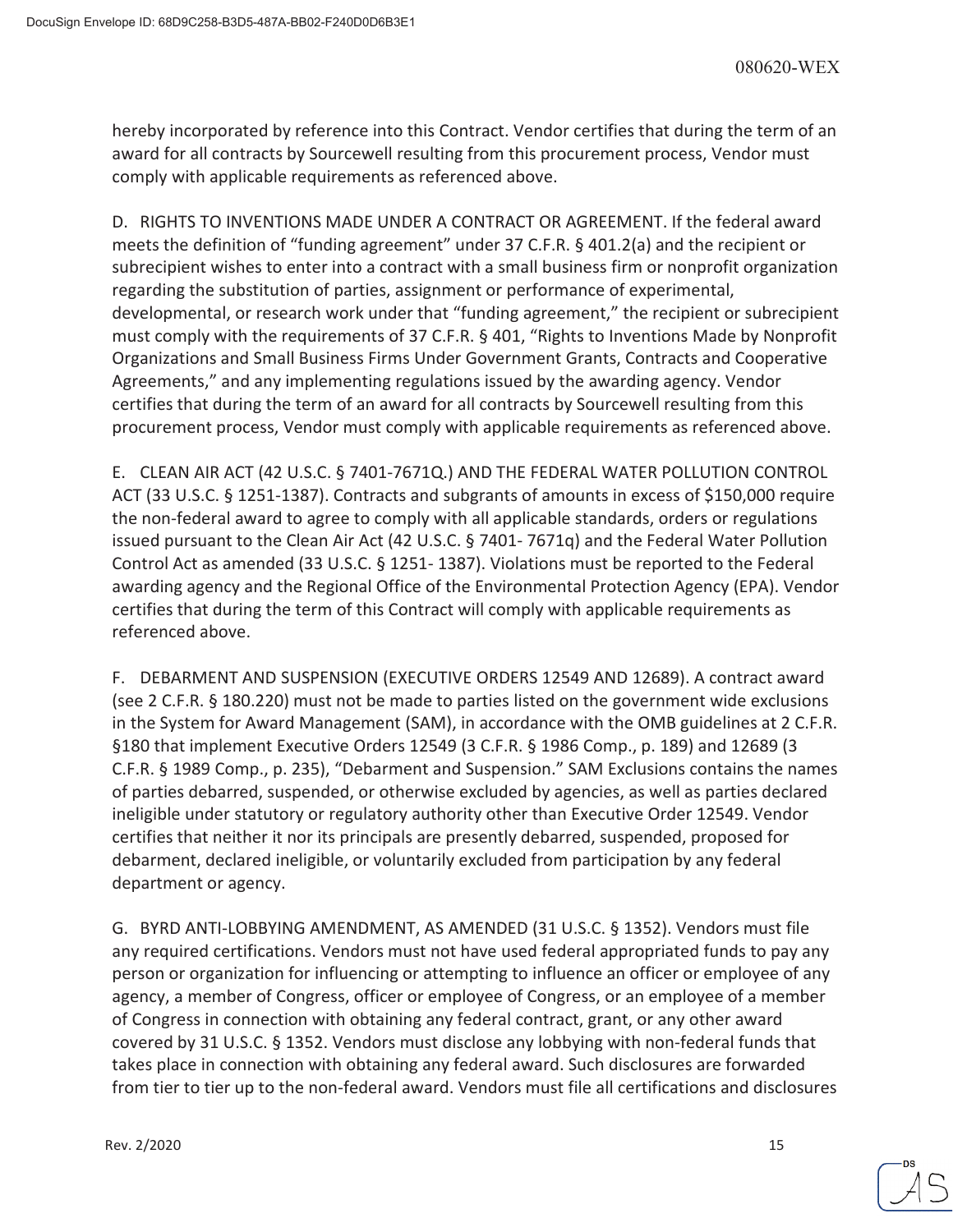required by, and otherwise comply with, the Byrd Anti-Lobbying Amendment (31 U.S.C. § 1352).

H. RECORD RETENTION REQUIREMENTS. To the extent applicable, Vendor must comply with the record retention requirements detailed in 2 C.F.R. § 200.333. The Vendor further certifies that it will retain all records as required by 2 C.F.R. § 200.333 for a period of 3 years after grantees or subgrantees submit final expenditure reports or quarterly or annual financial reports, as applicable, and all other pending matters are closed.

I. ENERGY POLICY AND CONSERVATION ACT COMPLIANCE. To the extent applicable, Vendor must comply with the mandatory standards and policies relating to energy efficiency which are contained in the state energy conservation plan issued in compliance with the Energy Policy and Conservation Act.

J. BUY AMERICAN PROVISIONS COMPLIANCE. To the extent applicable, Vendor must comply with all applicable provisions of the Buy American Act. Purchases made in accordance with the Buy American Act must follow the applicable procurement rules calling for free and open competition.

K. ACCESS TO RECORDS (2 C.F.R. § 200.336). Vendor agrees that duly authorized representatives of a federal agency must have access to any books, documents, papers and records of Vendor that are directly pertinent to Vendor's discharge of its obligations under this Contract for the purpose of making audits, examinations, excerpts, and transcriptions. The right also includes timely and reasonable access to Vendor's personnel for the purpose of interview and discussion relating to such documents.

L. PROCUREMENT OF RECOVERED MATERIALS (2 C.F.R. § 200.322). A non-federal entity that is a state agency or agency of a political subdivision of a state and its contractors must comply with Section 6002 of the Solid Waste Disposal Act, as amended by the Resource Conservation and Recovery Act. The requirements of Section 6002 include procuring only items designated in guidelines of the Environmental Protection Agency (EPA) at 40 C.F.R. § 247 that contain the highest percentage of recovered materials practicable, consistent with maintaining a satisfactory level of competition, where the purchase price of the item exceeds \$10,000 or the value of the quantity acquired during the preceding fiscal year exceeded \$10,000; procuring solid waste management services in a manner that maximizes energy and resource recovery; and establishing an affirmative procurement program for procurement of recovered materials identified in the EPA guidelines.

# **24. CANCELLATION**

Sourcewell or Vendor may cancel this Contract at any time, with or without cause, upon 60 days' written notice to the other party. However, Sourcewell may cancel this Contract immediately upon discovery of a material defect in any certification made in Vendor's Proposal.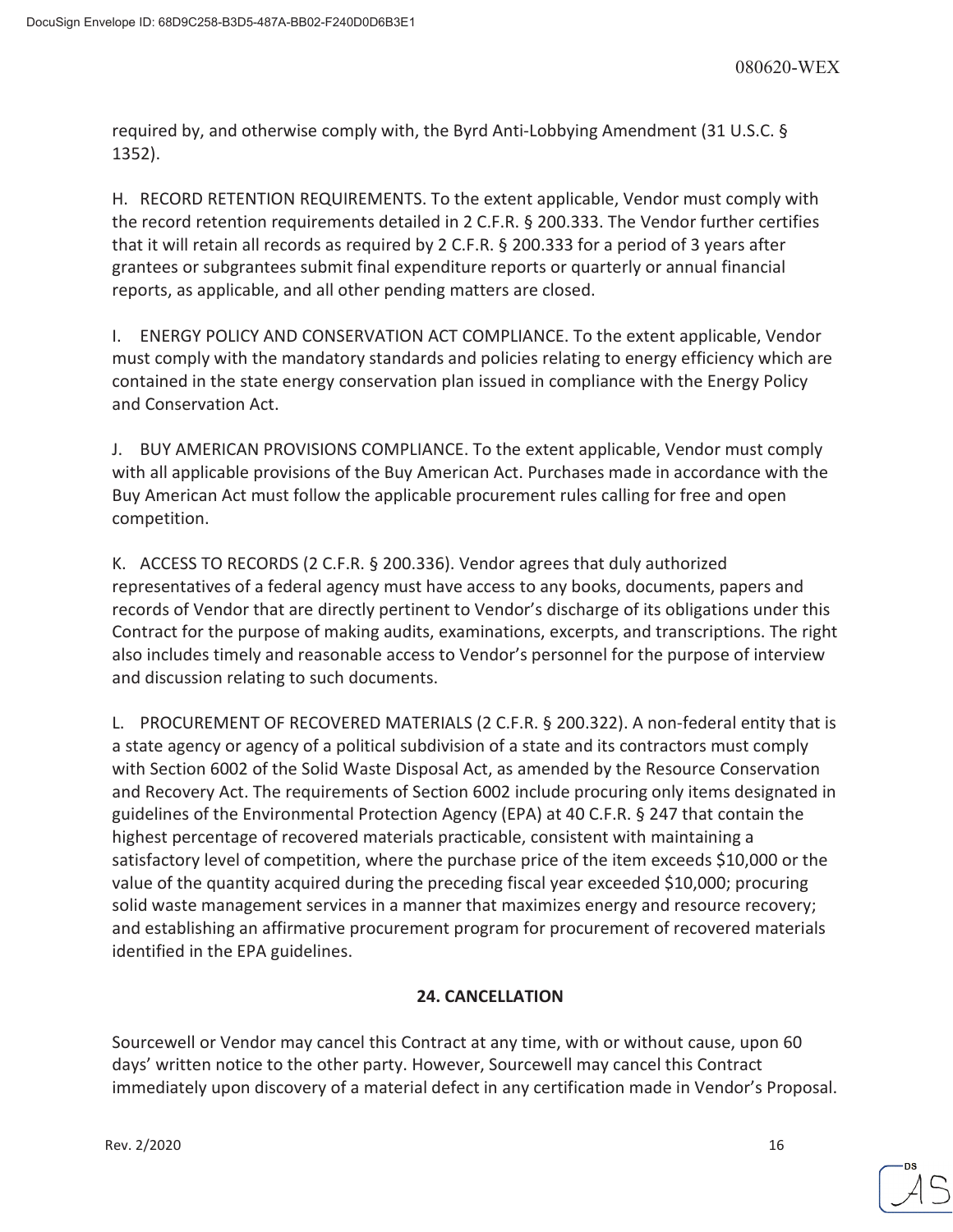Cancellation of this Contract does not relieve either party of financial, product, or service obligations incurred or accrued prior to cancellation.

Sourcewell November 2012 1999 WEX Bank DocuSigned by:  $By: \underline{\bigcup_{co\in D2 \text{A1}: 9 \text{D}06489...}}\text{Suppose}\xspace$ Jeremy Schwartz Tim Laukka

Title: Director of Operations & Procurement/CPO

Date:  $\frac{11/20/2020 + 12:25 \text{ PM CST}}{2}$ 

DocuSigned by:

Title: President and CEO

Date: 11/20/2020 | 10:14 AM PST

Approved:<br>Docusigned by:

 $_{\text{By:}}\underbrace{\int\text{Uad}\int\text{Cauult}}_{\text{7E42B8F817A64CC...}}$ Chad Coauette

Title: Executive Director/CEO

Date: 11/25/2020 | 8:23 AM CST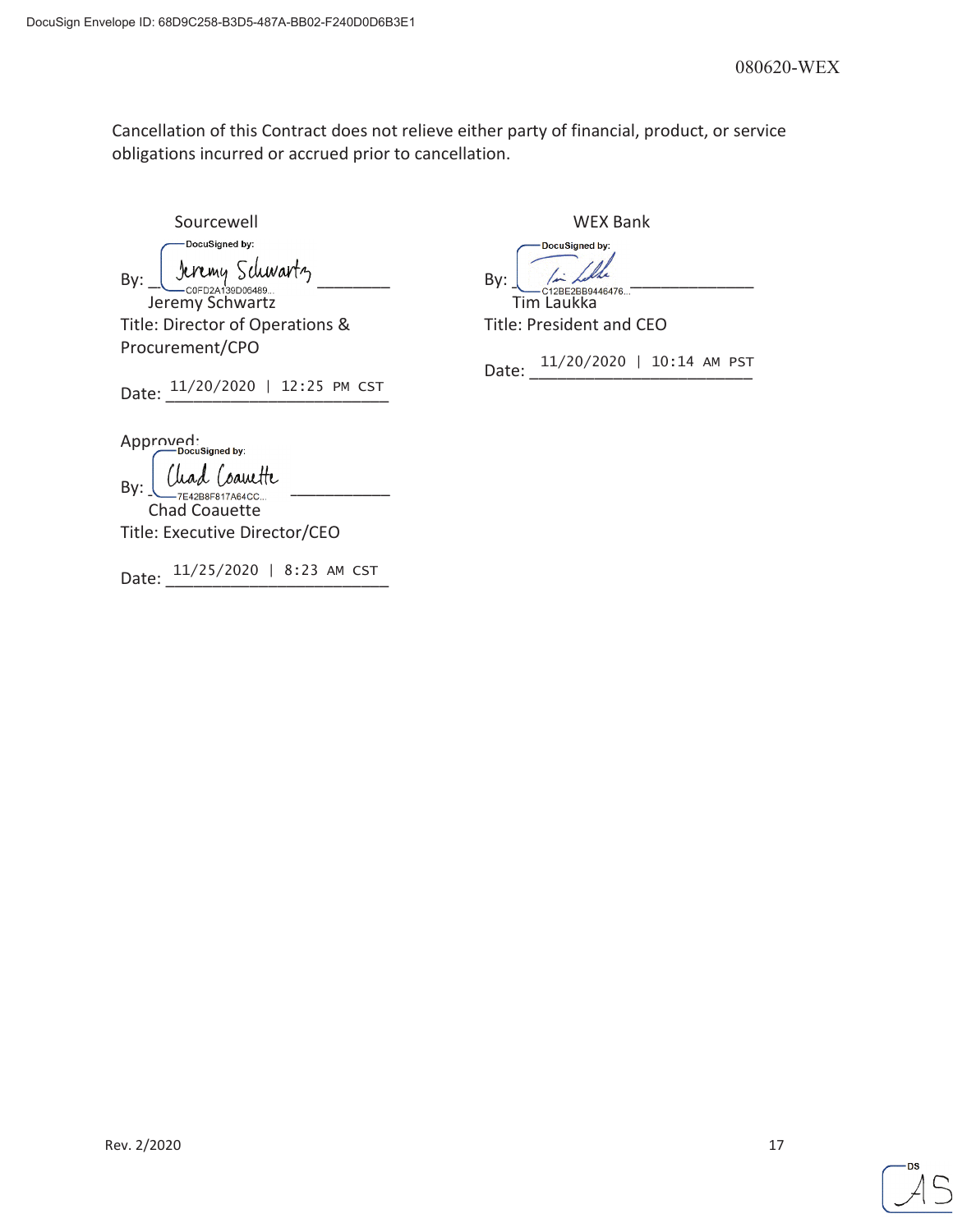# **RFP 080620 - Fleet Payment Solutions with Related Services**

## **Vendor Details**

| Company Name: | <b>WEX Bank</b>                                                |
|---------------|----------------------------------------------------------------|
| Address:      | 7090 South Union Park Center<br>Suite 350<br>Midvale, UT 84047 |
| Contact:      | Denise Baumgart                                                |
| Fmail:        | denise.baumgart@wexinc.com                                     |
| Phone:        | 913-393-3208                                                   |
| HST#          | 84-1425616                                                     |

# **Submission Details**

| Created On:             | Tuesday June 30, 2020 14:46:43       |
|-------------------------|--------------------------------------|
| Submitted On:           | Thursday August 06, 2020 14:25:55    |
| Submitted By:           | Denise Baumgart                      |
| Email:                  | denise.baumgart@wexinc.com           |
| Transaction #:          | ae75e837-96d7-4571-b9ad-6c4bd7b8dced |
| Submitter's IP Address: | 136.33.193.72                        |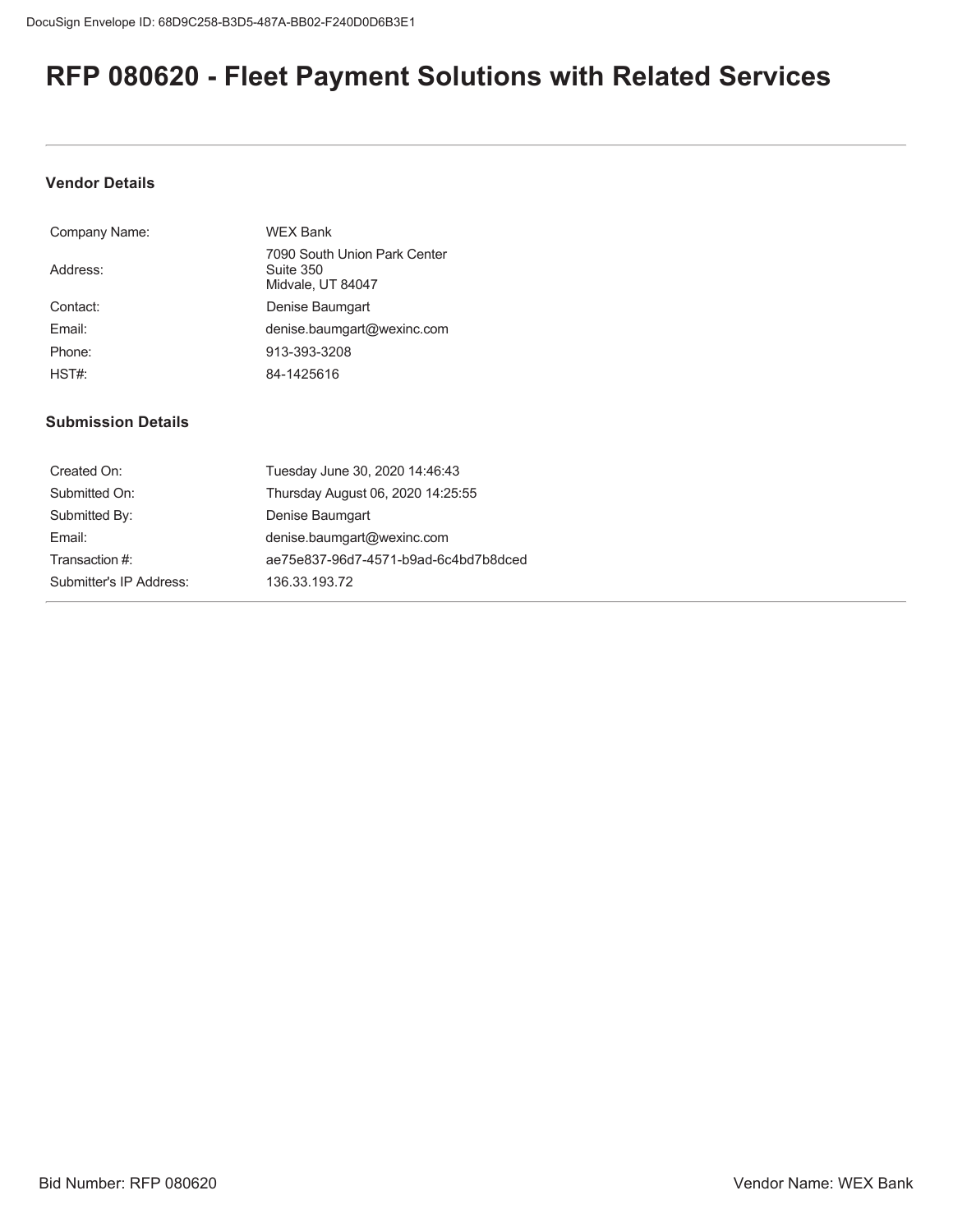# **Specifications**

# Table 1: Proposer Identity & Authorized Representatives

General Instructions (applies to all Tables) Sourcewell prefers a brief but thorough response to each question. Please do not merely attach additional documents to your response without also providing a substantive response. Do not leave answers blank; mark "NA" if the question does not apply to you (preferably with an explanation).

| Line<br>l Item | Question                                                                                                                                                                                                                                                                                           | Response*                                                                                                                                                       |  |
|----------------|----------------------------------------------------------------------------------------------------------------------------------------------------------------------------------------------------------------------------------------------------------------------------------------------------|-----------------------------------------------------------------------------------------------------------------------------------------------------------------|--|
| 1              | Proposer Legal Name (and applicable d/b/a, if any):                                                                                                                                                                                                                                                | <b>WEX Bank</b>                                                                                                                                                 |  |
| <sup>2</sup>   | Proposer Address:                                                                                                                                                                                                                                                                                  | 7090 South Union Park Center, Suite 350<br>Midvale, UT<br>84047                                                                                                 |  |
| 3              | Proposer website address:                                                                                                                                                                                                                                                                          | www.wexinc.com                                                                                                                                                  |  |
| 4              | Proposer's Authorized Representative (name, title, address,<br>email address & phone) (The representative must have<br>authority to sign the "Proposer's Assurance of Compliance"<br>on behalf of the Proposer and, in the event of award, will<br>be expected to execute the resulting contract): | Tim Laukka, President and CEO<br>7090 South Union Park Center, Suite 350<br>Midvale, UT<br>84047<br>Email: tim.laukka@wexinc.com<br>Phone: 888-842-0075         |  |
| 5              | Proposer's primary contact for this proposal (name, title,<br>address, email address & phone):                                                                                                                                                                                                     | Denise Baumgart, Strategic Relationship Manager<br>17071 W 93rd Terr. Apt 13106<br>Lenexa, KS 66219<br>Email: denise.baumgart@wexinc.com<br>Phone: 913-393-3208 |  |
| 6              | Proposer's other contacts for this proposal, if any (name,<br>title, address, email address & phone):                                                                                                                                                                                              | N/A                                                                                                                                                             |  |

# **Table 2: Company Information and Financial Strength**

| Line<br><b>Item</b> | uestion | סטווע |
|---------------------|---------|-------|
|                     |         |       |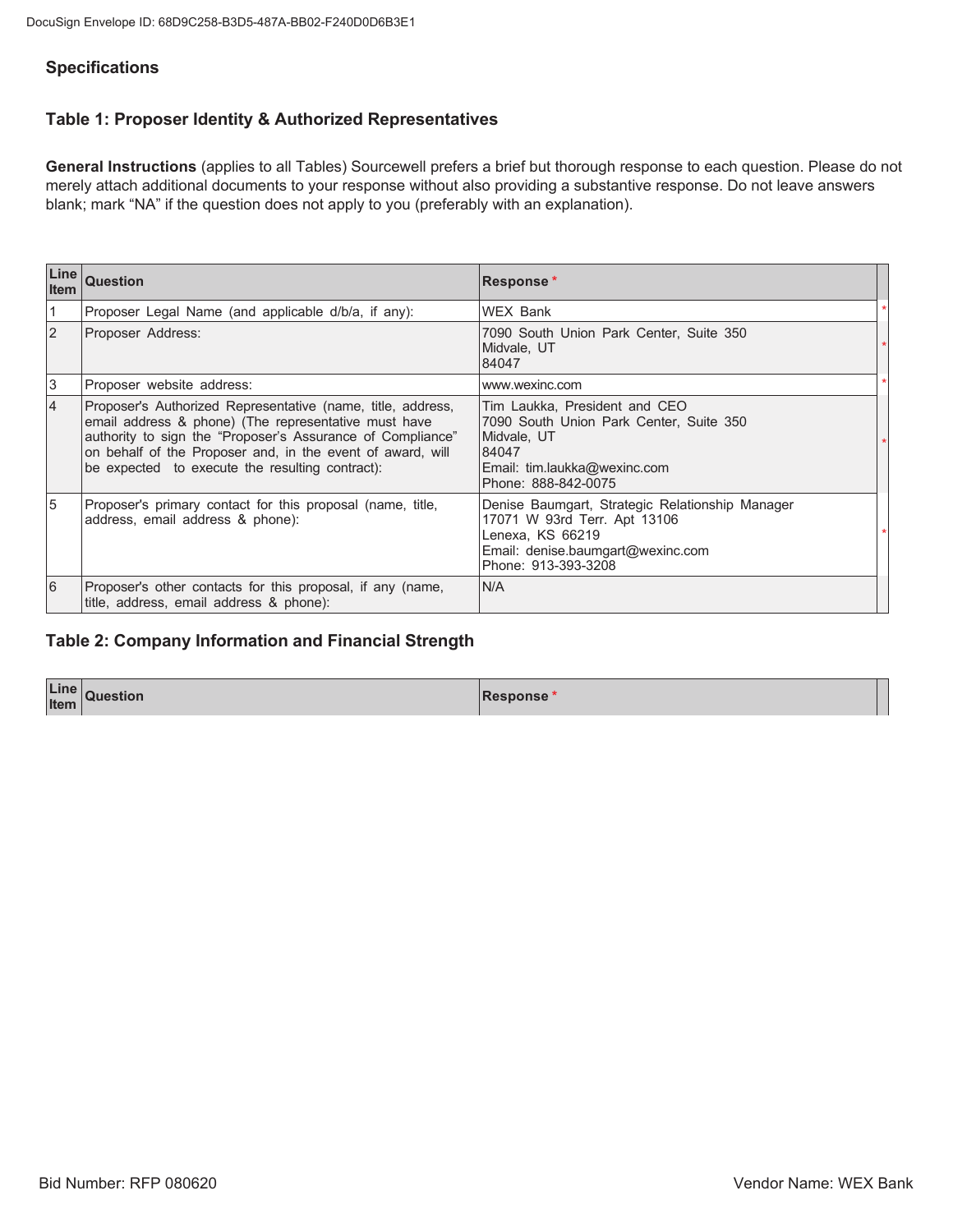| $\overline{7}$ | Provide a brief history of your company, including your<br>company's core values, business philosophy, and industry<br>longevity related to the requested equipment, products or<br>services. | This proposal is presented by WEX Bank, a Utah industrial<br>bank formerly known as Wright Express Financial Services<br>Corporation. WEX Bank is a wholly owned subsidiary of<br>WEX Inc., a Delaware corporation formerly known as Wright<br>Express Corporation. WEX Bank and WEX Inc. are<br>collectively referred to herein as WEX. WEX is Sourcewell's<br>current fleet card and telematics vendor.                                                                                                                                                                                                                                                                                                                                                                                                                                                                                                                                                                                                                                  |  |
|----------------|-----------------------------------------------------------------------------------------------------------------------------------------------------------------------------------------------|--------------------------------------------------------------------------------------------------------------------------------------------------------------------------------------------------------------------------------------------------------------------------------------------------------------------------------------------------------------------------------------------------------------------------------------------------------------------------------------------------------------------------------------------------------------------------------------------------------------------------------------------------------------------------------------------------------------------------------------------------------------------------------------------------------------------------------------------------------------------------------------------------------------------------------------------------------------------------------------------------------------------------------------------|--|
|                |                                                                                                                                                                                               | For 36 years, we have built our proprietary closed-loop<br>network that includes acceptance at 95 percent of the retail<br>fuel locations in the United States. Our network gives fleets<br>the ability to control purchases in the field, and delivers<br>comprehensive information and analysis tools that allow<br>effective operational management and cost reduction.                                                                                                                                                                                                                                                                                                                                                                                                                                                                                                                                                                                                                                                                 |  |
|                |                                                                                                                                                                                               | ABOUT WEX, INC.<br>Powered by the belief that complex payment systems can<br>be made simple, WEX Inc. (NYSE: WEX) is a leading<br>provider of payment processing and business solutions<br>across a wide spectrum of sectors, including fleet, travel and<br>healthcare. WEX operates in more than 10 countries and in<br>more than 20 currencies. WEX fleet cards offer 14.9 million<br>vehicles exceptional payment security and control, purchase<br>volume in travel and corporate solutions grew to \$39.6 billion<br>in 2019; and the WEX Health financial technology platform<br>helps 390,000 employers and 31.8 million consumers better<br>manage healthcare expenses. For more information, visit<br>www.wexinc.com.<br>In the past decade, our business has grown from \$318<br>million in revenue and 725 employees to \$1.72 billion in<br>revenue in 2019, and more than 5,000 employees around<br>the globe. For the full year 2019, revenue increased 15%<br>from $$1.49$ billion in 2018.                                |  |
|                |                                                                                                                                                                                               | <b>GOVERNMENT EXPERIENCE</b><br>WEX currently provides fleet fuel cards for 25 states, and<br>has governmental and tax exempt customers in all 50 states.<br>Our State customers represent more than 375,000 cards.<br>WEX also provides fleet card services as a subcontractor to<br>Citibank under the Federal Government's GSA SmartPay 3<br>Charge Card Program for 11 federal agencies, including the<br>GSA Fleet, and the Departments of Homeland Security,<br>Agriculture, State, Treasury, Commerce, and Energy. These<br>federal government customers have more than 320,000<br>cards. In total, WEX services more than 1 million tax-<br>exempt cards.<br>WEX also holds cooperative contracts with Sourcewell for<br>fleet cards and telematics, and the GSA for telematics.<br>We are an active member of the National Conference of<br>State Fleet Administrators, continually attending educational<br>seminars and focus groups to better understand the industry<br>so we can meet and exceed the needs of our customers. |  |
| 8              | What are your company's expectations in the event of an<br>award?                                                                                                                             | WEX has been Sourcewell's fleet card vendor of choice<br>since 2011. We welcome the opportunity to continue what<br>we feel has been a mutually beneficial relationship for<br>Sourcewell, its members, and WEX. There are currently<br>more than 3,200 tax exempt organizations, including five<br>states utilizing the Sourcewell contract. WEX will continue to<br>market our best-in-class fleet card program to Sourcewell's<br>members. Remaining with WEX will help ensure that<br>Sourcewell and its members continue to receive the benefits<br>of the WEX Fleet Card program while avoiding a potentially<br>time-consuming and costly contract negotiation and<br>implementation with a new provider.                                                                                                                                                                                                                                                                                                                           |  |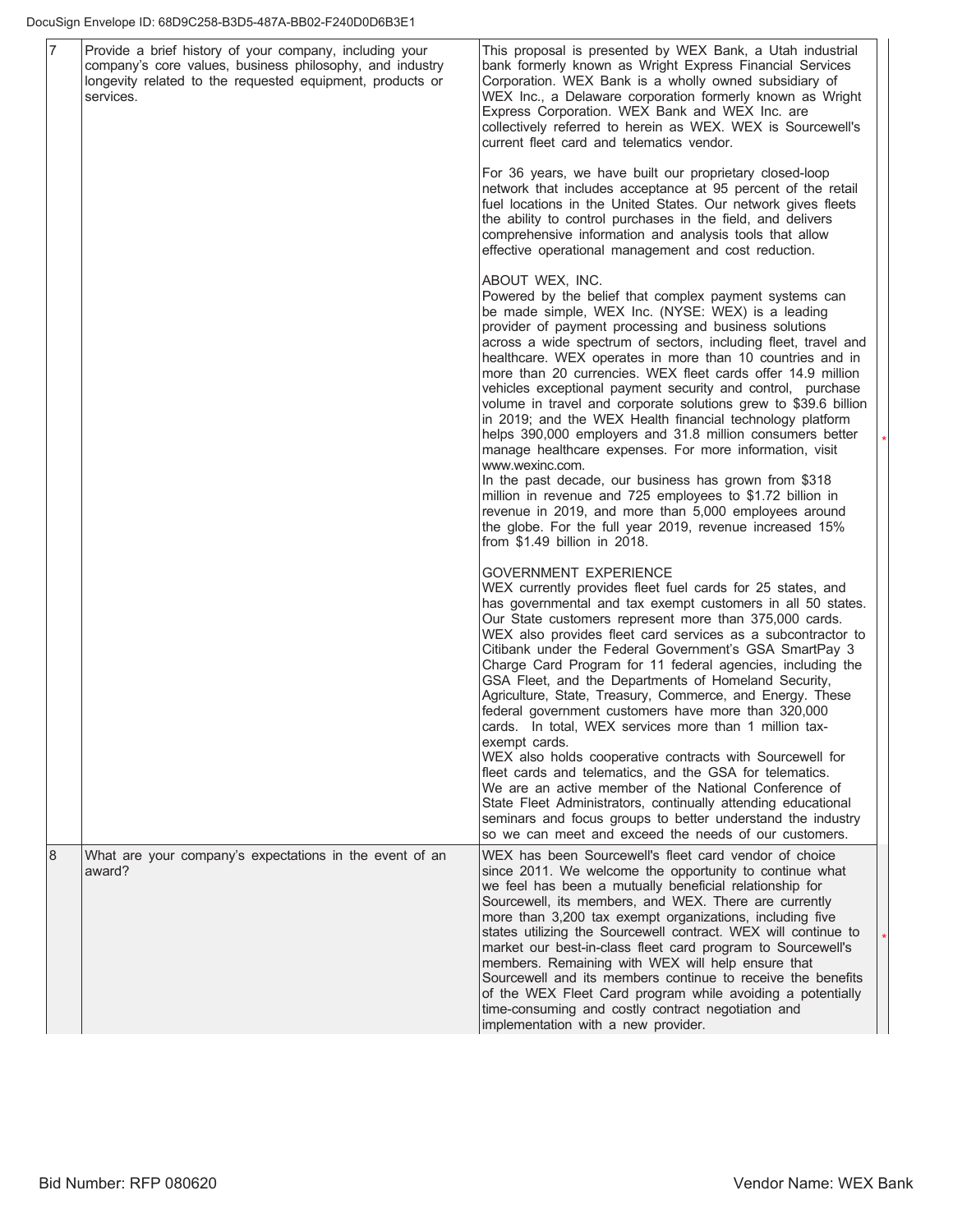| $\overline{9}$ | Demonstrate your financial strength and stability with<br>meaningful data. This could include such items as financial<br>statements, SEC filings, credit and bond ratings, letters of<br>credit, and detailed reference letters. Upload supporting<br>documents (as applicable) in the document upload section of<br>your response.                                                                                                                                                                                                                                                                                                                                                                                                                                                                                                                                                 | Powered by the belief that complex payment systems can<br>be made simple, WEX Inc. (NYSE: WEX) is a leading<br>provider of payment processing and business solutions<br>across a wide spectrum of sectors, including fleet, travel and<br>healthcare. WEX operates in more than 10 countries and in<br>more than 20 currencies. WEX fleet cards offer 14.9 million<br>vehicles exceptional payment security and control, purchase<br>volume in travel and corporate solutions grew to \$39.6 billion<br>in 2019; and the WEX Health financial technology platform<br>helps 390,000 employers and 31.8 million consumers better<br>manage healthcare expenses. For more information, visit<br>www.wexinc.com.<br>In the past decade, our business has grown from \$318<br>million in revenue and 725 employees to \$1.72 billion in<br>revenue in 2019, and more than 5,000 employees around<br>the globe. For the full year 2019, revenue increased 15%<br>from \$1.49 billion in 2018.<br>Please see the attached financial documents.                                                                                                                                                                                                                                               |  |
|----------------|-------------------------------------------------------------------------------------------------------------------------------------------------------------------------------------------------------------------------------------------------------------------------------------------------------------------------------------------------------------------------------------------------------------------------------------------------------------------------------------------------------------------------------------------------------------------------------------------------------------------------------------------------------------------------------------------------------------------------------------------------------------------------------------------------------------------------------------------------------------------------------------|---------------------------------------------------------------------------------------------------------------------------------------------------------------------------------------------------------------------------------------------------------------------------------------------------------------------------------------------------------------------------------------------------------------------------------------------------------------------------------------------------------------------------------------------------------------------------------------------------------------------------------------------------------------------------------------------------------------------------------------------------------------------------------------------------------------------------------------------------------------------------------------------------------------------------------------------------------------------------------------------------------------------------------------------------------------------------------------------------------------------------------------------------------------------------------------------------------------------------------------------------------------------------------------|--|
| 10             | What is your US market share for the solutions that you are<br>proposing?                                                                                                                                                                                                                                                                                                                                                                                                                                                                                                                                                                                                                                                                                                                                                                                                           | Although internal market share estimates are confidential,<br>WEX fleet cards offer more than 300,000 governmental and<br>commercial organizations with approximately 14.9 million<br>vehicles exceptional payment security and control.<br>WEX currently provides fleet fuel cards for 25 states, and<br>has governmental and tax exempt customers in all 50 states.<br>Our State customers represent more than 375,000 cards.<br>WEX also provides fleet card services as a subcontractor to<br>Citibank under the Federal Government's GSA SmartPay 3<br>Charge Card Program for 11 federal agencies, including the<br>GSA Fleet, and the Departments of Homeland Security,                                                                                                                                                                                                                                                                                                                                                                                                                                                                                                                                                                                                        |  |
| 11             | What is your Canadian market share for the solutions that                                                                                                                                                                                                                                                                                                                                                                                                                                                                                                                                                                                                                                                                                                                                                                                                                           | Agriculture, State, Treasury, Commerce, and Energy. These<br>federal government customers have more than 320,000<br>cards. In total, WEX services more than 1 million tax-<br>exempt cards.<br>The WEX Fleet Card is currently accepted at 2,479 sites in                                                                                                                                                                                                                                                                                                                                                                                                                                                                                                                                                                                                                                                                                                                                                                                                                                                                                                                                                                                                                             |  |
|                | you are proposing?                                                                                                                                                                                                                                                                                                                                                                                                                                                                                                                                                                                                                                                                                                                                                                                                                                                                  | Canada. This includes 1,834 Esso sites, 213 Mobil sites,<br>154 Pioneer Energy sites, 82 Shell Flying J sites and 70 7-<br>Eleven sites. WEX also has signed agreements with<br>merchants representing an additional 1,067 sites. This<br>includes 507 Irving Oil sites and 233 Petroles Crevier sites.                                                                                                                                                                                                                                                                                                                                                                                                                                                                                                                                                                                                                                                                                                                                                                                                                                                                                                                                                                               |  |
| 12             | Has your business ever petitioned for bankruptcy protection?<br>If so, explain in detail.                                                                                                                                                                                                                                                                                                                                                                                                                                                                                                                                                                                                                                                                                                                                                                                           | WEX has not petitioned for bankruptcy protection.                                                                                                                                                                                                                                                                                                                                                                                                                                                                                                                                                                                                                                                                                                                                                                                                                                                                                                                                                                                                                                                                                                                                                                                                                                     |  |
| 13             | How is your organization best described: is it a<br>manufacturer, a distributor/dealer/reseller, or a service<br>provider? Answer whichever question (either a) or b) just<br>below) best applies to your organization.<br>If your company is best described as a<br>a)<br>distributor/dealer/reseller (or similar entity), provide your<br>written authorization to act as a distributor/dealer/reseller for<br>the manufacturer of the products proposed in this RFP. If<br>applicable, is your dealer network independent or company<br>owned?<br>If your company is best described as a manufacturer<br>b)<br>or service provider, describe your relationship with your<br>sales and service force and with your dealer network in<br>delivering the products and services proposed in this RFP.<br>Are these individuals your employees, or the employees of a<br>third party? | Service provider. This proposal is presented by WEX Bank,<br>a Utah industrial bank formerly known as Wright Express<br>Financial Services Corporation. WEX Bank is a wholly<br>owned subsidiary of WEX Inc., a Delaware corporation<br>formerly known as Wright Express Corporation. WEX Bank<br>and WEX Inc. are collectively referred to herein as WEX.<br>For more than 36 years, we have built our proprietary closed-<br>loop network in the United States that includes site<br>acceptance at more than 95 percent of the nation's retail<br>fuel locations. Our network gives fleets the ability to control<br>purchases in the field, and delivers comprehensive<br>information and analysis tools that allow effective operational<br>management and cost reduction. WEX, Sourcewell's current<br>fleet card provider, currently processes transactions for<br>commercial and government fleets totaling more than 14.9<br>million vehicles. WEX markets its services directly to fleets,<br>and to businesses as an outsourcing partner for its strategic<br>relationships. The sales and service delivery associates are<br>employed by WEX. WEX does not utilize dealer networks to<br>market, sell, or service the Sourcewell card program offered<br>in this response. |  |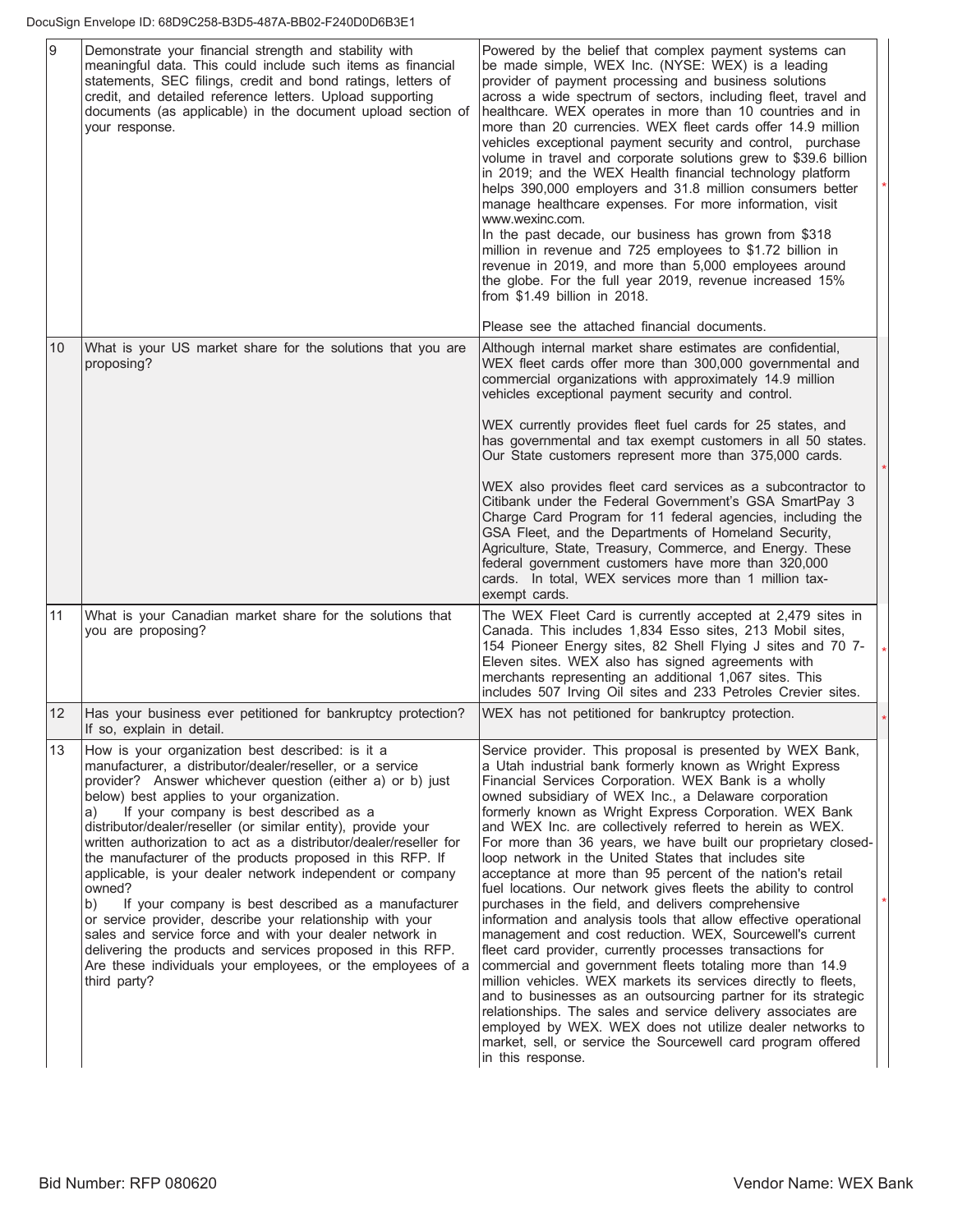### DocuSign Envelope ID: 68D9C258-B3D5-487A-BB02-F240D0D6B3E1

| 14 | If applicable, provide a detailed explanation outlining the<br>licenses and certifications that are both required to be held,<br>and actually held, by your organization (including third parties<br>and subcontractors that you use) in pursuit of the business<br>contemplated by this RFP. | WEX holds all required licenses and certifications.<br>WEX Bank is a Utah industrial bank that is regulated by the<br>IFDIC.<br>WEX Inc. is SOX and PCI-DSS compliant. |  |
|----|-----------------------------------------------------------------------------------------------------------------------------------------------------------------------------------------------------------------------------------------------------------------------------------------------|------------------------------------------------------------------------------------------------------------------------------------------------------------------------|--|
| 15 | Provide all "Suspension or Debarment" information that has<br>applied to your organization during the past ten years.                                                                                                                                                                         | IN/A.                                                                                                                                                                  |  |

# Table 3: Industry Recognition & Marketplace Success

| Line<br><b>Item</b> | <b>Question</b>                                                                                                                                                                         | Response*                                                                                                                                                                                                                                                                                                                                                                                                                                                                                                                                                                                                                                                                                                                                                                                                                                                                                                                                                                                                                                                                                                                                                                                                                                                                                                                                                                                                                                                        |  |
|---------------------|-----------------------------------------------------------------------------------------------------------------------------------------------------------------------------------------|------------------------------------------------------------------------------------------------------------------------------------------------------------------------------------------------------------------------------------------------------------------------------------------------------------------------------------------------------------------------------------------------------------------------------------------------------------------------------------------------------------------------------------------------------------------------------------------------------------------------------------------------------------------------------------------------------------------------------------------------------------------------------------------------------------------------------------------------------------------------------------------------------------------------------------------------------------------------------------------------------------------------------------------------------------------------------------------------------------------------------------------------------------------------------------------------------------------------------------------------------------------------------------------------------------------------------------------------------------------------------------------------------------------------------------------------------------------|--|
| 16                  | Describe any relevant industry awards or recognition that<br>your company has received in the past five years                                                                           | WEX has regularly been ranked in the Information Week<br>Elite 100, including as high as 19th.                                                                                                                                                                                                                                                                                                                                                                                                                                                                                                                                                                                                                                                                                                                                                                                                                                                                                                                                                                                                                                                                                                                                                                                                                                                                                                                                                                   |  |
| 17                  | What percentage of your sales are to the governmental<br>sector in the past three years                                                                                                 | This information is confidential. However, of the<br>approximately 14.9 million WEX cards on the market, more<br>than 1 million are for tax exempt fleets. This includes 25<br>state contracts, the existing Sourcewell contract<br>(approximately 3,200 organizations) and as a subcontractor<br>to Citibank under the Federal Government's GSA SmartPay<br>3 Charge Card Program for 11 federal agencies.                                                                                                                                                                                                                                                                                                                                                                                                                                                                                                                                                                                                                                                                                                                                                                                                                                                                                                                                                                                                                                                      |  |
| 18                  | What percentage of your sales are to the education sector<br>in the past three years                                                                                                    | This information is confidential.                                                                                                                                                                                                                                                                                                                                                                                                                                                                                                                                                                                                                                                                                                                                                                                                                                                                                                                                                                                                                                                                                                                                                                                                                                                                                                                                                                                                                                |  |
| 19                  | List any state, provincial, or cooperative purchasing contracts<br>that you hold. What is the annual sales volume for each of<br>these contracts over the past three years?             | WEX currently provides fleet fuel cards for 25 states, and<br>has governmental and tax exempt customers in all 50 states.<br>Our State customers represent more than 375,000 cards.<br>WEX also provides fleet card services as a subcontractor to<br>Citibank under the Federal Government's GSA SmartPay 3<br>Charge Card Program for 11 federal agencies, including the<br>GSA Fleet, and the Departments of Homeland Security,<br>Agriculture, State, Treasury, Commerce, and Energy. These<br>federal government customers have more than 320,000<br>cards. In total, WEX services more than 1 million tax-<br>exempt cards.<br>WEX also holds cooperative contracts with Sourcewell for<br>fleet cards and telematics, and the GSA for telematics.<br>We are an active member of the National Conference of<br>State Fleet Administrators, continually attending educational<br>seminars and focus groups to better understand the industry<br>so we can meet and exceed the needs of our customers.<br>State customers include: Maine; New Hampshire; Vermont;<br>New York; Massachusetts; Pennsylvania; West Virginia; North<br>Carolina; South Carolina; Georgia; Alabama; Florida;<br>Kentucky; Indiana; Michigan; Illinois; Iowa; Missouri; Arkansas;<br>Kansas; New Mexico; Utah; Wyoming; Montana; Idaho.<br>Massachusetts, Kansas, Arkansas, Iowa, and Missouri are all<br>on the Sourcewell contract.<br>WEX cannot divulge sales volume figures. |  |
| 20                  | List any GSA contracts or Standing Offers and Supply<br>Arrangements (SOSA) that you hold. What is the annual<br>sales volume for each of these contracts over the past three<br>years? | WEX also provides fleet card services as a subcontractor to<br>Citibank under the Federal Government's GSA SmartPay 3<br>Charge Card Program for 11 federal agencies, including the<br>GSA Fleet, and the Departments of Homeland Security,<br>Agriculture, State, Treasury, Commerce, and Energy. These<br>federal government customers have more than 320,000<br>cards. In total, WEX services more than 1 million tax-<br>exempt cards.<br>WEX also holds a cooperative contract with the GSA for<br>telematics.<br>WEX cannot divulge sales volumes.                                                                                                                                                                                                                                                                                                                                                                                                                                                                                                                                                                                                                                                                                                                                                                                                                                                                                                         |  |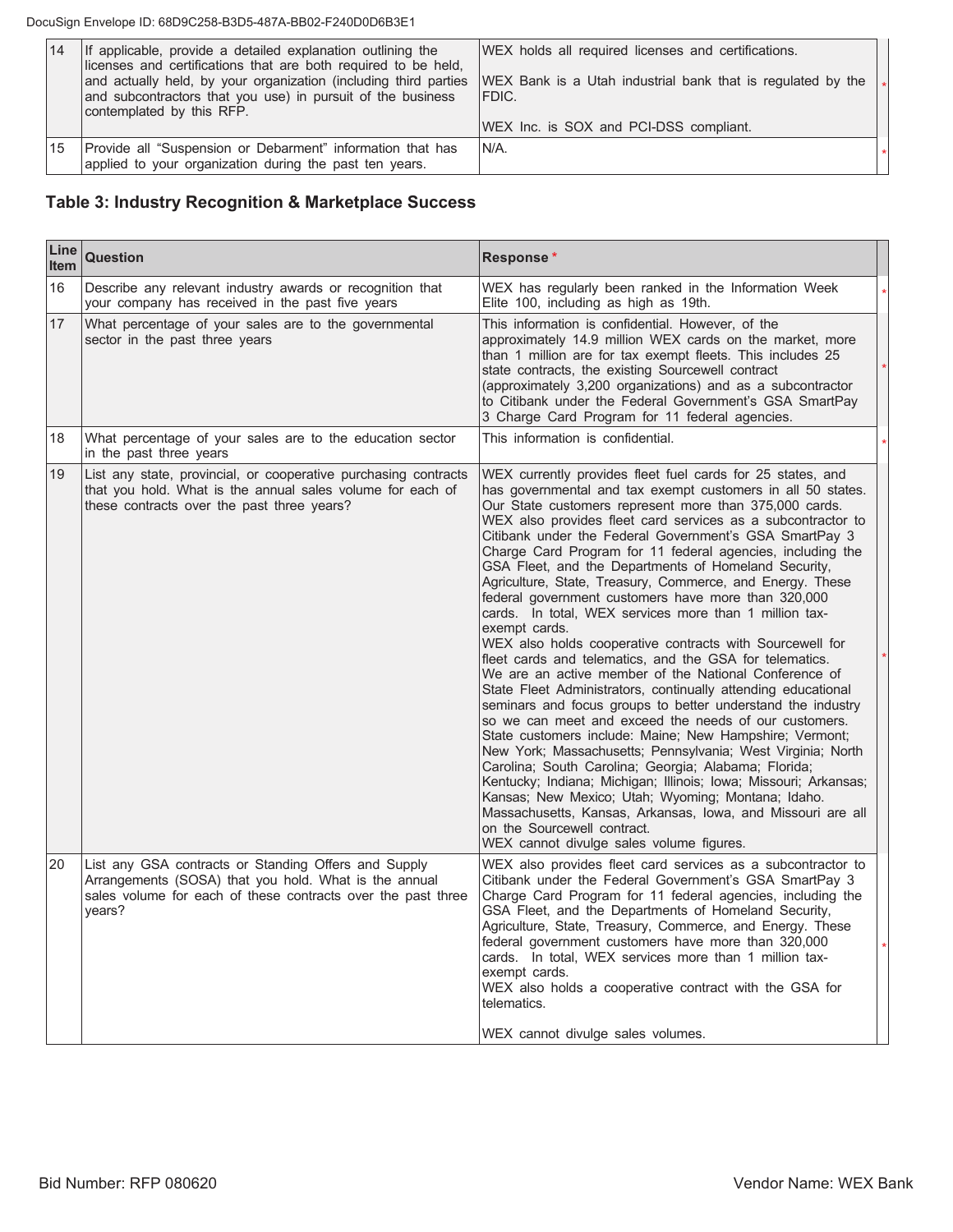# **Table 4: References/Testimonials**

Line Item 21. Supply reference information from three customers who are eligible to be Sourcewell participating entities.

| <b>Entity Name*</b>                                        | <b>Contact Name *</b>                                           | <b>Phone Number*</b>                         |  |
|------------------------------------------------------------|-----------------------------------------------------------------|----------------------------------------------|--|
| State of Georgia, Department of<br>Administrative Services | Jazzmin Randall, Director, Office of Fleet<br>Management        | 404-651-7263 (Office)<br>678-699-5797 (Cell) |  |
| State of Missouri                                          | Adam Wakum, State Fleet Manager                                 | 573-751-2235                                 |  |
| State of North Carolina                                    | Robert Riddle, Director - Division of<br>Motor Fleet Management | 919-830-1347                                 |  |

## **Table 5: Top Five Government or Education Customers**

Line Item 22. Provide a list of your top five government, education, or non-profit customers (entity name is optional), including entity type, the state or province the entity is located in, scope of the project(s), size of transaction(s), and dollar volumes from the past three years.

| <b>Entity Name</b> | <b>Entity Type *</b> | State / Province *  | Scope of Work *            | Size of<br><b>Transactions</b> * | Dollar Volume Past<br>Three Years * |  |
|--------------------|----------------------|---------------------|----------------------------|----------------------------------|-------------------------------------|--|
| Confidential       | Government           | l Florida - Fl      | Fleet card services        | N/A                              | \$270M                              |  |
| Confidential       | Government           | Georgia - GA        | <b>Fleet card services</b> | <b>N/A</b>                       | \$200M                              |  |
| Confidential       | Government           | Pennsvlvania - PA   | Fleet card services        | N/A                              | \$250M                              |  |
| Confidential       | Government           | New York - NY       | Fleet card services        | N/A                              | \$190M                              |  |
| Confidential       | Government           | North Carolina - NC | Fleet card services        | N/A                              | \$150M                              |  |

## **Table 6: Ability to Sell and Deliver Service**

Describe your company's capability to meet the needs of Sourcewell participating entities across the US and Canada, as applicable. Your response should address in detail at least the following areas: locations of your network of sales and service providers, the number of workers (full-time equivalents) involved in each sector, whether these workers are your direct employees (or employees of a third party), and any overlap between the sales and service functions.

| Line<br>Item<br>Question | Response* |  |
|--------------------------|-----------|--|
|                          |           |  |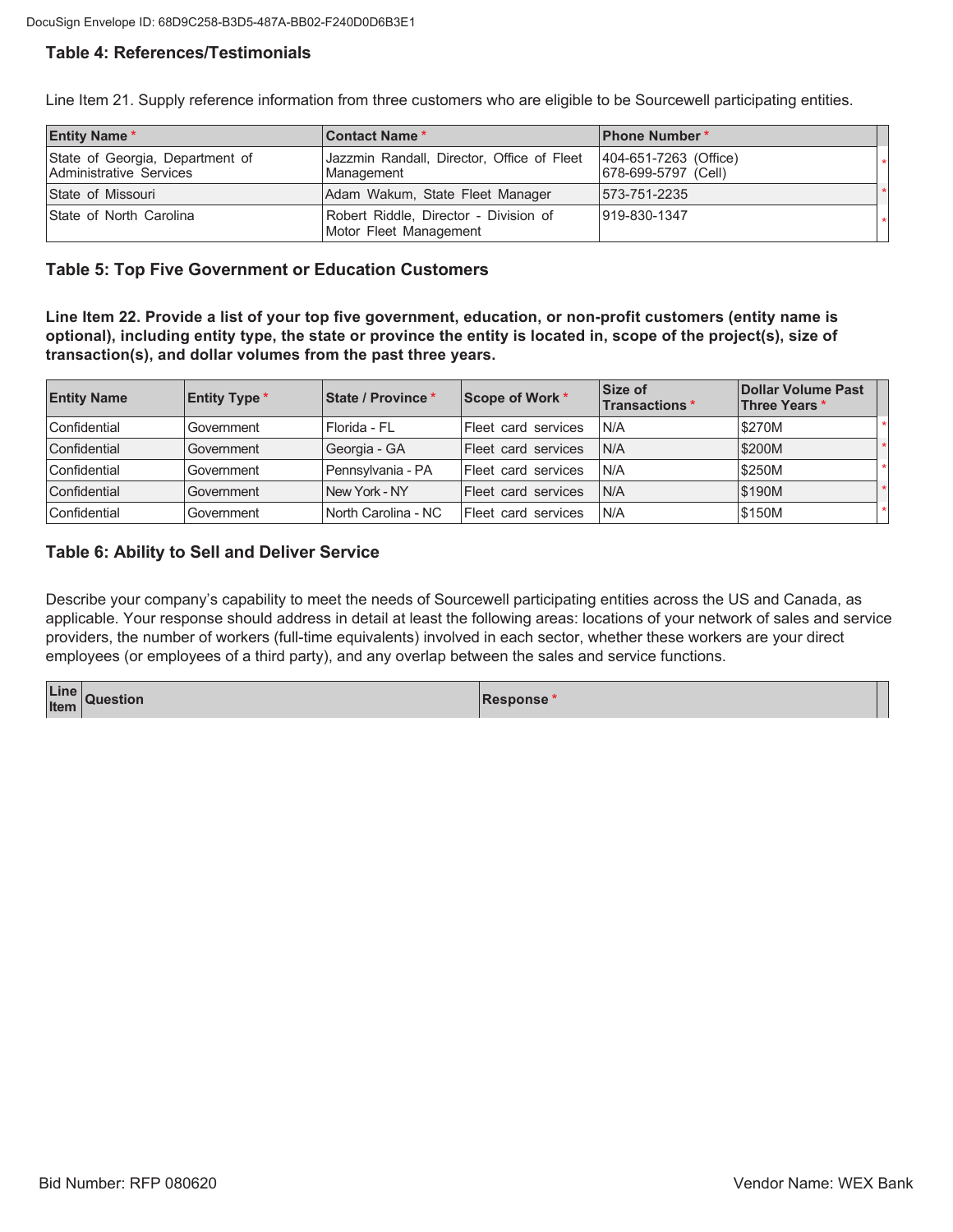| 23 | Sales force. | The WEX Fleet Card offers acceptance in all 50 states, at<br>more than 95% of U.S. retail fueling locations, all of which<br>provide Level III data for Sourcewell's membership<br>organizations.                                                                                                                                                                                                                                                                                                                                                                                                                                                                                                                                                                                                                                                                                                                                                                  |
|----|--------------|--------------------------------------------------------------------------------------------------------------------------------------------------------------------------------------------------------------------------------------------------------------------------------------------------------------------------------------------------------------------------------------------------------------------------------------------------------------------------------------------------------------------------------------------------------------------------------------------------------------------------------------------------------------------------------------------------------------------------------------------------------------------------------------------------------------------------------------------------------------------------------------------------------------------------------------------------------------------|
|    |              | Our current strategy utilizes a comprehensive approach to<br>the government and non-profit sector. Our dedicated<br>government relationship and sales team focuses on serving<br>the needs of government entities. We take a holistic<br>approach to these programs, and ensure that all eligible<br>entities are aware they can take advantage of the<br>overarching WEX contract. We also create a targeted<br>marketing plan to support these outreach efforts, and inform<br>eligible agencies that they can leverage the program to save<br>money for their agency. Our marketing efforts include direct<br>mail and email, and they are customized for the respective<br>entity we are targeting. Communications are structured<br>around the specific provisions of the contract which the<br>individual entity can leverage. Our marketing team also uses<br>mailing addresses provided by the respective state<br>agencies, when they are made available. |
|    |              | In addition, the internal analytics team utilizes subscription<br>based databases to acquire contacts and conduct mailings<br>to the appropriate state agencies. This enables us to<br>maximize the effectiveness of the relationship, and ensure<br>that both parties benefit from the fleet program to the<br>greatest extent possible.                                                                                                                                                                                                                                                                                                                                                                                                                                                                                                                                                                                                                          |
|    |              | WEX has a fleet card field sales force of more than 20<br>people dispersed throughout the continental United States.<br>These members of our sales force are dedicated to selling<br>our fleet card program and are full-time employees of WEX.                                                                                                                                                                                                                                                                                                                                                                                                                                                                                                                                                                                                                                                                                                                    |
|    |              | Government Account Managers<br>WEX has four Government Account Managers - including<br>Sourcewell's current Government Account Manager, Denise<br>Baumgart - who focus on servicing and expanding the use<br>of our larger municipal, federal and state government fleet<br>customers. Denise is located in Kansas and has been the<br>Sourcewell's Government Account Manager since 2011.                                                                                                                                                                                                                                                                                                                                                                                                                                                                                                                                                                         |
|    |              | Denise will continue to meet with interested strategic<br>members to review the fleet card program and to work<br>closely with Sourcewell members to provide best practices<br>that are meaningful and appropriate within your organization,<br>throughout the life of the contract.                                                                                                                                                                                                                                                                                                                                                                                                                                                                                                                                                                                                                                                                               |
|    |              | Strategic Account Services (SAS)<br>For fleets with more than 30,000 gallons of fuel purchased<br>per month, SAS is the primary day-to-day contact for your<br>fleet managers. SAS generally ensures that the program is<br>working smoothly and also expedites all problems to their<br>quickest resolution so that the fleet experiences minimal<br>disruption. SAS can help create reporting that may not be<br>easily accessible to the Fleet Managers. SAS is based in<br>South Portland, Maine at WEX Inc. headquarters and can be<br>reached toll free between the hours of 8 a.m. and 5 p.m.<br>Eastern time.                                                                                                                                                                                                                                                                                                                                              |
|    |              | Government Account Executives<br>There are also two Government Account Executives, located<br>at WEX headquarters in South Portland, Maine, who pursue<br>piggybacking opportunities with eligible entities for<br>Sourcewell.                                                                                                                                                                                                                                                                                                                                                                                                                                                                                                                                                                                                                                                                                                                                     |
|    |              | WEX also has an inside sales force of approximately 30<br>people who take inbound calls from leads generated from<br>our overall marketing efforts including direct mail, email<br>marketing and web channels.                                                                                                                                                                                                                                                                                                                                                                                                                                                                                                                                                                                                                                                                                                                                                     |

 $\overline{\phantom{a}}$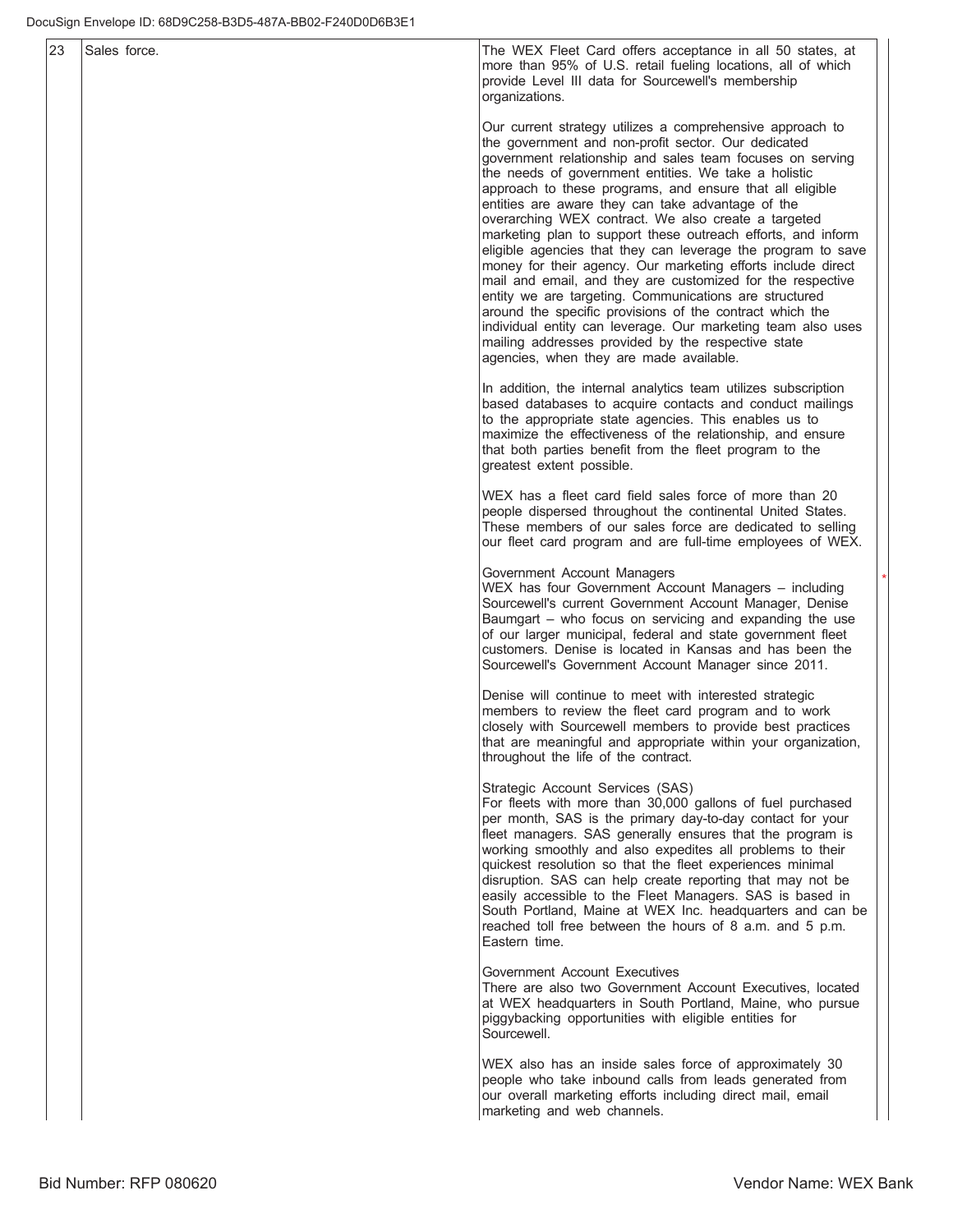| 24 | Dealer network or other distribution methods.                                                                                                                                                                                                                     | $N/A$ .                                                                                                                                                                                                                                                                                                                                                                                                                                                                                                                                                                                                                                                                                                                                                                                                                            |  |
|----|-------------------------------------------------------------------------------------------------------------------------------------------------------------------------------------------------------------------------------------------------------------------|------------------------------------------------------------------------------------------------------------------------------------------------------------------------------------------------------------------------------------------------------------------------------------------------------------------------------------------------------------------------------------------------------------------------------------------------------------------------------------------------------------------------------------------------------------------------------------------------------------------------------------------------------------------------------------------------------------------------------------------------------------------------------------------------------------------------------------|--|
| 25 | Service force.                                                                                                                                                                                                                                                    | Government Account Manager Denise Baumgart will continue<br>to meet with interested strategic members to review the fleet<br>card program and to work closely with Sourcewell members<br>to provide best practices that are meaningful and<br>appropriate within your organization, throughout the life of the<br>contract.                                                                                                                                                                                                                                                                                                                                                                                                                                                                                                        |  |
|    |                                                                                                                                                                                                                                                                   | Customer Service<br>The WEX Customer Service Department is available 24<br>hours a day, 365 days a year, and is staffed by more than<br>100 service representatives and supervisors. The Customer<br>Service Department is always available to answer questions,<br>handle lost or stolen card reports, order replacement cards<br>and authorize transactions for cardholders and fleet<br>managers. Customer Service Representatives are also<br>trained to handle questions regarding account billing and<br>reporting. Station attendants can utilize an interactive voice<br>response system (IVR) to obtain quick purchase<br>authorization. Program administrators can use the IVR to<br>check balances, available credit limits, or make a payment<br>by phone.                                                             |  |
|    |                                                                                                                                                                                                                                                                   | Additional Services<br>WEX understands that not all customer needs are met by a<br>standard call center approach. To ensure and strengthen our<br>customer service offering, we have developed service teams<br>within Client Services that have the flexibility and skills to<br>deliver non-standard service and meet the unique needs of<br>our customers:                                                                                                                                                                                                                                                                                                                                                                                                                                                                      |  |
|    |                                                                                                                                                                                                                                                                   | Premium Fleet Services -- For fleets with more than<br>150,000 gallons of fuel purchased per month, the Premium<br>Fleet Services Account Manager is the primary day-to-day<br>contact for your fleet managers. He or she generally ensures<br>that the program is working smoothly and also expedites all<br>problems to their quickest resolution so that the fleet<br>experiences minimal disruption. Premium Fleet Services<br>Account Managers help create reporting that may not be<br>easily accessible to the Fleet Managers. It is Premium Fleet<br>Services Account Managers' goal that the Fleet Managers<br>have the necessary data to manage their fleets. PFS<br>Managers are based in South Portland, Maine and can be<br>reached toll-free at 877-WEX-CARD between the hours of 8<br>a.m. and 5 p.m. Eastern time. |  |
| 26 | Describe in detail the process and procedure of your<br>customer service program, if applicable. Include your<br>response-time capabilities and commitments, as well as any<br>incentives that help your providers meet your stated service<br>goals or promises. | Our fleet customers cite the customer service experience as<br>the single finest aspect of their relationship with WEX. Our<br>service philosophy is based on matching customer service<br>personnel with the skills and expertise to meet large and<br>small fleet needs at various organizational levels. WEX will<br>assign experienced Account Managers as the single point of<br>contact for their programs. Program participants will also<br>have 24/7 access to trained call center representatives<br>(CSR's) available whenever needed. This tiered approach<br>enables us to provide high levels of customer service at all<br>times, as well as strategic oversight to work closely with<br>agency contacts to improve their fleet card program.                                                                       |  |
|    |                                                                                                                                                                                                                                                                   | The WEX Customer Service Department is available 24<br>hours a day, 365 days a year, and is staffed by more than<br>100 service representatives and supervisors. The Customer<br>Service Department is always available to answer questions,<br>handle lost or stolen card reports, order replacement cards<br>and authorize transactions for cardholders and fleet<br>managers. Customer Service Representatives are also<br>trained to handle questions regarding account billing and<br>reporting. Station attendants can utilize an interactive voice<br>response system (IVR) to obtain quick purchase<br>authorization. Program administrators can use the IVR to<br>check balances, available credit limits, or make a payment                                                                                              |  |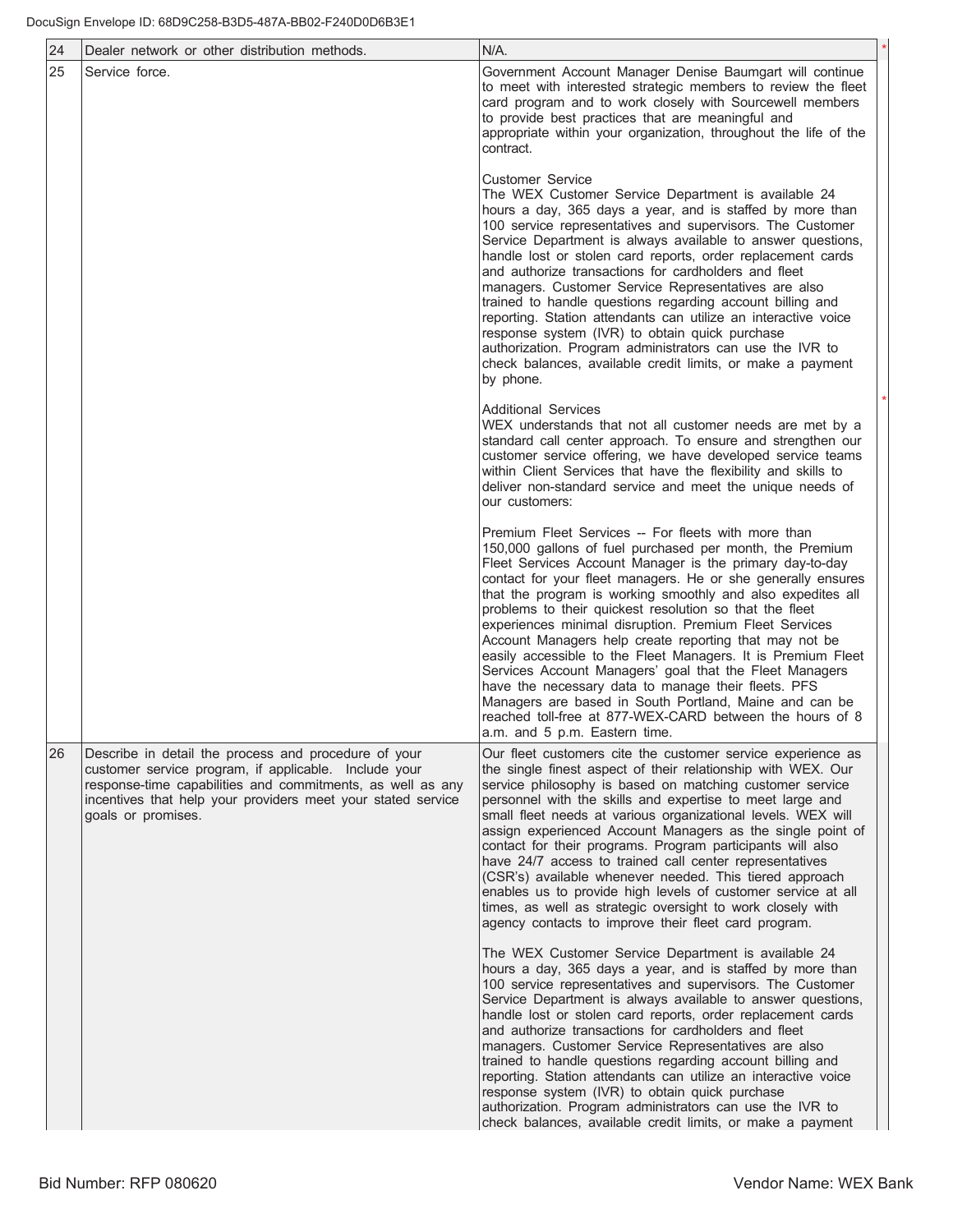by phone.

## Additional Services

WEX understands that not all customer needs are met by a standard call center approach. To ensure and strengthen our customer service offering, we have developed service teams within Client Services that have the flexibility and skills to deliver non-standard service and meet the unique needs of our customers:

Premium Fleet Services -- For fleets with more than 150,000 gallons of fuel purchased per month, the Premium Fleet Services Account Manager is the primary day-to-day contact for your fleet managers. He or she generally ensures that the program is working smoothly and also expedites all problems to their quickest resolution so that the fleet experiences minimal disruption. Premium Fleet Services Account Managers help create reporting that may not be easily accessible to the Fleet Managers. It is Premium Fleet Services Account Managers' goal that the Fleet Managers have the necessary data to manage their fleets. PFS Managers are based in South Portland, Maine and can be reached toll-free at 877-WEX-CARD between the hours of 8 a.m. and 5 p.m. Eastern time.

Bi-Lingual Call Support – WEX evaluates the need for non-English speaking CSRs on an on-going basis and will add reps with different language skills as our business dictates. The call center currently has French Canadian and Spanish speaking CSRs on staff. In addition, the call center provides language translation services through a "Language Line" which provides translation in over 170 languages.

eServices - This team of online experts provide support for web-based self-serve customers and are available to answer technical questions and train customers on web based products.

### Customer Satisfaction

Customer Satisfaction is the bottom line for any service organization and WEX has developed high standards for how we deal with our customers. For example, our current minimum performance goal is to have 70% of calls answered by a person within 45 seconds.\* We set our standards for customer service by benchmarking against other card-based call centers. We then strive to exceed these standards with each call. Measured metrics include:

- Average speed to answer
- Time to abandon
- Abandonment rate
- Talk Time
- After-Call Work
- Handle Time

WEX surveys its customers to gain insight into their Customer Service experience. Our customers consistently give us high marks for the service we provide. Additionally, we record all of our calls and evaluate trends using speech analytic technology. This provides us with rich, real time voice of the customer information that is valuable for enhancing our training programs and informing our product development activities.

\*This is subject to change based on seasonality and call volumes.

### Customer Service Management

At WEX, our management and our staff are tasked with improving and enhancing the effectiveness and efficiency of all aspects of our service offering. Our charge is to maximize resources while creating and maintaining a balance between work expectations and personal lives. Keeping first line customer representatives invigorated and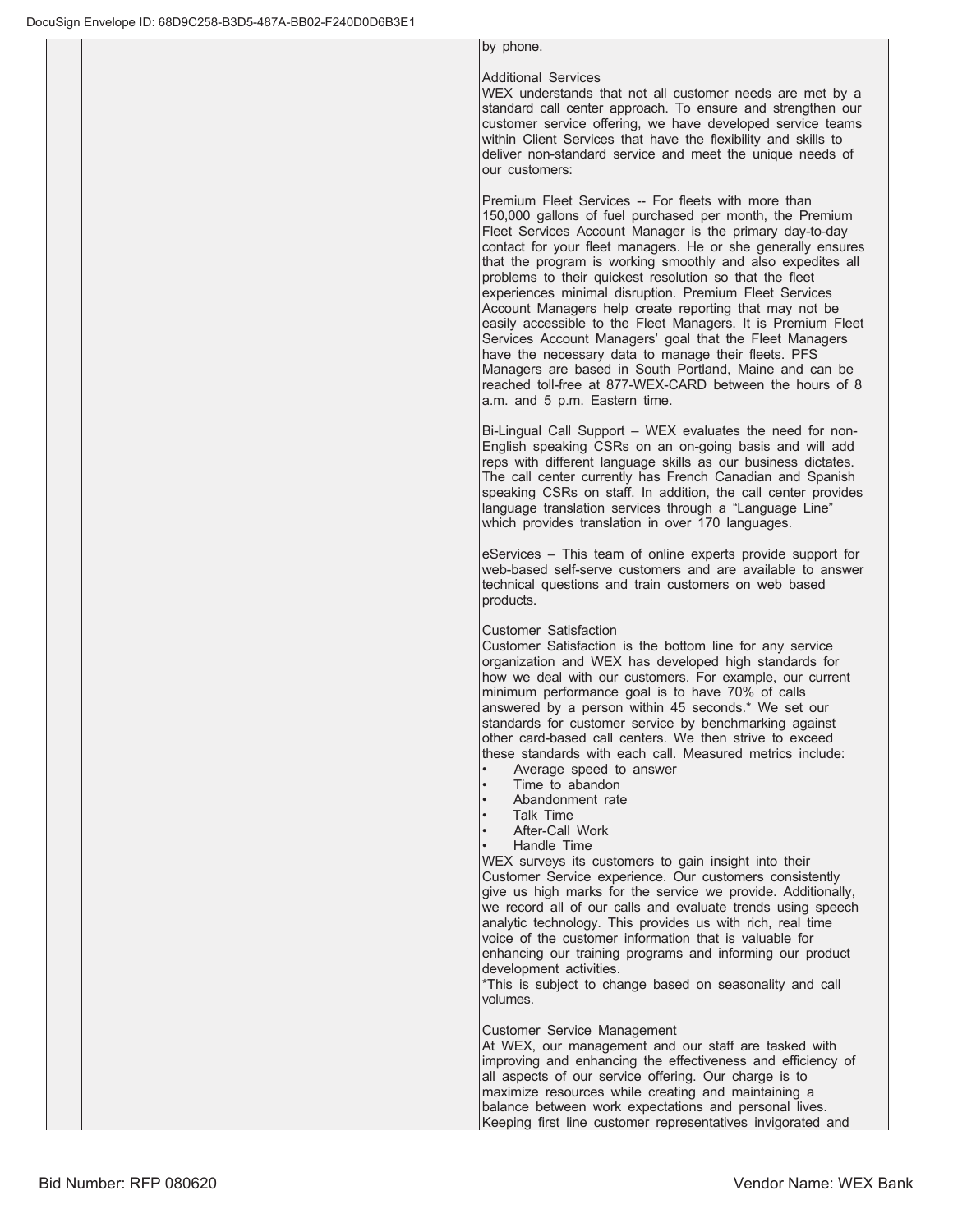available to handle the next call requires support from an extended team of specialists to provide assistance with complex issues and ensure optimal staffing during peak call hours.

Customer Service Help Desk is available to support service representatives with calls that require additional research or specialized knowledge. The goal is to resolve issues in one call and provide an immediate response.

 $\overline{\phantom{a}}$ 

Customer Service Trainer is accountable for providing initial, remedial, and new program training for all CSRs. The trainer is responsible for establishing the monthly training agenda for the Team Leaders to complete during the weekly team meetings.

Technical and Resource Planning Team is responsible for the daily management of the queues to ensure service levels are achieved. The team also provides daily, monthly, and ad hoc reporting for the call center. They forecast the resources required and manage the scheduling of associates to optimize the customer experience.

## Skill-Based Call Routing System

WEX employs a state-of-the-art call handling system featuring skill-based call routing. Our skill-based call routing ensures that our CSRs do not receive certain types of calls until they are fully trained to support them. We conduct a rigorous training and examination phase for all newly hired CSRs, and provide continuous refresher training to experienced staff. Only upon successful completion of the training program, are CSRs allowed to field calls from the customers, ensuring that they are able to provide the best in class service that our customers have come to expect from WEX. Experienced CSRs and team leaders monitor new staff responses to assure quality and program performance.

### Emergency Response

WEX is prepared to support the needs of our Premium Fleet Services customers in the cases of natural disasters (e.g., hurricanes, earthquakes), threats to national security, and military mobilization.

At WEX, we recognize the critical importance of keeping fuel supplies available so that public sector vehicles can operate and respond during natural disasters and other emergencies. We're proud that the fleets we serve have found our work to be instrumental in their ability to maintain continuous operations during their most crucial times of need. Some of the services that can be provided upon request include the following:

Emergency plan development: we work with each customer to prepare a plan of response should an emergency occur

Set up of online emergency card profiles, so you can easily remove or change your card control limits to support your emergency needs

Regular updates outlining which networks and fuel stations are open and active in disaster areas

Our fleet customers  $-$  including public sector clients  $-$  cite their customer service experience as the single finest aspect of their relationship with WEX. Our service philosophy is based on providing a tiered support structure made up of highly trained service personnel to meet large and small fleet needs, including federal, state, county, and city fleets.

### eServices

In coordination with Premium Fleet Services and Strategic Support, eServices provides fleet support for WEX' online tool. The eServices team strives for one-call resolution and,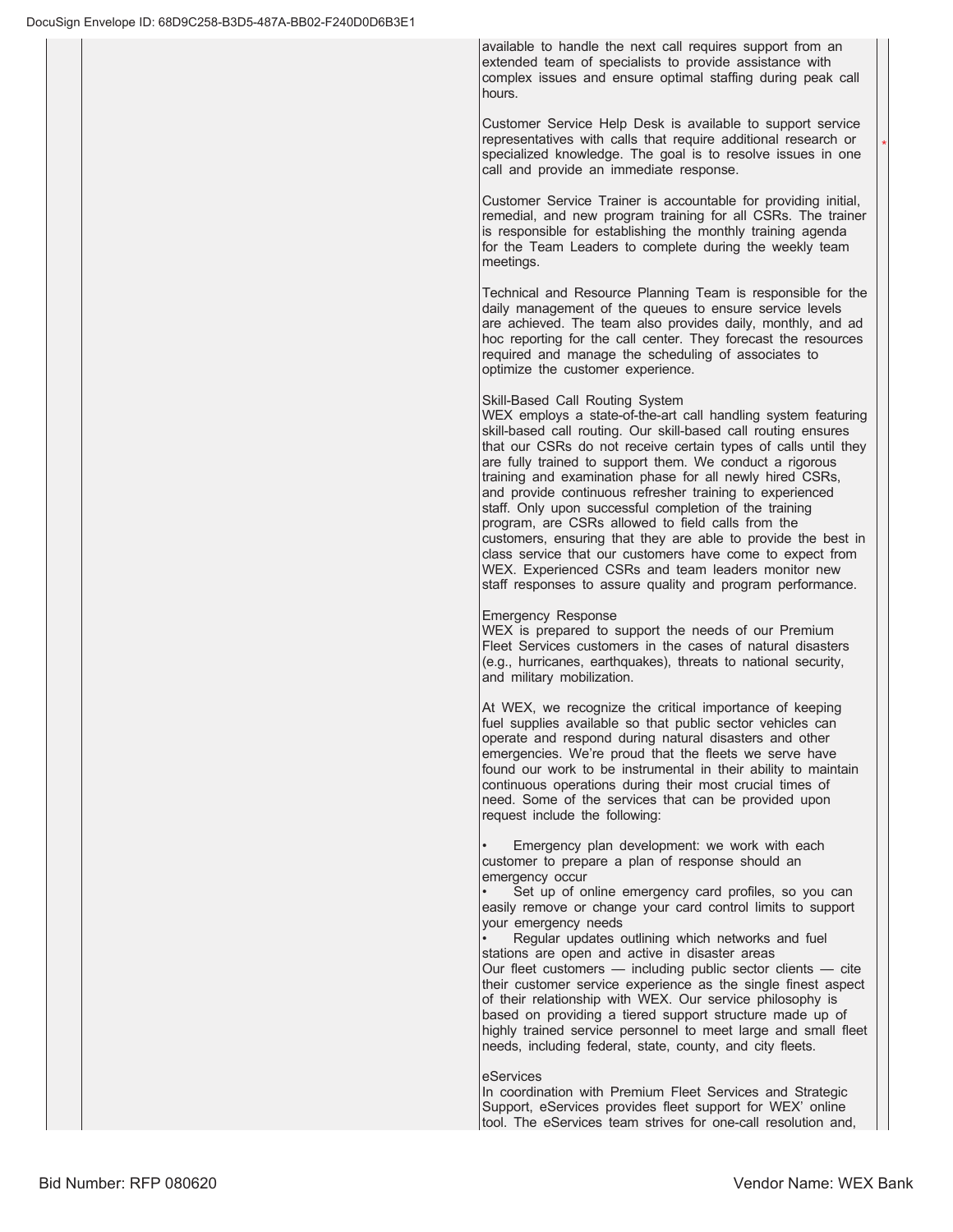|    |                                                                                                                                                                                                                                                                                                                                                                   | where applicable, customer education on use of our online<br>products.                                                                                                                                                                                                                                                                                                                                                                                                                                                                                                                                                                                |  |
|----|-------------------------------------------------------------------------------------------------------------------------------------------------------------------------------------------------------------------------------------------------------------------------------------------------------------------------------------------------------------------|-------------------------------------------------------------------------------------------------------------------------------------------------------------------------------------------------------------------------------------------------------------------------------------------------------------------------------------------------------------------------------------------------------------------------------------------------------------------------------------------------------------------------------------------------------------------------------------------------------------------------------------------------------|--|
|    |                                                                                                                                                                                                                                                                                                                                                                   | <b>Fraud Specialists</b><br>WEX' experienced fraud prevention professionals work with<br>fleets, partners, merchants, and, when necessary, local and<br>federal authorities in order to minimize fraud, misuse, and<br>abuse of our fleet card programs. We take a three-pronged<br>approach to mitigating inappropriate use of cards and card<br>programs - prevention, detection, and management. The<br>Fraud Team an extensive network of industry contacts and<br>association memberships to ensure they are on top of new<br>trends and developments.                                                                                           |  |
|    |                                                                                                                                                                                                                                                                                                                                                                   | <b>Merchant Services</b><br>The Merchant Services group works closely with both our<br>Merchant Acquisition team and our Tax Department to<br>achieve maximum acceptance with the greatest level of tax<br>participation possible. This work includes the recruitment of<br>new merchant acceptance when requested by a fleet.                                                                                                                                                                                                                                                                                                                        |  |
|    |                                                                                                                                                                                                                                                                                                                                                                   | Strategic Receivables Services (SRS)<br>WEX takes a proactive and service oriented approach to<br>reducing payment delinquency. Our team of receivables<br>specialists (Strategic Receivables Services) works with large<br>customers to ensure accurate and on-time billing and<br>payment. Each customer is assigned a specific receivables<br>specialist who will be the primary point of contact and will<br>work closely with the account manager. Your SRS specialist<br>will work with you to ensure that your billing structure and<br>payment methods work well for your business and help you<br>get the most value from your card program. |  |
|    |                                                                                                                                                                                                                                                                                                                                                                   | SRS specialists monitor payments on a daily basis and<br>make contact with customers that have remitted a payment<br>amount that does not match the amount due. In this way,<br>past due balances are cleared up quickly, reducing the need<br>for costly and time consuming historical reconciliation and<br>analysis.                                                                                                                                                                                                                                                                                                                               |  |
| 27 | Identify your ability and willingness to provide your products<br>and services to Sourcewell participating entities in the<br>United States.                                                                                                                                                                                                                      | WEX will continue to market to and provide products and<br>services to Sourcewell participating entities in the United<br>States.                                                                                                                                                                                                                                                                                                                                                                                                                                                                                                                     |  |
| 28 | Identify your ability and willingness to provide your products<br>and services to Sourcewell participating entities in Canada.                                                                                                                                                                                                                                    | WEX will market to and provide products and services to<br>Sourcewell participating entities in the United States.                                                                                                                                                                                                                                                                                                                                                                                                                                                                                                                                    |  |
| 29 | Identify any geographic areas of the United States or<br>Canada that you will NOT be fully serving through the<br>proposed contract.                                                                                                                                                                                                                              | N/A. The WEX card is accepted in all 50 states and in<br>Canada.                                                                                                                                                                                                                                                                                                                                                                                                                                                                                                                                                                                      |  |
| 30 | Identify any Sourcewell participating entity sectors (i.e.,<br>government, education, not-for-profit) that you will NOT be<br>fully serving through the proposed contract. Explain in detail.<br>For example, does your company have only a regional<br>presence, or do other cooperative purchasing contracts limit<br>your ability to promote another contract? | N/A.                                                                                                                                                                                                                                                                                                                                                                                                                                                                                                                                                                                                                                                  |  |
| 31 | Define any specific contract requirements or restrictions that<br>would apply to our participating entities in Hawaii and<br>Alaska and in US Territories.                                                                                                                                                                                                        | N/A.                                                                                                                                                                                                                                                                                                                                                                                                                                                                                                                                                                                                                                                  |  |

# **Table 7: Marketing Plan**

|    | Line Question                                                                                                                                                                                                 | Response*                                                                                                                                                                                                                                                                                                                                                             |
|----|---------------------------------------------------------------------------------------------------------------------------------------------------------------------------------------------------------------|-----------------------------------------------------------------------------------------------------------------------------------------------------------------------------------------------------------------------------------------------------------------------------------------------------------------------------------------------------------------------|
| 32 | Describe your marketing strategy for promoting this contract<br>opportunity. Upload representative samples of your<br>marketing materials (if applicable) in the document upload<br>section of your response. | Our multi-channel marketing programs have a demonstrated<br>track record of successful outreach to large, medium, and<br>small fleets, including those in the government, education,<br>and non-profit sectors. WEX has partnered with Sourcewell<br>since 2011, growing that contract to benefit more than 3,200<br>members representing over 97,000 cards. WEX also |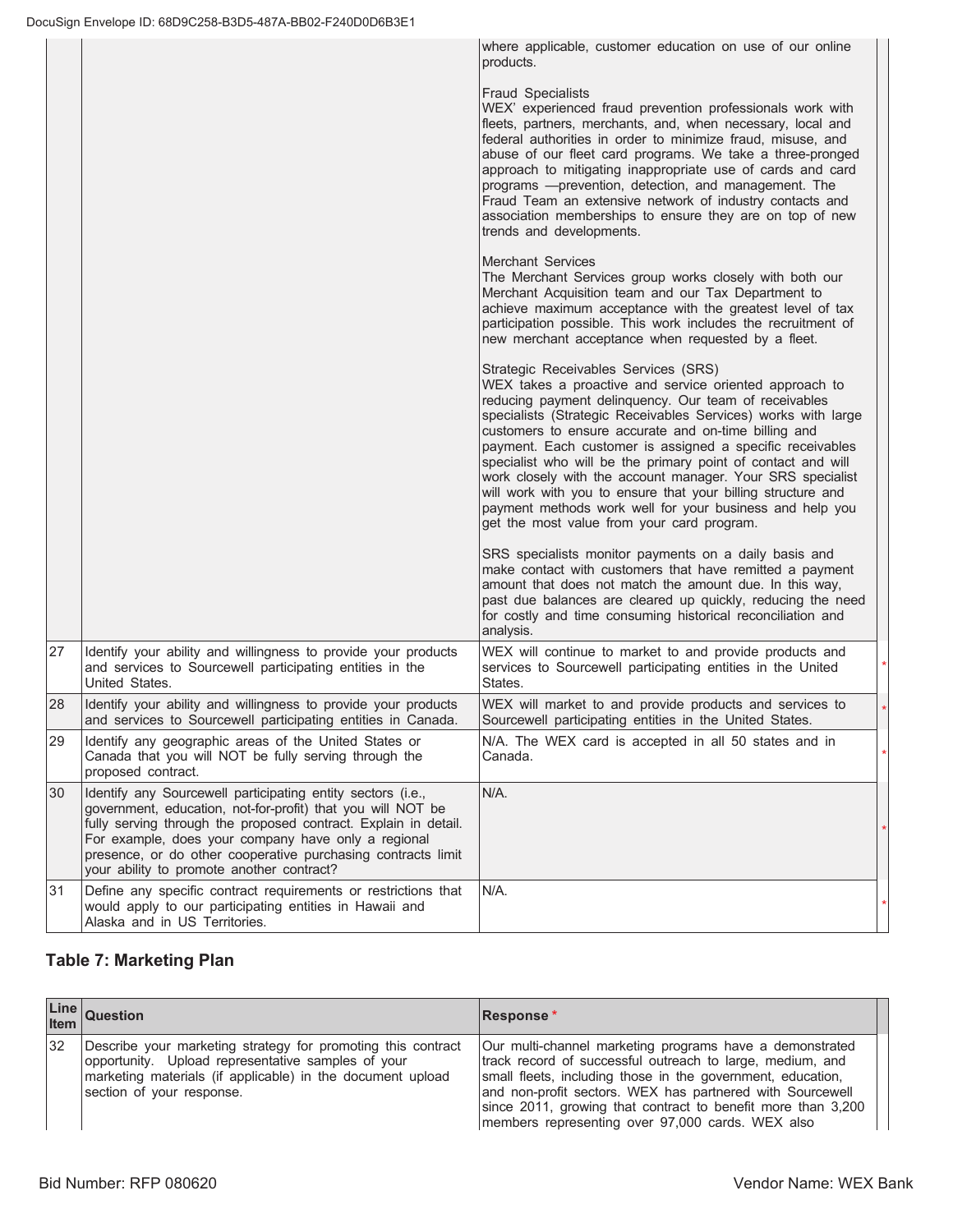currently provides fleet fuel cards for 25 states and has governmental and tax exempt customers in all 50 states. Our State customers represent approximately 390,000 cards. Additionally, WEX provides fleet card services as a subcontractor to Citibank under the Federal Government's GSA SmartPay 3 Charge Card Program for 11 federal agencies, including the GSA Fleet, and the Departments of Homeland Security, Agriculture, State, Treasury, Commerce, and Energy. These federal government customers have more than 320,000 cards. In total, WEX services more than 1 million tax-exempt cards.

We actively manage programs to market to these government agencies. Our marketing efforts inform eligible governmental entities that Sourcewell has a fleet card program, and converts them through education of program benefits.

WEX has leveraged this proven methodology to promote the Sourcewell program for the last five years. Our custom outreach program ensures that eligible government, education, and non-profit organizations know about the Sourcewell WEX program, and are aware of the benefits of enrolling. This ensures that eligible agencies have access to quickly and easily sign up for the program, in order to maximize the overall program volume. Our annual efforts include but are not limited to direct mail, email campaigns, newsletters, trade show participation, press releases, web based marketing, online landing pages, and sales visits.

### Internal Marketing Capabilities

WEX invests millions of dollars each year in establishing and delivering comprehensive marketing and sales programs on behalf of our own WEX Universal card programs, partnerbased proprietary card programs, and our Government Fleet Card Program. We market to state, local and other eligible governmental organizations, in order to optimize participation in their respective card programs.

Our in-house Project and Channel Managers manage our public relations campaigns, tradeshows, email, web, direct mail and advertising programs. We also have a full-time inhouse design team of professionals who support the development of collateral, direct mail, traditional print and web design. We are able to create turn-key programs for dozens of partners from Exxon Mobil and leasing companies, to smaller local and regional governmental agencies.

Through our marketing and sales efforts, WEX has helped the Sourcewell contract grow from zero cards in 2011 to over  $3,200$  customers,  $97,000$  and annual sales volume of \$185 million in 2019. WEX will continue to actively market the program, and leverage local and municipal level relationships to grow the portfolio throughout the contract. Over the past four years, WEX has invested well over \$200,000 in marketing efforts to the Sourcewell membership. We would continue our proven marketing and sales investment over the new contract period.

We utilize a disciplined, data-driven approach for these programs and track key metrics such as response rate, close rate, average fleet size, credit approval rate, account and activation rate, card yield and overall ROI. We use SalesForce.com and Siebel CRM systems to track the effectiveness of each unique campaign, and review results of each marketing program in detail, both internally and in conjunction with our partners. Our approach includes a ready willingness to try new concepts and approaches using "champion-challenger" methodology so that we can learn and compare results of proven campaign approaches

 $\overline{\phantom{a}}$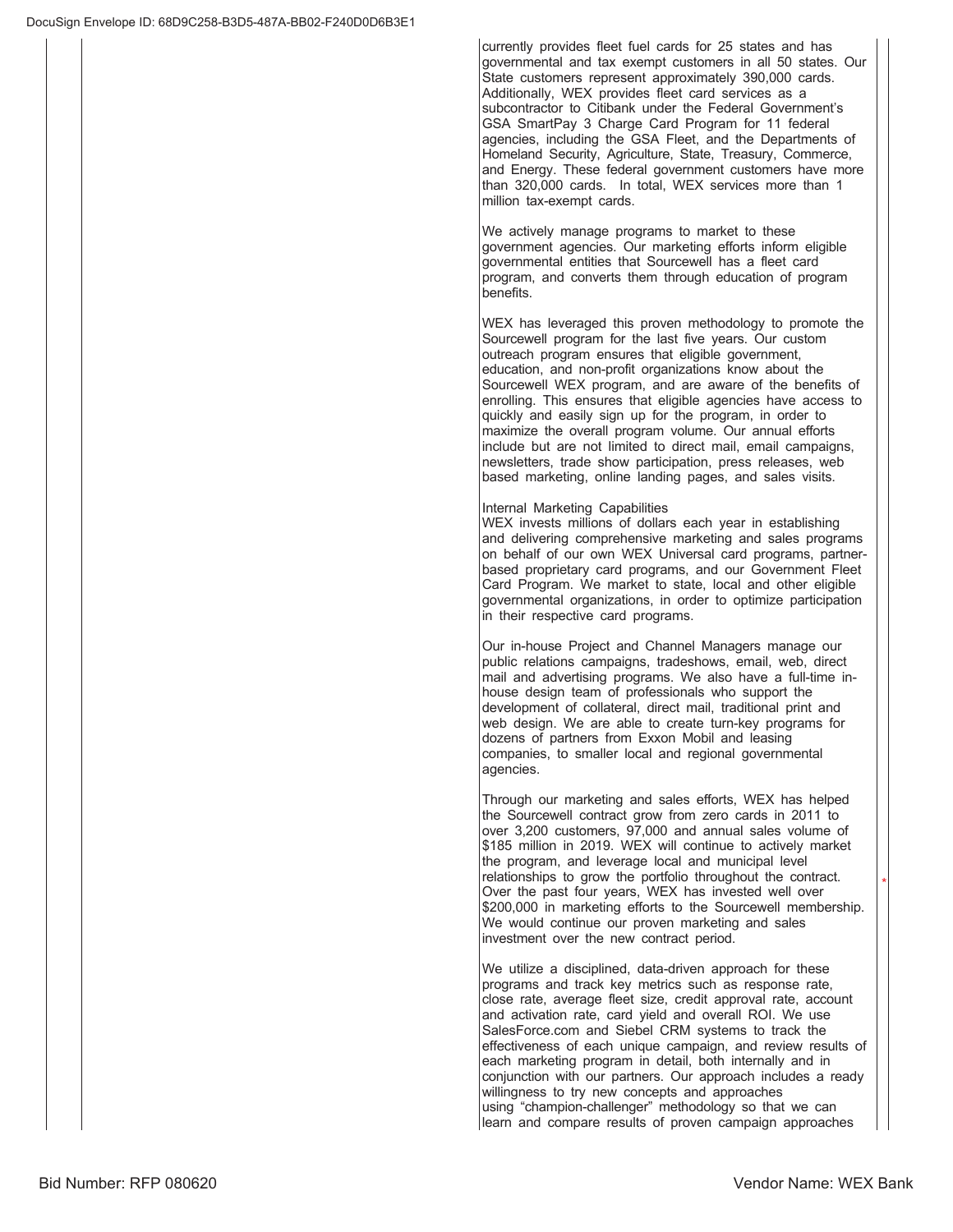with those of newer test or concept campaigns.

|    |                                                                                                                                 | WEX utilizes an in-house web marketing team to develop a<br>comprehensive marketing approach which utilizes the latest<br>web marketing strategies. We have developed a dedicated<br>Sourcewell landing pages to inform existing and prospective<br>state organizations about the Sourcewell Fleet Card<br>Program. (Example: https://www.wexinc.com/texas). We will<br>use outreach efforts to draw traffic to the site, and<br>encourage enrollment in the program. This program will be<br>supported by geographically targeted Search Engine<br>Marketing (SEM) to drive fleet card applications. WEX will<br>develop custom email outreach programs to communicate<br>with eligible Sourcewell organizations. WEX leverages<br>organic search placement while effectively managing Search<br>Engine Marketing and Optimization. WEX has successfully<br>managed digital web-based marketing programs on behalf of<br>its partners and has in-house web marketing experts who<br>are experienced in leveraging this channel for fleet<br>acquisition and communication. |
|----|---------------------------------------------------------------------------------------------------------------------------------|-----------------------------------------------------------------------------------------------------------------------------------------------------------------------------------------------------------------------------------------------------------------------------------------------------------------------------------------------------------------------------------------------------------------------------------------------------------------------------------------------------------------------------------------------------------------------------------------------------------------------------------------------------------------------------------------------------------------------------------------------------------------------------------------------------------------------------------------------------------------------------------------------------------------------------------------------------------------------------------------------------------------------------------------------------------------------------|
|    |                                                                                                                                 | In the past, our sales force has attended more than 50<br>annual national, regional trade and local trade shows, in<br>order to reach key decision makers and establish key<br>industry contacts. We will leverage Sourcewell at government<br>trade shows and conferences, to expand awareness of the<br>program, and convert prospective organizations into<br>cardholders. All events are managed by an in-house<br>marketing team which coordinates our event calendar, and<br>provides follow-up including lead generation, maintenance,<br>and post-show mailings.                                                                                                                                                                                                                                                                                                                                                                                                                                                                                                    |
|    |                                                                                                                                 | All WEX Sales Associates utilize the SalesForce.com CRM<br>(customer relationship management) system for effective<br>territory management, as well as management reporting.<br>Each member of our sales force uses this system to<br>manage their territory and move prospective leads through<br>the sales process to active leads which are followed up on<br>until they are closed. Use of the tool gives us a clear view<br>of individual and team effectiveness, their current 30-day<br>account forecast and their longer term pipeline. We also use<br>SalesForce.com to track leads, develop custom email<br>programs, and distribute marketing collateral to potential<br>accounts. SalesForce.com would be utilized to track and<br>manage the WEX Sourcewell sales and marketing program.                                                                                                                                                                                                                                                                       |
| 33 | Describe your use of technology and digital data (e.g.,<br>social media, metadata usage) to enhance marketing<br>effectiveness. | We depend heavily on technology and digital data in our<br>marketing efforts. Our marketing department works closely<br>with our customer insights group (research) to glean valuable<br>data which allows us to fine-tune our marketing campaigns<br>and day-to-day activities. With the recent addition of new<br>team members in the customer insights group we are now<br>able to gain even greater direction in our marketing efforts,<br>thus maximizing their effectiveness.                                                                                                                                                                                                                                                                                                                                                                                                                                                                                                                                                                                         |
|    |                                                                                                                                 | We are also engaged on a daily basis with a number of<br>social media networks (LinkedIn, Facebook, Twitter, and<br>Instagram). Through our engagement we receive valuable<br>feedback from customers. Of course, we also access these<br>powerful platforms to distribute content that is valuable to our<br>customers along with occasional marketing messages from<br>WEX. Lastly, we manage a popular blog where we create<br>and post on topics of interest to our customers several<br>times each week.                                                                                                                                                                                                                                                                                                                                                                                                                                                                                                                                                               |

 $\overline{\phantom{a}}$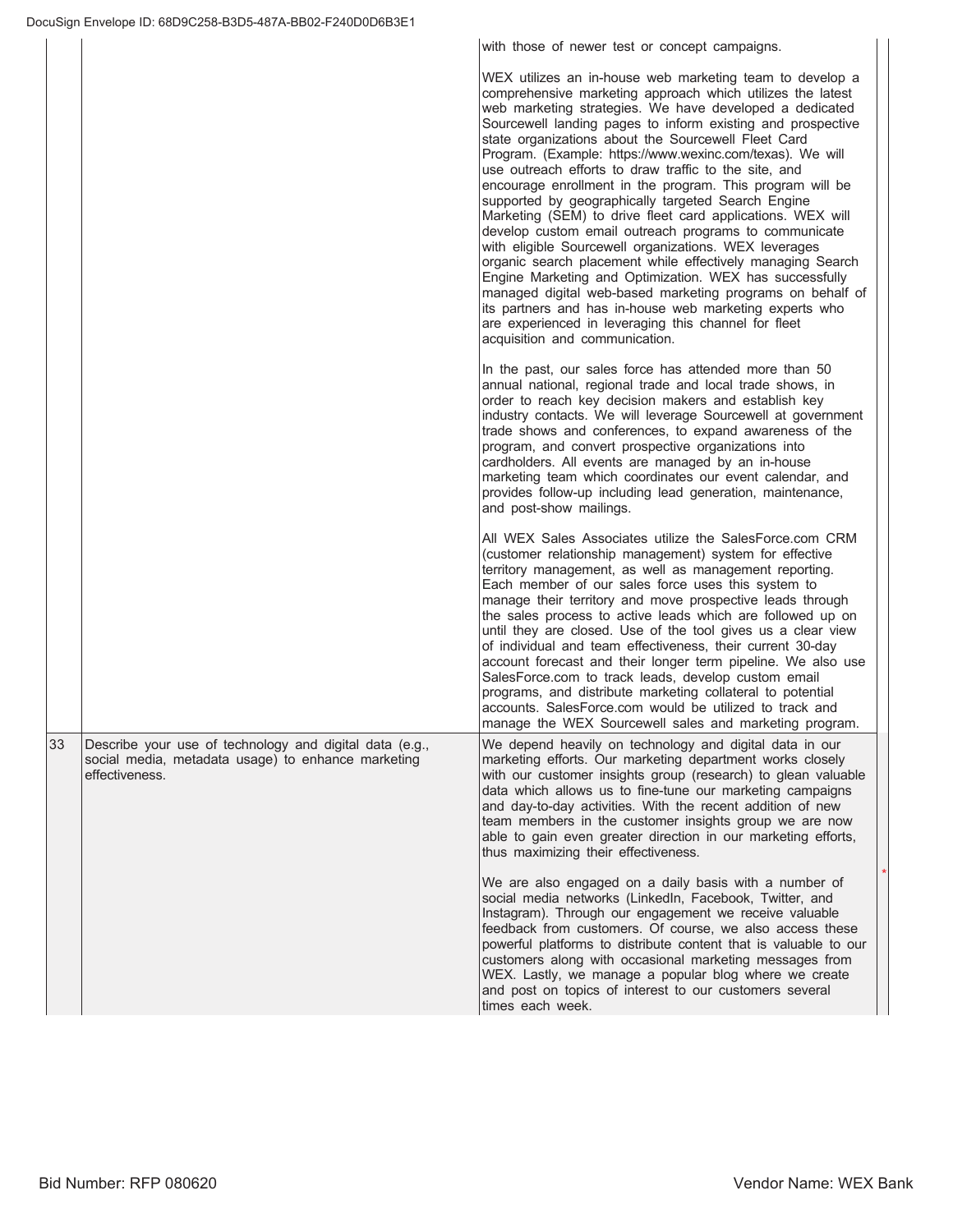| 34 | In your view, what is Sourcewell's role in promoting contracts<br>arising out of this RFP? How will you integrate a Sourcewell-<br>awarded contract into your sales process?                         | Sourcewell has been an excellent partner the past nine<br>years. We would anticipate that Sourcewell would continue to<br>support their members and WEX as we continue our<br>marketing and sales efforts to promote the value of the<br>contract and servicing the existing members utilizing the<br>contract.                                                                                                                                                                                                                                                                                                                                                                                                                                                                                            |  |
|----|------------------------------------------------------------------------------------------------------------------------------------------------------------------------------------------------------|------------------------------------------------------------------------------------------------------------------------------------------------------------------------------------------------------------------------------------------------------------------------------------------------------------------------------------------------------------------------------------------------------------------------------------------------------------------------------------------------------------------------------------------------------------------------------------------------------------------------------------------------------------------------------------------------------------------------------------------------------------------------------------------------------------|--|
|    |                                                                                                                                                                                                      | We would ask that Sourcewell continue to include WEX<br>logos and contact information in existing marketing materials.<br>We would also expect that the Sourcewell WEX relationship<br>would be mentioned in new member mailings as well as on<br>the Sourcewell website. When possible, if available, we<br>would request access to the Sourcewell membership list, for<br>use in our email and direct mail campaigns. We would also<br>ask that any referrals that occur as a result of Sourcewell<br>outreach efforts be forwarded to WEX for follow-up and<br>activation. Finally, we have also found it beneficial to attend<br>Sourcewell hosted events such as H2O to learn successful<br>strategies and share our successes with other contract<br>holders that benefit the Sourcewell membership. |  |
| 35 | Are your products or services available through an e-<br>procurement ordering process? If so, describe your e-<br>procurement system and how governmental and educational<br>customers have used it. | The Fleet Manager module of WEXOnline allows the fleet<br>manager to add, edit, suspend, reactivate and terminate<br>cards and drivers, to add/manage card controls, view and<br>download invoice details. You can also:<br>Assign card to driver, vehicle or location<br>Transfer cards from one account to another<br>Group cards into authorization profiles to enforce your<br>purchasing policies<br>Create organizational units or departments to better<br>organize cards, vehicles and drivers for reporting and                                                                                                                                                                                                                                                                                   |  |
|    |                                                                                                                                                                                                      | management purposes (initially added during the<br>implementation phase)<br>Edit account information                                                                                                                                                                                                                                                                                                                                                                                                                                                                                                                                                                                                                                                                                                       |  |

# **Table 8: Value-Added Attributes**

| Line<br>Item | Question                                                                                                                                                                                                                                                      | Response*                                                                                                                                                                                                                                                                                                                                                                                                                                                                                                                                                                                                                                                                                                                                                                                                                                                                                                                                                                                                                                                                                                                                                                                                                                                                                                                                                 |  |
|--------------|---------------------------------------------------------------------------------------------------------------------------------------------------------------------------------------------------------------------------------------------------------------|-----------------------------------------------------------------------------------------------------------------------------------------------------------------------------------------------------------------------------------------------------------------------------------------------------------------------------------------------------------------------------------------------------------------------------------------------------------------------------------------------------------------------------------------------------------------------------------------------------------------------------------------------------------------------------------------------------------------------------------------------------------------------------------------------------------------------------------------------------------------------------------------------------------------------------------------------------------------------------------------------------------------------------------------------------------------------------------------------------------------------------------------------------------------------------------------------------------------------------------------------------------------------------------------------------------------------------------------------------------|--|
| 36           | Describe any product, equipment, maintenance, or operator<br>training programs that you offer to Sourcewell participating<br>entities. Include details, such as whether training is standard<br>or optional, who provides training, and any costs that apply. | WEX believes that training is the cornerstone for any<br>successful implementation. The Strategic Implementation<br>Manager will work closely with you to create a training plan<br>that will support the needs of members who utilize the WEX<br>program. A WEXOnline user guide will be provided, as will<br>a Companion Guide. The Companion Guide will incorporate<br>any of your business rules with respect to field reporting<br>requirements and data collection expectations.<br>For the formalized training, this can be conducted in three<br>distinct ways. WEX utilizes WebEx as a tool for training;<br>allowing members to complete training either through a<br>classroom setting from their desk top or by accessing a pre-<br>recorded training seminar. These pre-recorded seminars are<br>helpful as they can be used by new hires after the<br>implementation has been completed. WEX can also do in-<br>person training sessions at Manager Meetings or other<br>venues where your group has been brought together. The<br>Government Account Manager assigned to the Sourcewell<br>relationship, Denise Baumgart, will also complete on-going<br>training as new products are released or as business needs<br>require. These trainings will be completed through WebEx<br>live or pre-recorded sessions. There is no cost for our |  |
|              |                                                                                                                                                                                                                                                               | training.                                                                                                                                                                                                                                                                                                                                                                                                                                                                                                                                                                                                                                                                                                                                                                                                                                                                                                                                                                                                                                                                                                                                                                                                                                                                                                                                                 |  |
| 37           | Describe any technological advances that your proposed<br>products or services offer.                                                                                                                                                                         | WEX envisions the evolution of technology enabling more<br>possible point of sale solutions through proliferation of chip,<br>mobile payment, and cloud-based solutions. WEX's strategic<br>customers are often some of the first adopters of WEX's                                                                                                                                                                                                                                                                                                                                                                                                                                                                                                                                                                                                                                                                                                                                                                                                                                                                                                                                                                                                                                                                                                       |  |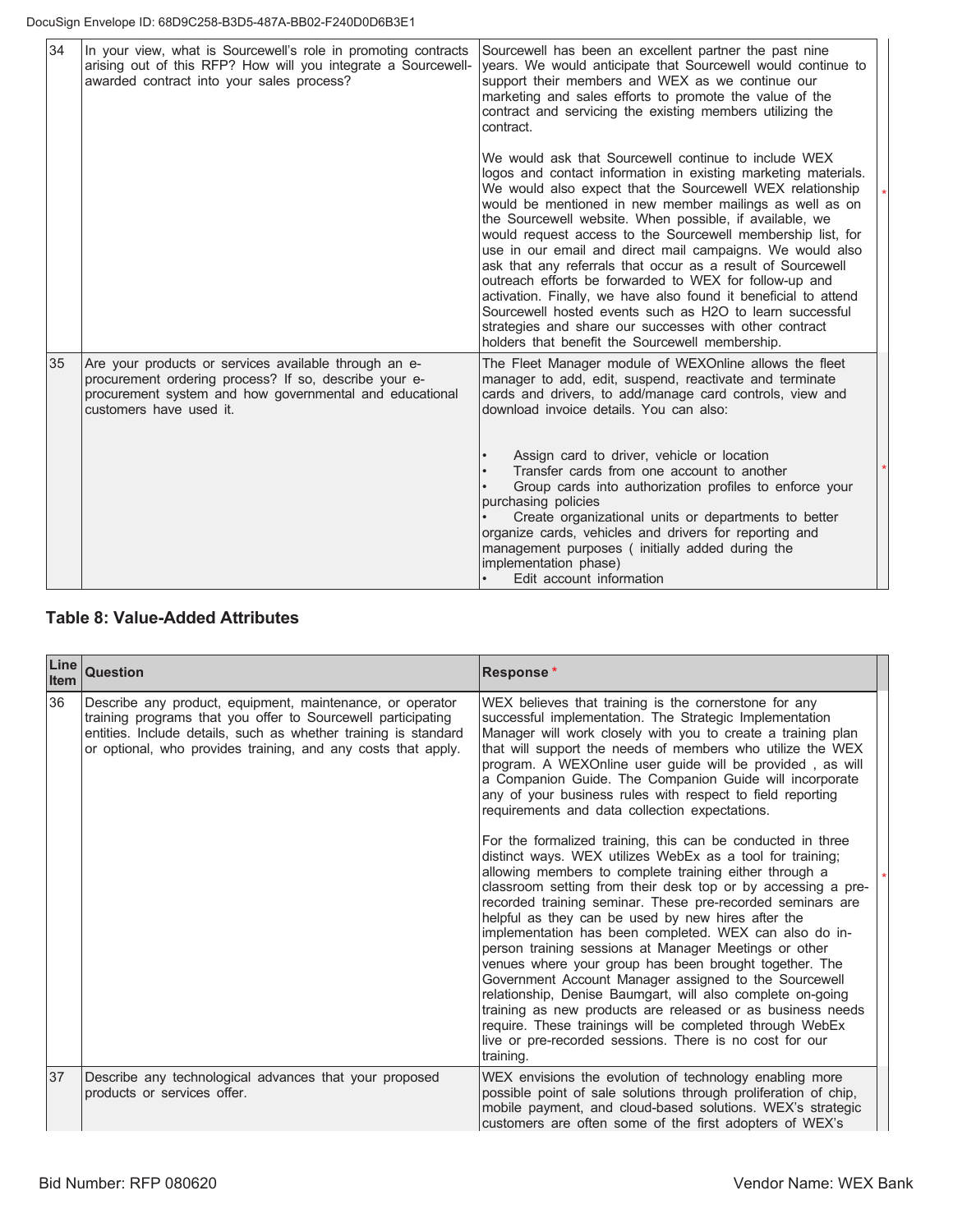product innovations and pilot programs.

WEX focuses on finding and watching innovations that have the potential to transform our industry or create a new vertical. We watch new technologies that might provide useful applications for new products and services and competitive advantage in the future. We take special interest in technologies relating to transaction authorization and processing, messaging, payment devices, point of sale, industry hardware and software solutions, new data sources and other opportunities.

Fleet Advisory Board

The Fleet Advisory Board is a targeted group made up of a cross-section of WEX's largest fleets. Its role is to represent the fleet industry with WEX senior leadership, and to provide key input, ideas and direction to advance WEX's leadership position in the marketplace. This group meets once or twice a year, and corresponds regularly via conference calls and email. Its focus is on strategic initiatives, looking out 3-5 years or more, to support WEX's continued growth efforts. **SPARK** 

SPARK is a broad group of fleet administrators and managers representing more than 50 organizations and public agencies nationwide. This group includes WEX's largest and most demanding fleets, and is focused on providing WEX direction on near-term products and services  $(typically$  1-3 years out).

WEX Fleet Chip Cards

Working with Gemalto, a world-class leader in chip technology, WEX has been developing a proprietary chip card for three years to meet the EMV liability shift requirements. This is the first fleet-centric chip applet designed specifically for the U.S. fleet industry. This applet is spec-based and customized for WEX Fleet.

Not all retail fuel merchants will choose to invest in chip card readers at the point of sale due to the significant financial investment required; some will accept the risk of liability for fraudulent transactions. Because of this, the WEX fleet card will have both a chip and magnetic stripe for many years to come.

WEX believes it has taken a thoughtful approach to chipcard development.

WEX's reputation is based on customer security and satisfaction. WEX did not take the easy route of putting a consumer based chip applet (Mastercard or Visa) onto its proprietary card product.

The WEX research and development team initiated planning years in advance with a goal to define a lasting standard, and release the highest quality solution at the right time.

WEX's development cycle will provide a seamless transition to EMV for WEX fleet customers and WEXaccepting merchants, and will ensure compliance with hardware and Point of Sale suppliers.

WEX chip cards will offer full fleet functionality upon release, unlike the consumer-level functionality of other cards.

ClearView™

WEX Fleet ClearView™ (detailed in response to the following question) is a suite of powerful, cloud-based analytics solutions that automatically organizes, interprets, and intuitively displays fleet-related information. Critical data is presented in an intentional layout of simple and informative visualizations, helping fleet managers monitor operations, understand trends, benchmark performance, investigate anomalies, and recognize cost-saving opportunities. WEX Fleet DriverDash

WEX Fleet DriverDash is an application used by fleet drivers to activate their fleet cards, enter required prompts, and purchase fuel at the pump. The solution enables fleet drivers to authorize a fuel transaction via mobile device and biometrics from within their vehicle, creating a seamless and  $\star$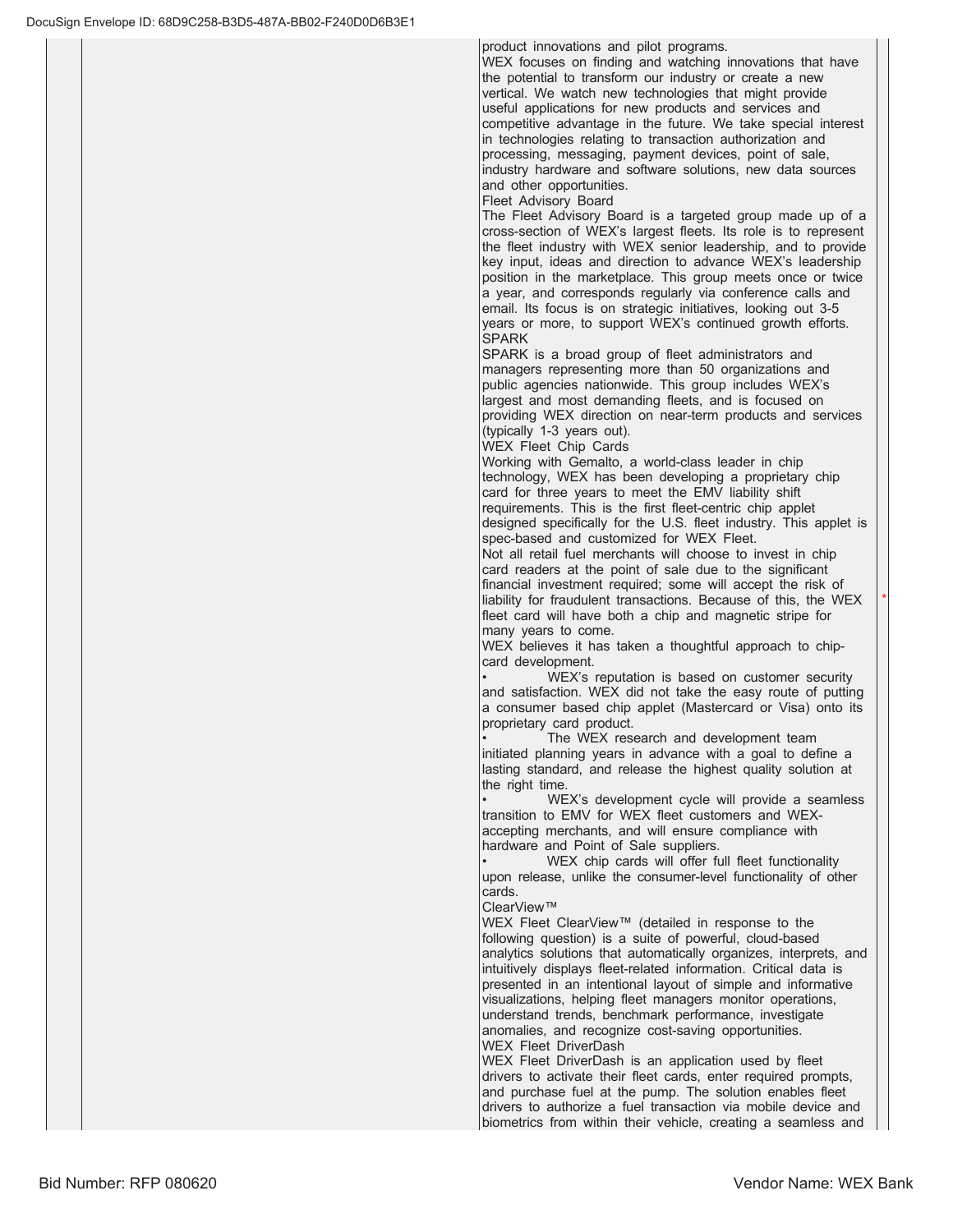|    |                                                                                                                                                                                                                                                                                                      | secure transaction via mobile device. DriverDash captures<br>receipts electronically.<br>The DriverDash program is currently available at more than<br>25,000 Shell, Exxon and Mobil-branded stations across the<br>continental U.S. and WEX is actively expanding the network<br>among its accepting merchants.                                                                                                                                                                                                                                                                                                                                                                                                                                                                                                                                                                                                                                                                                                                                                                                                                                                                                                                                                                                                                                                                                                                                                                   |  |
|----|------------------------------------------------------------------------------------------------------------------------------------------------------------------------------------------------------------------------------------------------------------------------------------------------------|------------------------------------------------------------------------------------------------------------------------------------------------------------------------------------------------------------------------------------------------------------------------------------------------------------------------------------------------------------------------------------------------------------------------------------------------------------------------------------------------------------------------------------------------------------------------------------------------------------------------------------------------------------------------------------------------------------------------------------------------------------------------------------------------------------------------------------------------------------------------------------------------------------------------------------------------------------------------------------------------------------------------------------------------------------------------------------------------------------------------------------------------------------------------------------------------------------------------------------------------------------------------------------------------------------------------------------------------------------------------------------------------------------------------------------------------------------------------------------|--|
| 38 | Describe any "green" initiatives that relate to your company<br>or to your products or services, and include a list of the<br>certifying agency for each.                                                                                                                                            | WEX has reduced its carbon footprint by reducing daily<br>deliveries of office supplies and by reducing travel through<br>the use of WebEx for many conferences and training. WEX<br>has also installed energy efficient light bulbs, and timers that<br>turn off the lights in bathrooms when not in use. A recent<br>energy audit of our facilities returned a positive review<br>regarding our energy efficiency. WEX has capital expenditure<br>money in its budget to further reduce energy consumption.<br>WEX has a history of working with fleets to assist green<br>initiatives.                                                                                                                                                                                                                                                                                                                                                                                                                                                                                                                                                                                                                                                                                                                                                                                                                                                                                          |  |
|    |                                                                                                                                                                                                                                                                                                      | We attend the AFVI conference every year to<br>understand alternative fuels available, stay informed of the<br>latest technology and updated legislation. It important for us<br>to understand what is available to our customers, how they<br>are affected by the alternative fuels industry and how we can<br>support them in their green initiatives.<br>We have worked with EERE to establish a recurring<br>data exchange for alternative fuel sites.<br>We currently provide custom reporting to our State<br>customers regarding alternative fuel consumption.<br>We have participated in several Chicago Climate<br>Exchange audits with our State customers. Although we can't<br>share specific findings, we encourage the members to<br>discuss with us our support in providing accurate data to the<br>exchange or others you may be involved in.<br>Our WEXSmart telematics program helps fleets track<br>idle and fuel efficiency. We would be happy to provide more<br>information on this product.<br>WEX, as a member of Conexxus (formerly PCATS --<br>the Petroleum Convenience Alliance for Technology<br>Standards), has been very active in recommending additional<br>alternative fuel product codes to be included in the NACS<br>(National Association of Convenience Stores) product code<br>standards.<br>WEX has a relationship with the National Renewable<br>Energy Laboratory that has allowed us to provide an<br>alternative fuel site directory |  |
| 39 | Identify any third-party issued eco-labels, ratings or<br>certifications that your company has received for the<br>equipment or products included in your Proposal related to<br>energy efficiency or conservation, life-cycle design (cradle-to-<br>cradle), or other green/sustainability factors. | N/A                                                                                                                                                                                                                                                                                                                                                                                                                                                                                                                                                                                                                                                                                                                                                                                                                                                                                                                                                                                                                                                                                                                                                                                                                                                                                                                                                                                                                                                                                |  |
| 40 | Describe any Women or Minority Business Entity (WMBE),<br>Small Business Entity (SBE), or veteran owned business<br>certifications that your company or hub partners have<br>obtained. Upload documentation of certification (as<br>applicable) in the document upload section of your response.     | N/A                                                                                                                                                                                                                                                                                                                                                                                                                                                                                                                                                                                                                                                                                                                                                                                                                                                                                                                                                                                                                                                                                                                                                                                                                                                                                                                                                                                                                                                                                |  |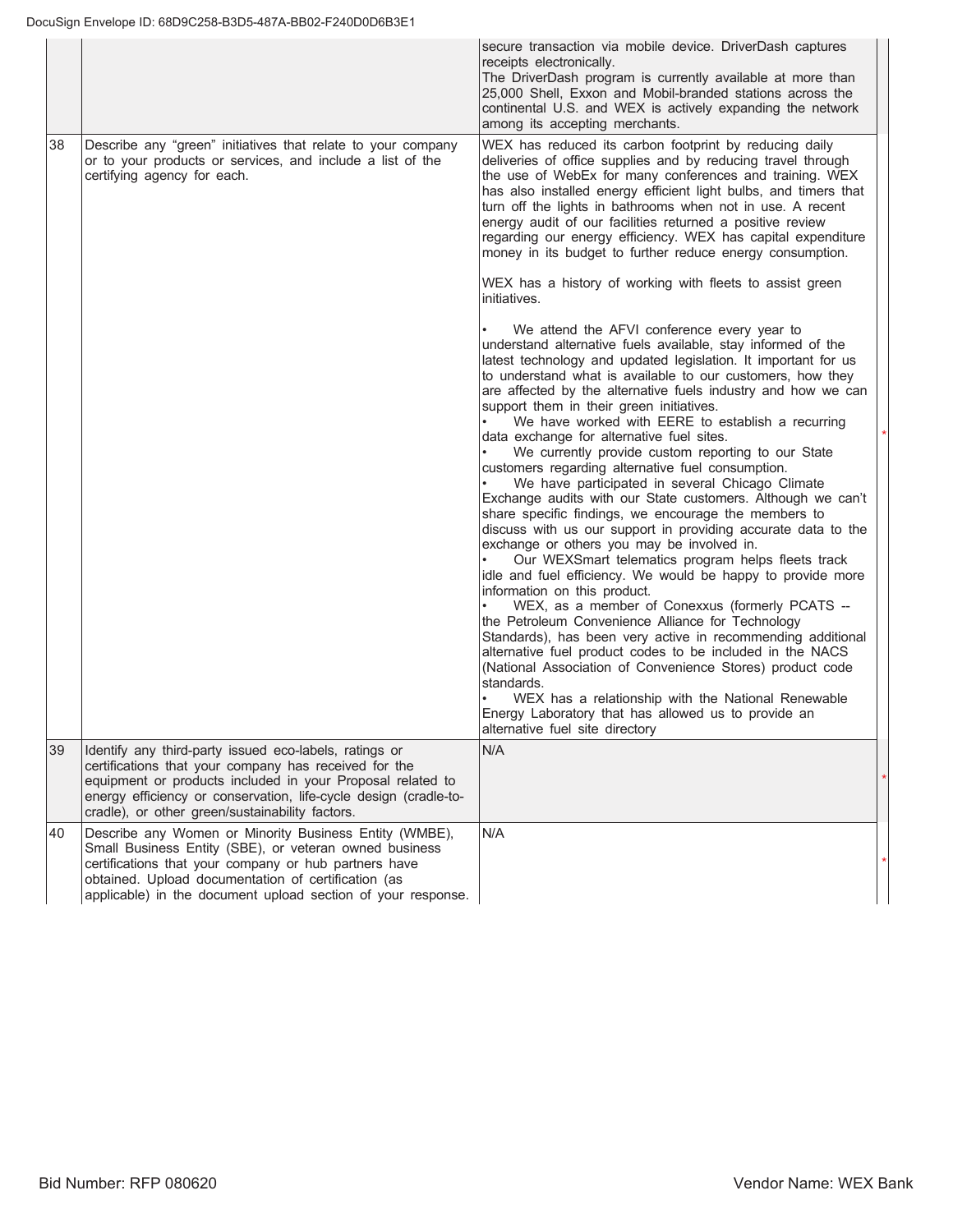| 41 | What unique attributes does your company, your products, or<br>your services offer to Sourcewell participating entities? What<br>makes your proposed solutions unique in your industry as it<br>applies to Sourcewell participating entities? | WEX is Sourcewell's current fleet card provider and offers<br>unmatched knowledge of your needs in a fleet card program<br>for your members, and strategic support from Relationship<br>Manager Denise Baumgart. Remaining with WEX will allow<br>Sourcewell and its members to avoid a potentially costly and<br>time-consuming implementation process.<br>In general, we believe the following strengths distinguish us<br>from our competitors:<br>Our closed-loop fuel network is driven by direct<br>contractual relationships with both the merchant and the fleet,<br>and only WEX transactions can be processed on these<br>networks. We have built a network that provides over 95<br>percent fuel location coverage in the United States.<br>Our proprietary closed-loop fuel networks also afford us<br>access to a higher level of fleet-specific information and<br>control than is widely available on open-loop networks. This<br>allows us to improve and refine the information reporting we<br>provide to our fleet customers and strategic relationships.<br>WEX accepting merchants are required to be capable<br>of transmitting Level III data. Level III data capture helps<br>reduce fraud and provides greater visibility into your fleet<br>operations with Driver ID and odometer entry required for<br>each purchase. Fleets that use the WEX card receive<br>detailed information like product type and description, fuel<br>grade, cost per gallon, sales tax, and more.<br>We offer a differentiated set of products and services,<br>including security and purchase controls, to allow our<br>customers to better manage their vehicle fleets. We provide<br>customized analysis and reporting on the efficiency of fleet<br>vehicles and the purchasing behavior of fleet vehicle drivers.<br>We make this data available to fleet customers through both<br>traditional reporting services and sophisticated web-based<br>data analysis tools.<br>Our proprietary software facilitates the collection of<br>information and affords us a high level of control and<br>flexibility in allowing fleets to restrict purchases and receive<br>automated alerts.<br>We have an experienced and committed management<br>team that has substantial industry knowledge and a proven |
|----|-----------------------------------------------------------------------------------------------------------------------------------------------------------------------------------------------------------------------------------------------|----------------------------------------------------------------------------------------------------------------------------------------------------------------------------------------------------------------------------------------------------------------------------------------------------------------------------------------------------------------------------------------------------------------------------------------------------------------------------------------------------------------------------------------------------------------------------------------------------------------------------------------------------------------------------------------------------------------------------------------------------------------------------------------------------------------------------------------------------------------------------------------------------------------------------------------------------------------------------------------------------------------------------------------------------------------------------------------------------------------------------------------------------------------------------------------------------------------------------------------------------------------------------------------------------------------------------------------------------------------------------------------------------------------------------------------------------------------------------------------------------------------------------------------------------------------------------------------------------------------------------------------------------------------------------------------------------------------------------------------------------------------------------------------------------------------------------------------------------------------------------------------------------------------------------------------------------------------------------------------------------------------------------------------------------------------------------------------------------------------------------------------------------------------------------------------------------------------------------------------------------------------------------------------------------------------|
|    |                                                                                                                                                                                                                                               | track record of success.                                                                                                                                                                                                                                                                                                                                                                                                                                                                                                                                                                                                                                                                                                                                                                                                                                                                                                                                                                                                                                                                                                                                                                                                                                                                                                                                                                                                                                                                                                                                                                                                                                                                                                                                                                                                                                                                                                                                                                                                                                                                                                                                                                                                                                                                                       |

 $\overline{\phantom{a}}$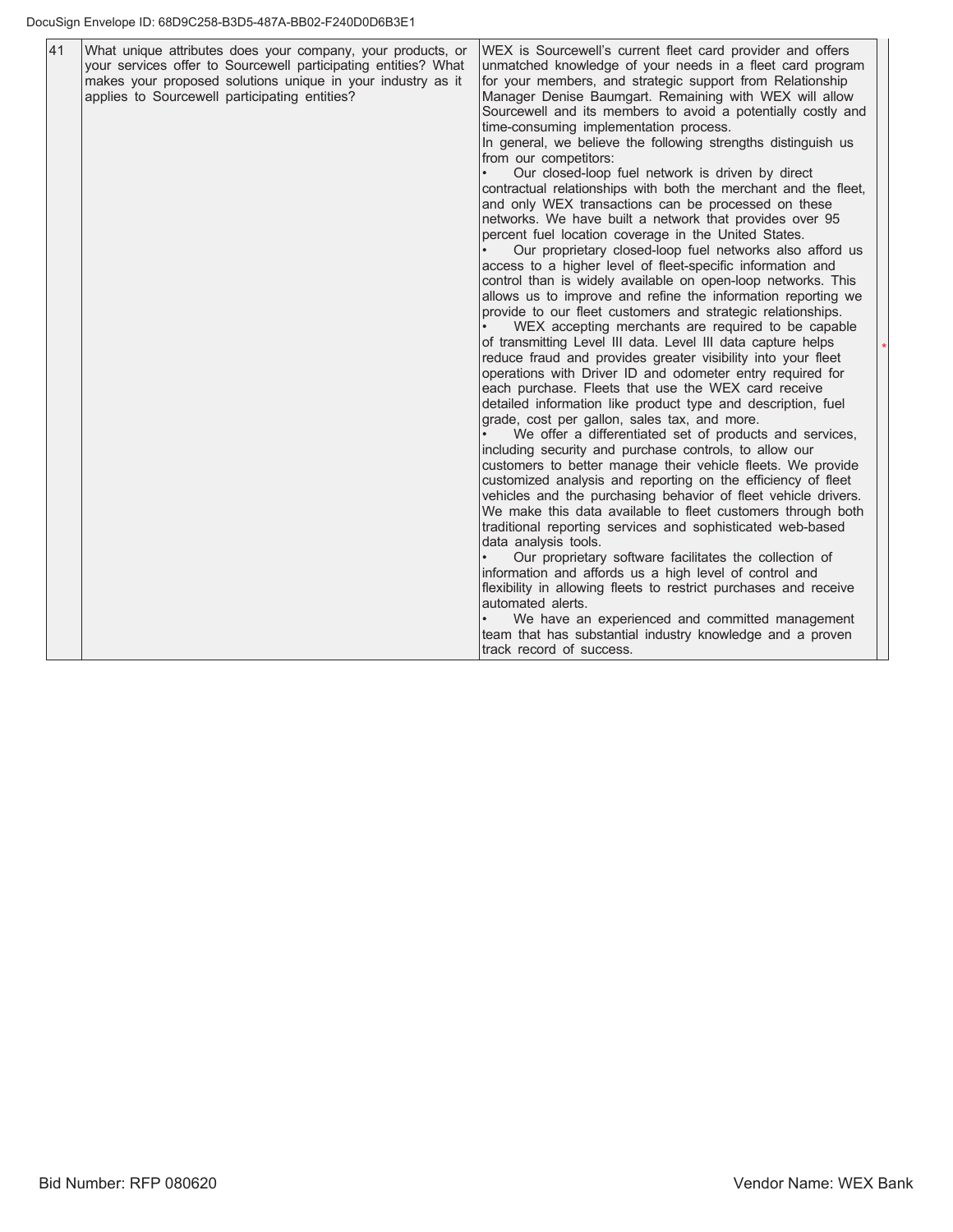# Table 9: Warranty (Performance Standards or Guarantees)

Describe in detail your performance standards or guarantees, including conditions and requirements to qualify, claims procedure, and overall structure. You may upload representative samples of your performance materials (if applicable) in the document upload section of your response in addition to responding to the questions below.

| Line<br><b>Item</b> | <b>Question</b>                                                                                                                                                                           | Response*                                                                                                                                                                                                                                                                                                                                                                                                                                                                                                                                                                                                                                                                                                                                                                                                                                                                                                                                                                                                                                                                                                                             |
|---------------------|-------------------------------------------------------------------------------------------------------------------------------------------------------------------------------------------|---------------------------------------------------------------------------------------------------------------------------------------------------------------------------------------------------------------------------------------------------------------------------------------------------------------------------------------------------------------------------------------------------------------------------------------------------------------------------------------------------------------------------------------------------------------------------------------------------------------------------------------------------------------------------------------------------------------------------------------------------------------------------------------------------------------------------------------------------------------------------------------------------------------------------------------------------------------------------------------------------------------------------------------------------------------------------------------------------------------------------------------|
| 42                  | Describe any performance standards or guarantees that<br>apply to your services (customer or merchant service<br>response times, processing time frames, dispute resolution,<br>$etc.$ ). | Fleet Card Distribution: >= 99.5% of fleet cards will be<br>mailed within one (1) business day of the card production<br>date. Calculated by the calendar month<br>Statement Distribution: >= 99.5% of the statements will be                                                                                                                                                                                                                                                                                                                                                                                                                                                                                                                                                                                                                                                                                                                                                                                                                                                                                                         |
|                     |                                                                                                                                                                                           | mailed/emailed/placed on FTP site within five (5) business<br>days of the system printing date. Calculated by the calendar<br>month                                                                                                                                                                                                                                                                                                                                                                                                                                                                                                                                                                                                                                                                                                                                                                                                                                                                                                                                                                                                   |
|                     |                                                                                                                                                                                           | Customer Setup: $>= 99.5\%$ of all fleet accounts will be set<br>up (account data loaded and cards ordered) within three (3)<br>business days after all of the information necessary for<br>account setup is obtained and credit has been approved.                                                                                                                                                                                                                                                                                                                                                                                                                                                                                                                                                                                                                                                                                                                                                                                                                                                                                   |
| l43                 | Describe any service standards or guarantees that apply to<br>your services (policies, metrics, KPIs, etc.).                                                                              | Customer Satisfaction is the bottom line for any service<br>organization and WEX has developed high standards for<br>how we deal with our customers. For example, our current<br>minimum performance goal is to have 70% of calls<br>answered by a person within 45 seconds.* We set our<br>standards for customer service by benchmarking against<br>other card-based call centers. We then strive to exceed<br>these standards with each call. Measured metrics include:<br>Average speed to answer<br>Time to abandon<br>Abandonment rate<br>Talk Time<br>After-Call Work<br>Handle Time<br>WEX surveys its customers to gain insight into their<br>Customer Service experience. Our customers consistently<br>give us high marks for the service we provide. Additionally,<br>we record all of our calls and evaluate trends using speech<br>analytic technology. This provides us with rich, real time<br>voice of the customer information that is valuable for<br>enhancing our training programs and informing our product<br>development activities.<br>*This is subject to change based on seasonality and call<br>volumes. |
| 44                  | Describe any service contract options for the items included<br>in your proposal.                                                                                                         | N/A                                                                                                                                                                                                                                                                                                                                                                                                                                                                                                                                                                                                                                                                                                                                                                                                                                                                                                                                                                                                                                                                                                                                   |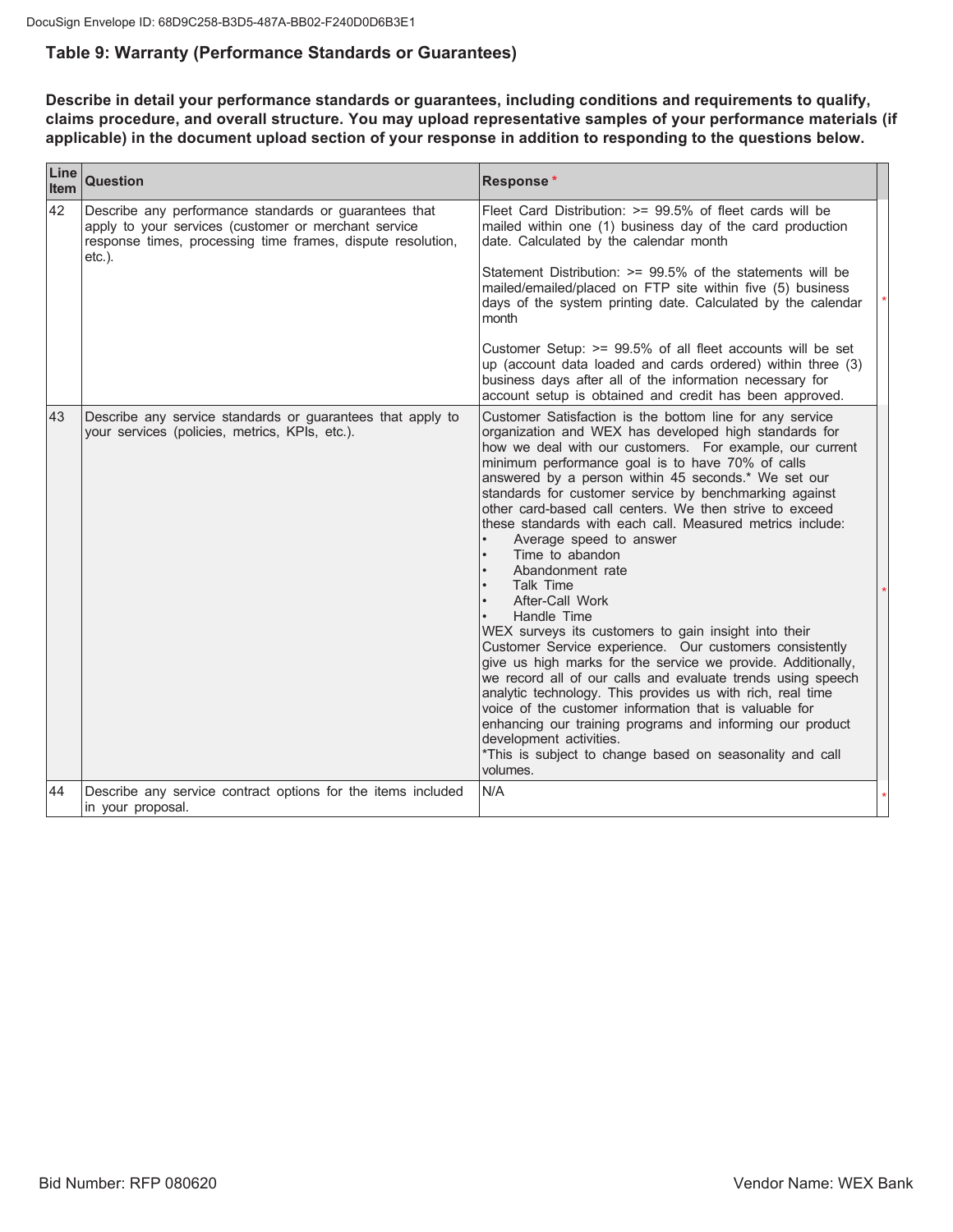# **Table 10: Payment Terms and Financing Options**

| Line<br><b>Item</b> | <b>Question</b>                                                                                                                                                                                                                                                                                                                                                                                 | Response*                                                                                                                                                                                                                                                                                                                                                                                                                                                                                                                                                                                                                                                                                                                                                                                                                                                                                                                                                                                                                                                                                                                                                                                                                       |  |
|---------------------|-------------------------------------------------------------------------------------------------------------------------------------------------------------------------------------------------------------------------------------------------------------------------------------------------------------------------------------------------------------------------------------------------|---------------------------------------------------------------------------------------------------------------------------------------------------------------------------------------------------------------------------------------------------------------------------------------------------------------------------------------------------------------------------------------------------------------------------------------------------------------------------------------------------------------------------------------------------------------------------------------------------------------------------------------------------------------------------------------------------------------------------------------------------------------------------------------------------------------------------------------------------------------------------------------------------------------------------------------------------------------------------------------------------------------------------------------------------------------------------------------------------------------------------------------------------------------------------------------------------------------------------------|--|
| 45                  | What are your payment terms (e.g., net 10, net 30)?                                                                                                                                                                                                                                                                                                                                             | WEX's standard payment terms are 15 days from the date<br>appearing on your invoice. However, WEX is offering to<br>continue 26 day payment terms for Sourcewell members and<br>will comply with any act or law governing payment timing<br>upon review of such act or law. Please see the attached<br>Pricing for details.                                                                                                                                                                                                                                                                                                                                                                                                                                                                                                                                                                                                                                                                                                                                                                                                                                                                                                     |  |
| 46                  | Describe available payment options (frequency, method,<br>platform, etc.)?                                                                                                                                                                                                                                                                                                                      | The WEX Fleet Card program offers the following payment<br>options.                                                                                                                                                                                                                                                                                                                                                                                                                                                                                                                                                                                                                                                                                                                                                                                                                                                                                                                                                                                                                                                                                                                                                             |  |
|                     |                                                                                                                                                                                                                                                                                                                                                                                                 | Paper Check<br>You can pay by check using the remit stub attached to the<br>invoice. If you ever need to expedite payment, the overnight<br>payment address is included on the back of the invoice.<br>Online Payment<br>You can choose to receive an email notification when your<br>invoice is ready for online viewing and payment. Payments<br>scheduled by 3:00 p.m. ET are credited to your account on<br>the same day and you can pay from up to four different<br>checking accounts.<br><b>ACH</b><br>WEX supports customer initiated electronic payment through<br>Automated Clearing House (ACH).<br>Direct Debit/EFT<br>The Direct Debit system is free. You can elect to receive a<br>Prior Notification fax from us on the morning of the<br>scheduled debit, informing you in advance of the amount to<br>be initiated for debit from your demand deposit bank account.<br>One-time Authorization for Electronic Payment<br>If you need to expedite payment on the same day, but have<br>not chosen to make online payments, you can request a one-<br>time debit from your bank account for the outstanding<br>balance on your account. (Processing fee may apply.)<br>Payment terms subject to credit approval. |  |
| 47                  | Briefly describe your proposed order process. Include<br>enough detail to support your ability to report quarterly sales<br>to Sourcewell as described in the Contract template. For<br>example, indicate whether your dealer network is included in<br>your response and whether each dealer (or some other<br>entity) will process the Sourcewell participating entities'<br>purchase orders. | After an account is signed up through a participation<br>addendum and implemented on the WEX card program, we<br>capture the transaction data for each sale on the fleet card.<br>This information is summarized by account for the quarterly<br>reporting. WEX does not use a dealer network therefore all<br>of this information is captured by WEX and provided to<br>Sourcewell quarterly in summary format.                                                                                                                                                                                                                                                                                                                                                                                                                                                                                                                                                                                                                                                                                                                                                                                                                |  |
| 48                  | Do you accept the P-card procurement and payment<br>process? If so, is there any additional cost to Sourcewell<br>participating entities for using this process?                                                                                                                                                                                                                                | WEX does not accept P-Cards for payment.                                                                                                                                                                                                                                                                                                                                                                                                                                                                                                                                                                                                                                                                                                                                                                                                                                                                                                                                                                                                                                                                                                                                                                                        |  |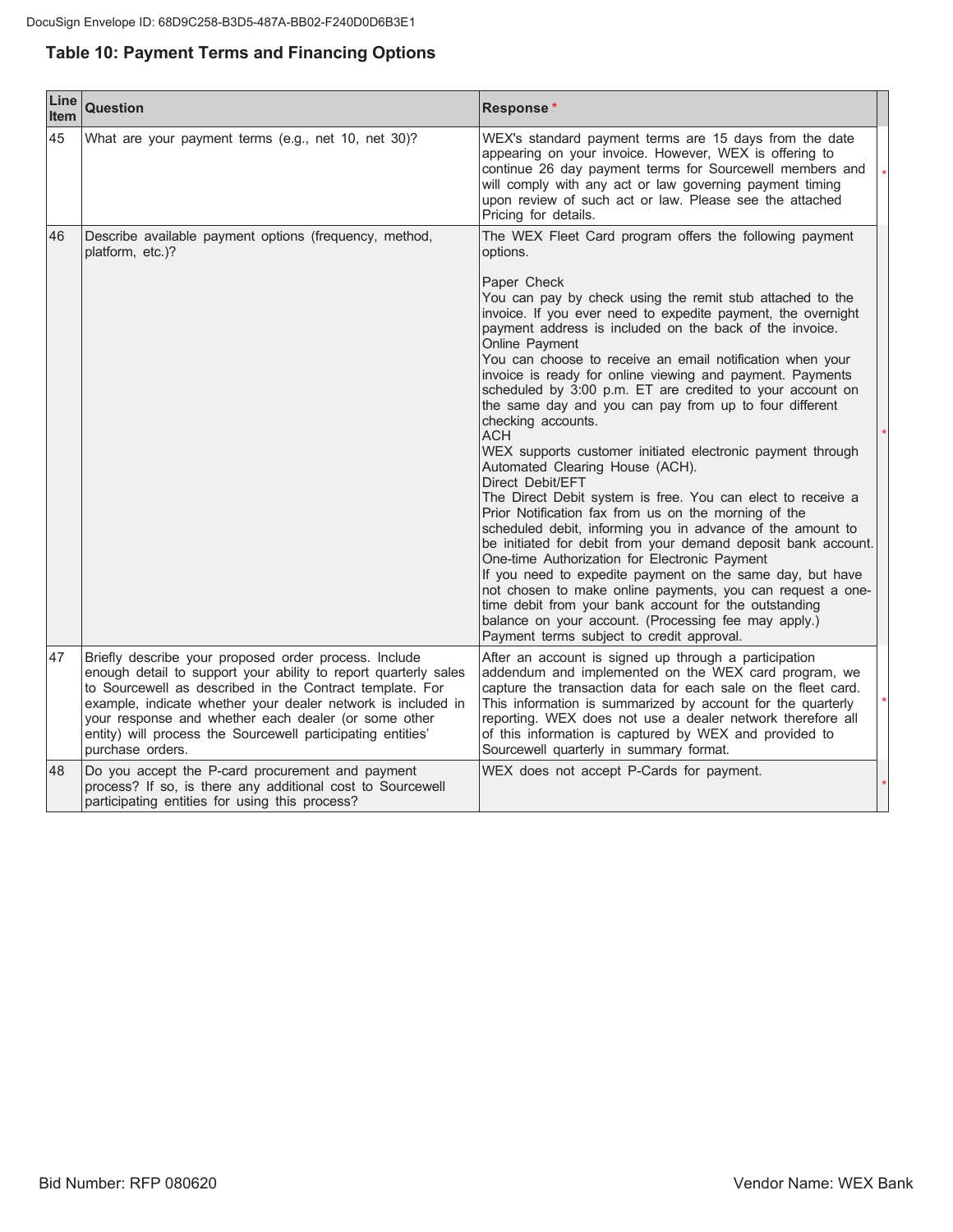# **Table 11: Pricing and Delivery**

Provide detailed pricing information in the questions that follow below. Keep in mind that reasonable price and product adjustments can be made during the term of an awarded Contract as desribed in the RFP, the template Contract, and the Sourcewell Price and Product Change Request Form.

| Line<br><b>Item</b> | <b>Question</b>                                                                                                                                                                                                                                                                                                                                                                                                                                                                                     | Response*                                                                                                                                                                  |  |
|---------------------|-----------------------------------------------------------------------------------------------------------------------------------------------------------------------------------------------------------------------------------------------------------------------------------------------------------------------------------------------------------------------------------------------------------------------------------------------------------------------------------------------------|----------------------------------------------------------------------------------------------------------------------------------------------------------------------------|--|
| 49                  | Describe your pricing model (e.g., line-item discounts or<br>product-category discounts). Provide detailed pricing data<br>(including standard or list pricing and the Sourcewell<br>discounted price) on all of the items that you want<br>Sourcewell to consider as part of your RFP response. If<br>applicable, provide a SKU for each item in your proposal.<br>Upload your pricing materials (if applicable) in the document<br>upload section of your response.                               | WEX offers rebates to Sourcewell members for fuel<br>purchases made with the WEX Fleet Card. Please see the<br>attached pricing for the fleet card and ancillary products. |  |
| 50                  | Quantify the pricing discount represented by the pricing<br>proposal in this response. For example, if the pricing in your<br>response represents a percentage discount from MSRP or<br>list, state the percentage or percentage range.                                                                                                                                                                                                                                                             | WEX Fleet Card rebates are a percentage off the retail<br>price at the pump.                                                                                               |  |
| 51                  | Describe any quantity or volume discounts or rebate<br>programs that you offer.                                                                                                                                                                                                                                                                                                                                                                                                                     | Please see the attached pricing for the fleet card and<br>ancillary products.                                                                                              |  |
| 52                  | Propose a method of facilitating "sourced" products or<br>related services, which may be referred to as "open market"<br>items or "nonstandard options". For example, you may<br>supply such items "at cost" or "at cost plus a percentage,"<br>or you may supply a quote for each such request.                                                                                                                                                                                                    | $N/A$ .                                                                                                                                                                    |  |
| 53                  | Identify any element of the total cost of acquisition that is<br>NOT included in the pricing submitted with your response.<br>This includes all additional charges associated with a<br>purchase that are not directly identified as freight or<br>shipping charges. For example, list costs for items like pre-<br>delivery inspection, installation, set up, mandatory training, or<br>initial inspection. Identify any parties that impose such costs<br>and their relationship to the Proposer. | Please see the attached pricing for the fleet card and<br>ancillary products.                                                                                              |  |
| 54                  | If freight, delivery, or shipping is an additional cost to the<br>Sourcewell participating entity, describe in detail the<br>complete freight, shipping, and delivery program.                                                                                                                                                                                                                                                                                                                      | Please see the attached pricing for the fleet card and<br>ancillary products.                                                                                              |  |
| 55                  | Specifically describe freight, shipping, and delivery terms or<br>programs available for Alaska, Hawaii, Canada, or any<br>offshore delivery.                                                                                                                                                                                                                                                                                                                                                       | N/A                                                                                                                                                                        |  |
| 56                  | Describe any unique distribution and/or delivery methods or<br>options offered in your proposal.                                                                                                                                                                                                                                                                                                                                                                                                    | N/A                                                                                                                                                                        |  |

# **Table 12: Pricing Offered**

|    | Line The Pricing Offered in this Proposal is: *                                                                                  | <b>Comments</b>                                                                                                                                                                                                                                                                                                                                                                                       |
|----|----------------------------------------------------------------------------------------------------------------------------------|-------------------------------------------------------------------------------------------------------------------------------------------------------------------------------------------------------------------------------------------------------------------------------------------------------------------------------------------------------------------------------------------------------|
| 57 | c. better than the Proposer typically offers to GPOs, cooperative<br>procurement organizations, or state purchasing departments. | b and c. Each contract we hold is individually priced, based<br>on a number of variables: volume, length of contract,<br>payment terms, current economic conditions, customization,<br>cost to serve, etc. For this reason, the pricing proposed for<br>this contract is the same or better than what we typically<br>offer government procurement organizations and state<br>purchasing departments. |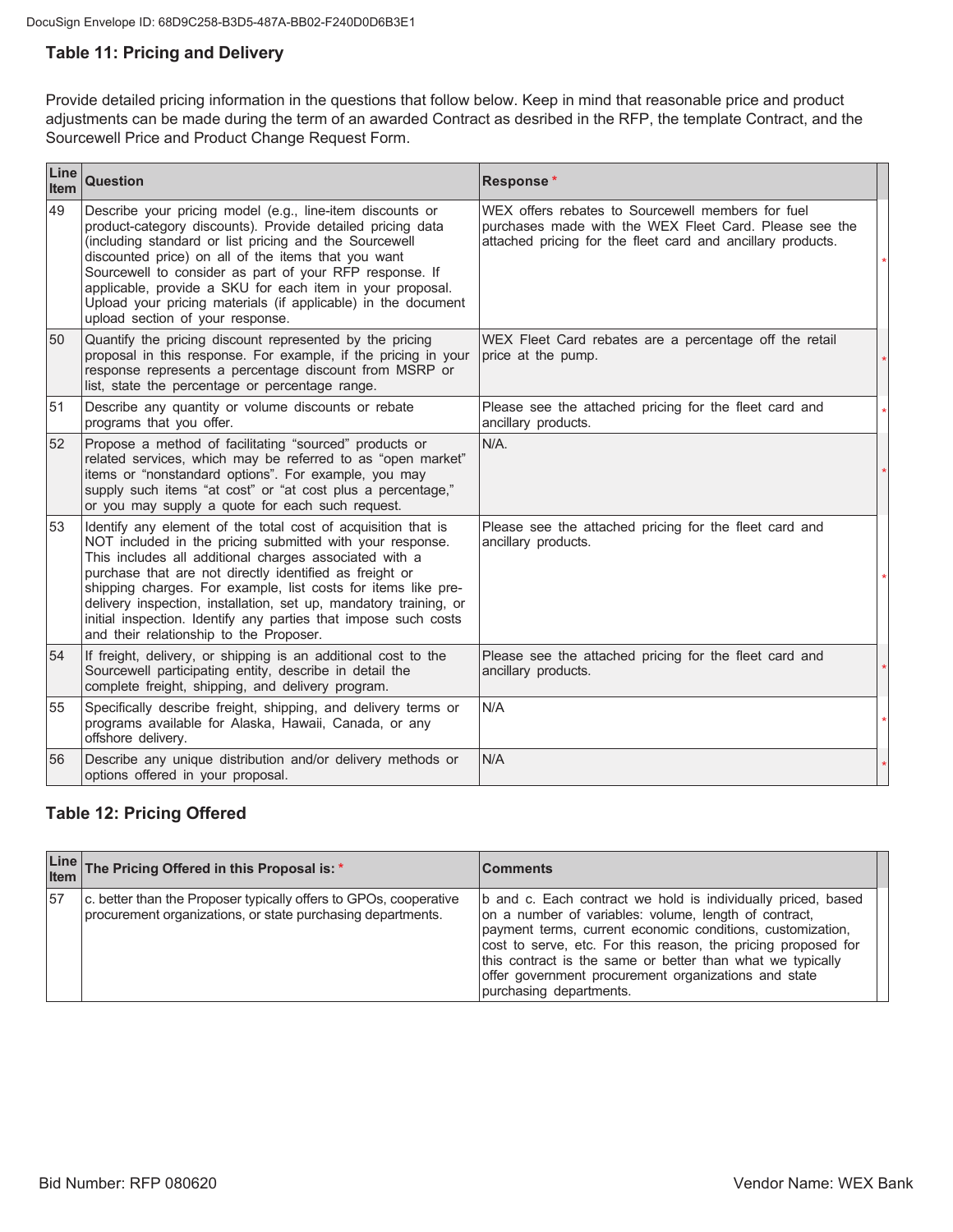# **Table 13: Audit and Administrative Fee**

| Line<br><b>Item</b> | <b>Question</b>                                                                                                                                                                                                                                                                                                                                                                                                                                | Response*                                                                                                                                                                                                                                                                                                                                                                                                                                                                                                                                                                                                                                                                                                                                                                                                                                                                                                                                                                                                                                                                                                                                                                                                                                                                                              |  |
|---------------------|------------------------------------------------------------------------------------------------------------------------------------------------------------------------------------------------------------------------------------------------------------------------------------------------------------------------------------------------------------------------------------------------------------------------------------------------|--------------------------------------------------------------------------------------------------------------------------------------------------------------------------------------------------------------------------------------------------------------------------------------------------------------------------------------------------------------------------------------------------------------------------------------------------------------------------------------------------------------------------------------------------------------------------------------------------------------------------------------------------------------------------------------------------------------------------------------------------------------------------------------------------------------------------------------------------------------------------------------------------------------------------------------------------------------------------------------------------------------------------------------------------------------------------------------------------------------------------------------------------------------------------------------------------------------------------------------------------------------------------------------------------------|--|
| 58                  | Specifically describe any self-audit process or program that<br>you plan to employ to verify compliance with your proposed<br>Contract with Sourcewell. This process includes ensuring that<br>Sourcewell participating entities obtain the proper pricing,<br>that the Vendor reports all sales under the Contract each<br>quarter, and that the Vendor remits the proper administrative<br>fee to Sourcewell.                                | Internal audits are performed on a three year cycle, based<br>on risk, e.g. the high risk areas are audited each year.<br>Various compliance reviews are performed each year as<br>required by regulations, e.g. generally bank compliance<br>reviews are done annually. Internal audit also performs<br>consulting engagements to assess the control environment of<br>various major business initiatives, i.e. data center move,<br>assessments of acquired companies, etc.<br>WEX has an ISO 27001/27002 based Information Security<br>Program that includes robust access controls, security<br>monitoring controls, governance, risk and compliance, backup<br>and recovery capabilities, regular penetration testing and<br>vulnerability scanning, strong physical and environmental<br>controls, policies and procedures, and security awareness<br>training. Policies and standards are reviewed and updated<br>annually. Procedures are owned by the individual teams and<br>are required to meet the standards and also be approved<br>by their management.<br>WEX also obtains a SSAE16 SOC1, PCI-DSS certification<br>over our Millennium platform, and is subjected to regular<br>reviews and oversight by Internal Audit, External Audit, FDIC<br>Examiners, and various third parties. |  |
| 59                  | Identify a proposed administrative fee that you will pay to<br>Sourcewell for facilitating, managing, and promoting the<br>Sourcewell Contract in the event that you are awarded a<br>Contract. This fee is typically calculated as a percentage of<br>Vendor's sales under the Contract or as a per-unit fee; it is<br>not a line-item addition to the Member's cost of goods.<br>(See the RFP and template Contract for additional details.) | We will issue a quarterly revenue share, in the<br>accordance with the below Revenue Share Table, based on<br>all Sourcewell members' Monthly<br>Retail Transactions and the tier established in the table<br>below (the "Rebate")<br>\$0-\$50,000,000 quarterly spend: 10 basis points (0.10%)<br>\$50,000,001-\$75,000,000 quarterly spend: 12 basis points<br>$(0.12\%)$<br>\$75,000,001+ quarterly spend: 15 basis points (0.15%)<br>Please see attached Pricing for more details.                                                                                                                                                                                                                                                                                                                                                                                                                                                                                                                                                                                                                                                                                                                                                                                                                 |  |

# Table 14A: Depth and Breadth of Offered Equipment Products and Services

| <b>Line</b><br><b>Item</b> | Question                                                                                                           | Response*                                                                                                                                                                                                                                                                                                                                                                                                                                                                                                                                                                                                                                                                                                                                                                                                                                             |
|----------------------------|--------------------------------------------------------------------------------------------------------------------|-------------------------------------------------------------------------------------------------------------------------------------------------------------------------------------------------------------------------------------------------------------------------------------------------------------------------------------------------------------------------------------------------------------------------------------------------------------------------------------------------------------------------------------------------------------------------------------------------------------------------------------------------------------------------------------------------------------------------------------------------------------------------------------------------------------------------------------------------------|
| 60                         | Provide a detailed description of the equipment, products,<br>and services that you are offering in your proposal. | In addition to the WEX fleet card program, we are offering<br>ClearView data analytics and reporting; Telematics, and<br>Private Site Rebilling.                                                                                                                                                                                                                                                                                                                                                                                                                                                                                                                                                                                                                                                                                                      |
|                            |                                                                                                                    | <b>WEX FLEET CARD</b><br>The WEX Fleet Card program, described throughout this<br>RFP response, offers best-in-class card functionality,<br>reporting and customer service. With the WEX Fleet Card,<br>fleets get the tools to manage the entire fleet. From Level III<br>Data Capture, to spending limits and real time alerts, the<br>WEX Fleet Card helps fleets of all sizes create operational<br>efficiencies. WEX's proprietary network captures Level III<br>data at virtually every accepting location, including essential<br>information such as a driver ID, vehicle ID, job number or<br>odometer reading. This is data you can't get from most<br>bank cards. We help our customers open up savings<br>opportunities through tighter control over their purchases.<br>Working with the WEX team, cost-conscious fleet managers<br>can: |
|                            |                                                                                                                    | Gain access to granular transaction detail<br>Run standard and custom reporting $-$ and identify<br>$\bullet$                                                                                                                                                                                                                                                                                                                                                                                                                                                                                                                                                                                                                                                                                                                                         |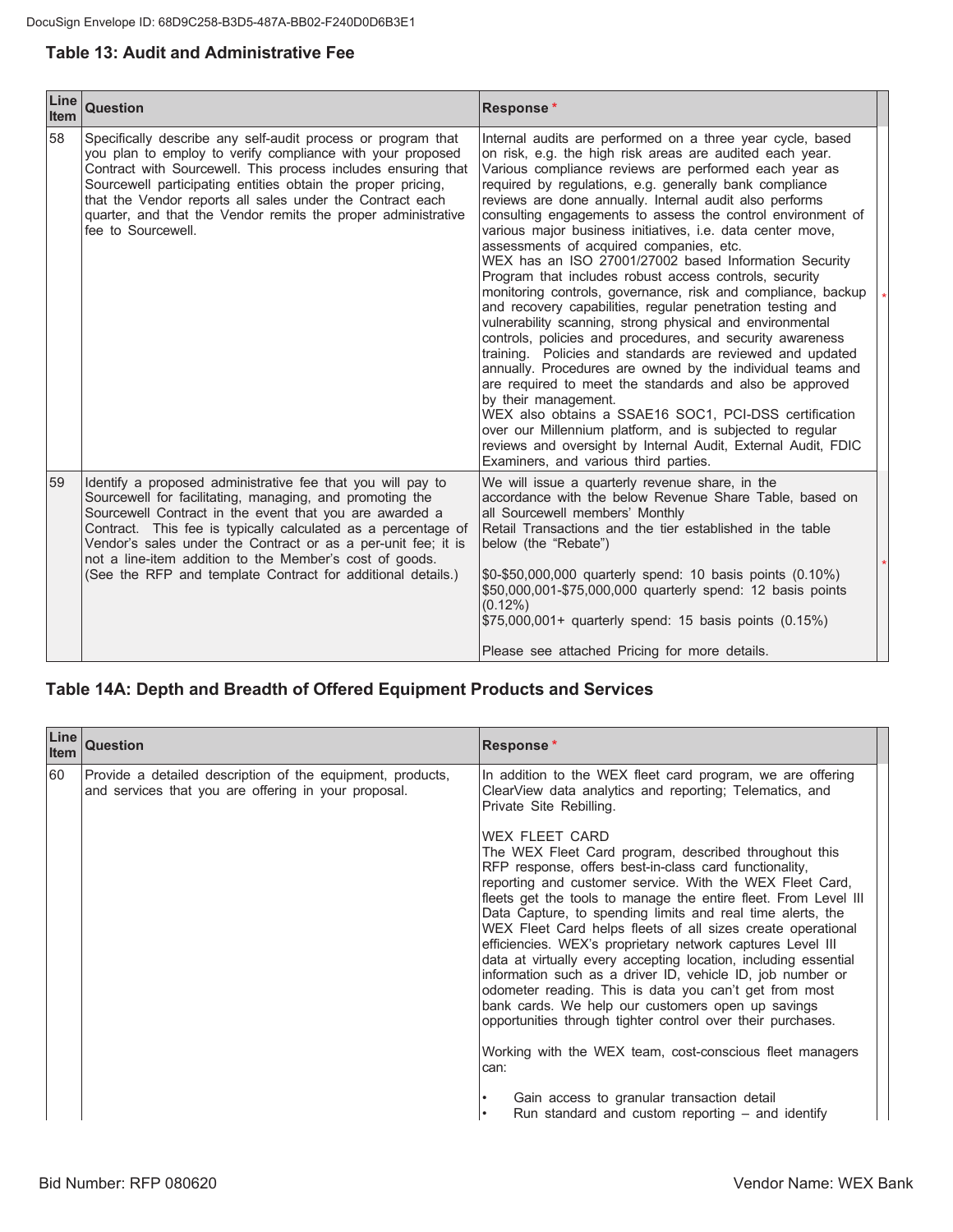opportunities for savings

Set limits on dollar amounts and product types, ensuring that drivers spend money only on fuel and related vehicle services.

Our technology and services include:

99.8% Level 3 data on all transactions (including remote sites that may only transmit Level 1 or 2 using MasterCard)

Nine levels of hierarchy, for more flexible reporting and billing options

Advanced card to PIN functions; ability to tie one card to one PIN, etc.

More flexible prompting options at point of sale

Broad acceptance through our proprietary network, as well as expanded acceptance through virtual MasterCard technologies

Comprehensive tax exemption program for Federal and State taxes

Robust online reporting tools through WEXOnline,

including ability to schedule and share custom reports Ability to customize data fields and add GL codes for accounts, drivers, vehicles or cards

Control over user access to the online system, with advanced administrative functions

WEX is the chosen partner of many branded card programs, offering universal fleet cards solutions with specific branded discounts. Should it be advantageous to a State member, WEX may leverage these branded relationships in the event an entire State wishes to utilize this contract on a statewide level

### WEXPav™

WEXPay<sup>™</sup> is a tool that enables out-of-network purchases at an additional 398,000 merchants in the Mastercard® network by utilizing a virtual card interface. Typically used for independent or geographically remote fuel and service sites, WEXPay™ provides the control of a fleet card with the convenience of a credit card. This tool reduces the number of out-of-network sites where drivers would have to use an alternative form of payment.

Using WEXPay™ in conjunction with a Custom Control fleet card lets you set the rules for your drivers. Custom Control cards allow you to set merchant, transaction, and even product type limits. We apply those limits to both WEX Fleet .<br>Card and WEXPay™ Mastercard transactions. Expanded coverage combined with integrated reporting and invoicing can further streamline your fleet purchasing and operations. How It Works

As a Mastercard issuing bank, WEX uses Single-Use Account Number technology to authorize a one-time payment to a merchant. The account number provided to the merchant by phone is fast and secure  $\frac{1}{2}$  good only for that one purchase.

When the merchant calls for authorization, the WEX system applies your purchase controls and collects the same level of purchase detail, including Prompt ID and odometer. Details of the purchase are integrated into your WEX Fleet Card invoice and reports. One card, one invoice, one report with the same controls and service WEX customers expect. \* Purchases are subject to the Mastercard transaction processing rules and terms of use, including tax exemption rules.

### WEX FLEET CLEARVIEW

WEX's Fleet ClearView analytics platform gives managers a dynamic view into their fleet operations. You'll have the ability to combine and analyze large amounts of data, and use the results to take corrective action. Whether it's identifying and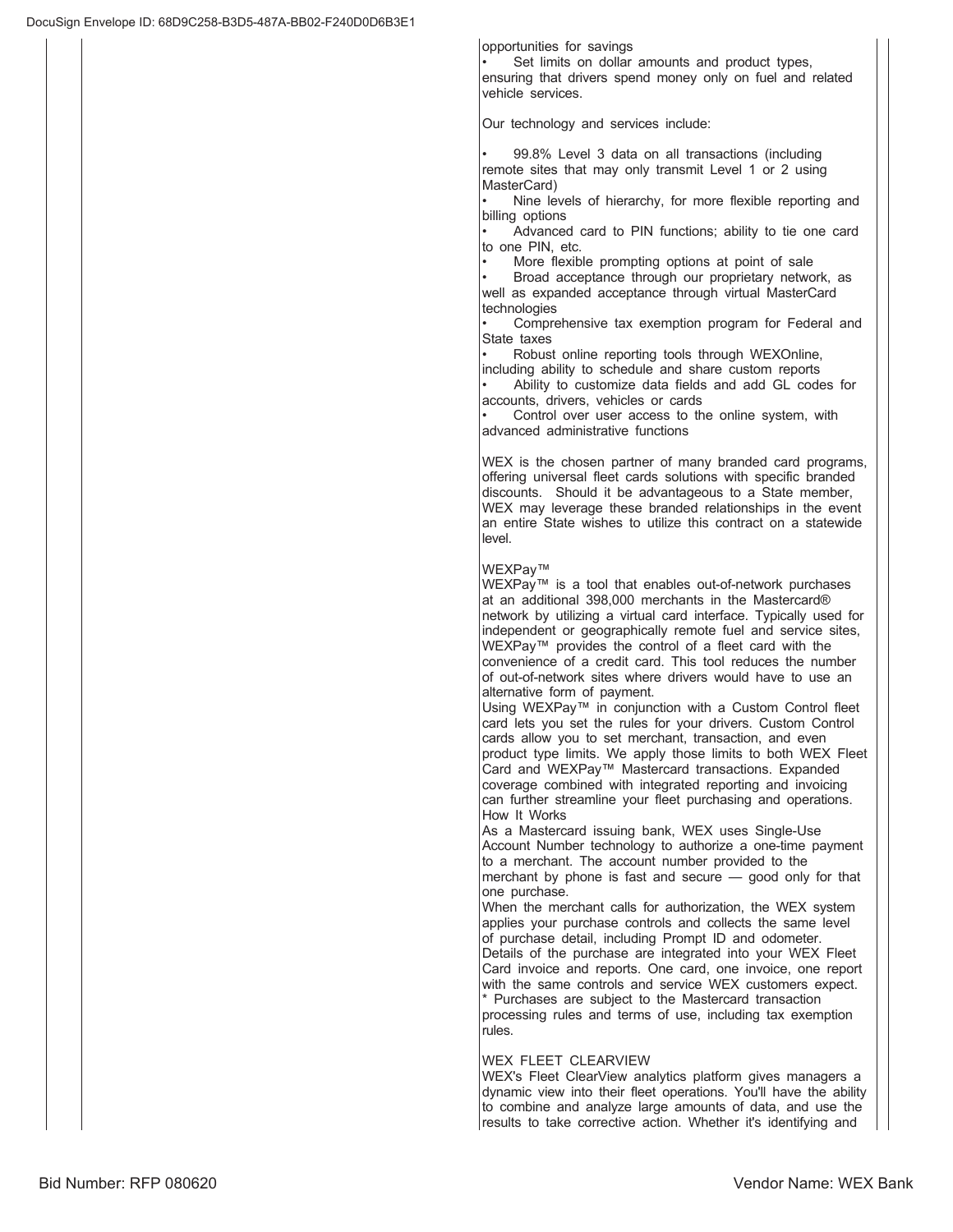understanding short- or long-term trends, reviewing performance benchmarks or isolating outliers and anomalies, you will be able to bring your analysis and decision-making to new levels without the time-consuming, manual calculations.

Gain a clearer picture of vehicle and driver performance to identify cost savings opportunities

Streamline operations to help eliminate redundancies

Quickly identify areas of your organization that need to focus on key performance indicators like card activation rate and price per gallon

 $\overline{\phantom{a}}$ 

Identify outliers and anomalies to reduce fraudulent activity and identify opportunities for driver education

View volume and price information by merchant brand to divert drivers from high-price stations, and negotiate better rates for heavily-utilized merchants.

Review purchasing patterns to better understand trends in expenses

### **TELEMATICS**

With more than 80,000 active telematics accounts across the US, including Sourcewell members and several government agencies, WEX Telematics is one of a select few to provide precise, customizable GPS tracking solutions to the largest U.S. fleets. WEX Telematics is alone in its ability to

seamlessly integrate fuel use data from WEX fleet cards into its analytics package.

Our award-winning U.S.-based customer service will provide expert fleet consultation and

guidance whenever you need it. WEX Telematics provides specific hardware and software packages suited to the individual needs of Sourcewell's members so they can quantify, analyze and eliminate weaknesses in their fleets. For example:

- How much idling and where?
- How many speeding incidents?
- How many miles driven per day or week?
- How much fuel consumed?
- Incidents of seatbelt non-use
- Aggressive driving events
- Customer stops per day
- Miles driven vs customer time
- Accident reporting

Sourcewell customers are sensitive to fuel prices,

maintenance downtime, and service productivity. Safety is also a paramount concern. WEX Telematics helps solve all these challenges.

WEX Telematics users often experience a reduction in fuel use via decreased idling, speeding and incidents of harsh acceleration and braking; detecting fuel card misuse; preventing unnecessary miles by monitoring after-hours usage; implementing efficient routing; and more. Our users can also save on maintenance through:

Decreased idling (one hour of idling is equivalent to 80 to 120 minutes of vehicle wear).

Decreased speeding (increasing speed from 50 to 60 mph increases maintenance costs 38% and at 70 mph increases costs 80%; rate of tire wear doubles above 70 mph)

Reqular engine alerts to schedule proactive maintenance. WEX Telematics provides helps fleet managers improve safety – a mission-critical task for hospitals – by providing information on how drivers are behaving in the field and giving managers the data to craft driver scorecards that inform incentives and training.

Telematics Cameras

Vehicle cameras are becoming more important to have in your fleet. With WEX Telematics, managers are able to modify driver behavior and receive timely video evidence of critical incidents that is important to insurers. During a time when controlling expenses is more important than ever,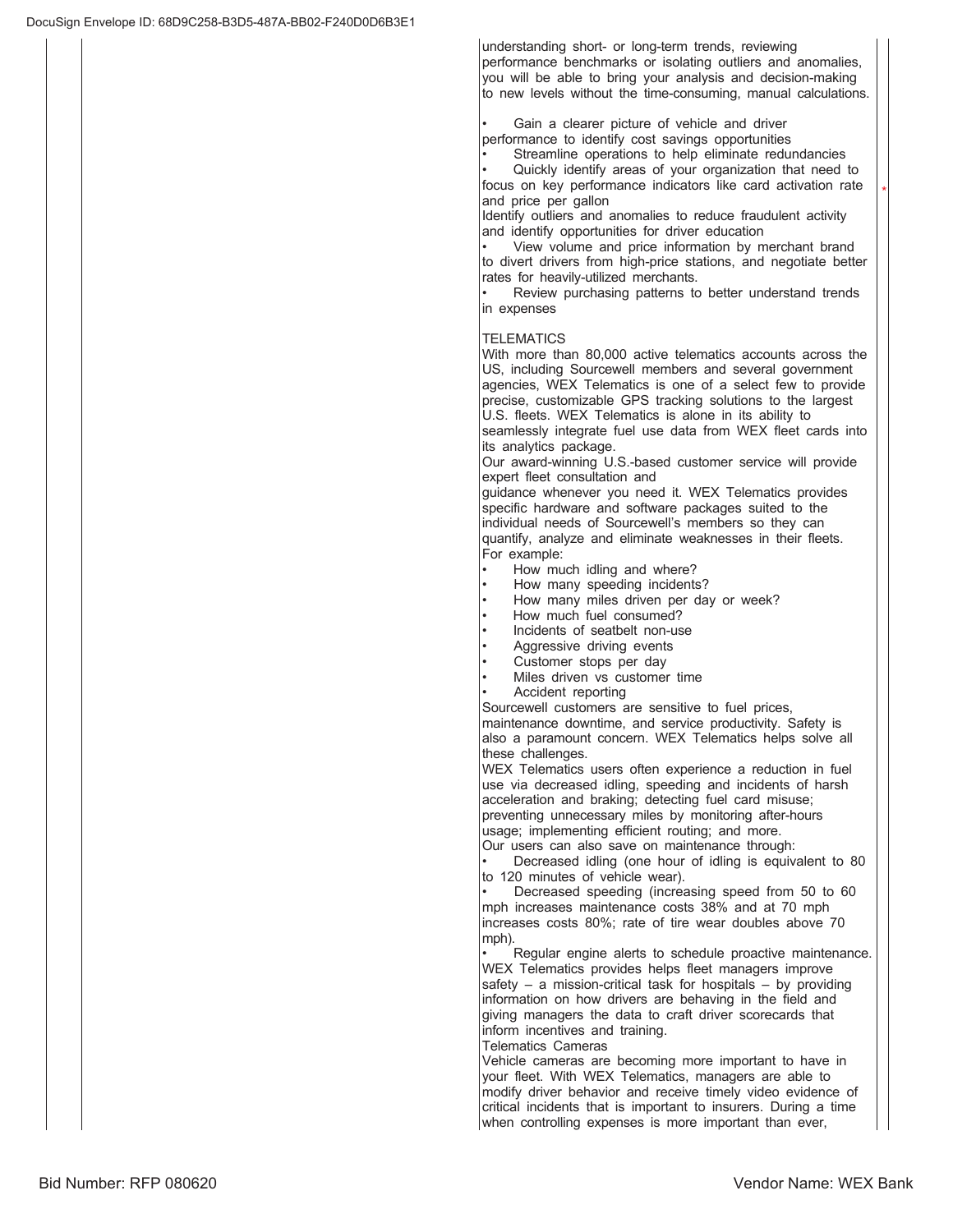|    |                                                                                                                                                | combining your WEX Telematics unit with an in-cab camera<br>and your WEX Fleet Card can help you improve driver<br>safety, decrease insurance costs, and monitor and minimize<br>unauthorized fueling.<br>Video telematics combines vehicle data and driving data to<br>provide more context around any incident footage while<br>transmitting the video evidence in real-time over a cellular<br>network. Video is captured and transmitted to the cloud<br>based application when a fleet manager defined rule is<br>broken. These rules can include speeding, harsh braking,<br>harsh acceleration, rapid change in direction or an accident.<br>In the case of a collision, video telematics can help provide<br>the answers to who, what, where, when, and why. Telematics<br>technology plays an important role in improving the safety of<br>your drivers and others on the road.                                                                                                                                                                                                            |  |
|----|------------------------------------------------------------------------------------------------------------------------------------------------|-----------------------------------------------------------------------------------------------------------------------------------------------------------------------------------------------------------------------------------------------------------------------------------------------------------------------------------------------------------------------------------------------------------------------------------------------------------------------------------------------------------------------------------------------------------------------------------------------------------------------------------------------------------------------------------------------------------------------------------------------------------------------------------------------------------------------------------------------------------------------------------------------------------------------------------------------------------------------------------------------------------------------------------------------------------------------------------------------------|--|
|    |                                                                                                                                                | Support your drivers by helping them improve their<br>skills and make better decisions<br>Guard your assets by protecting against false claims<br>and unexplained damage<br>Improve your fleet operations by boosting safety and<br>reducing risky driving                                                                                                                                                                                                                                                                                                                                                                                                                                                                                                                                                                                                                                                                                                                                                                                                                                          |  |
|    |                                                                                                                                                | PRIVATE SITE REPORTING<br>Private Site Reporting consolidates tracking of onsite and<br>retail fuel transactions into one comprehensive report,<br>allowing you to monitor private transactions for abuse<br>through purchase controls at the point of sale using your<br>WEX card.<br>This program provides in-depth reporting of onsite fuel<br>transactions at the vehicle level integrated with retail fuel<br>purchases. The system is designed to exclude onsite fuel<br>transactions from your invoice while providing consolidated<br>comprehensive vehicle level paper and electronic reporting<br>along with your retail transactions.<br>Once installed, your card readers will be required to retain<br>reportable information so you don't have to.<br>Just like a retail transaction, the driver initiates the data<br>capture by entering their Driver ID and odometer. Your card<br>reader will provide the fuel type, gallons, PPG as<br>programmed in the card reader, and total sale. Upon<br>receipt, WEX integrates this key information into your fleet's<br>usage reporting. |  |
| 61 | Within this RFP category there may be subcategories of<br>solutions. List subcategory titles that best describe your<br>products and services. | N/A                                                                                                                                                                                                                                                                                                                                                                                                                                                                                                                                                                                                                                                                                                                                                                                                                                                                                                                                                                                                                                                                                                 |  |

# Table 14B: Depth and Breadth of Offered Equipment Products and Services

Indicate below if the listed types or classes of equipment, products, and services are offered within your proposal. Provide additional comments in the text box provided, as necessary.

|    | Line Category or Type | <b>Offered</b> *                               | <b>Comments</b>                                             |  |
|----|-----------------------|------------------------------------------------|-------------------------------------------------------------|--|
| 62 | Fleet card payments   | Yes<br>G<br><b>No</b><br>$\tilde{\phantom{m}}$ | <b>IWEX</b> is Sourcewell's current fleet card<br>provider. |  |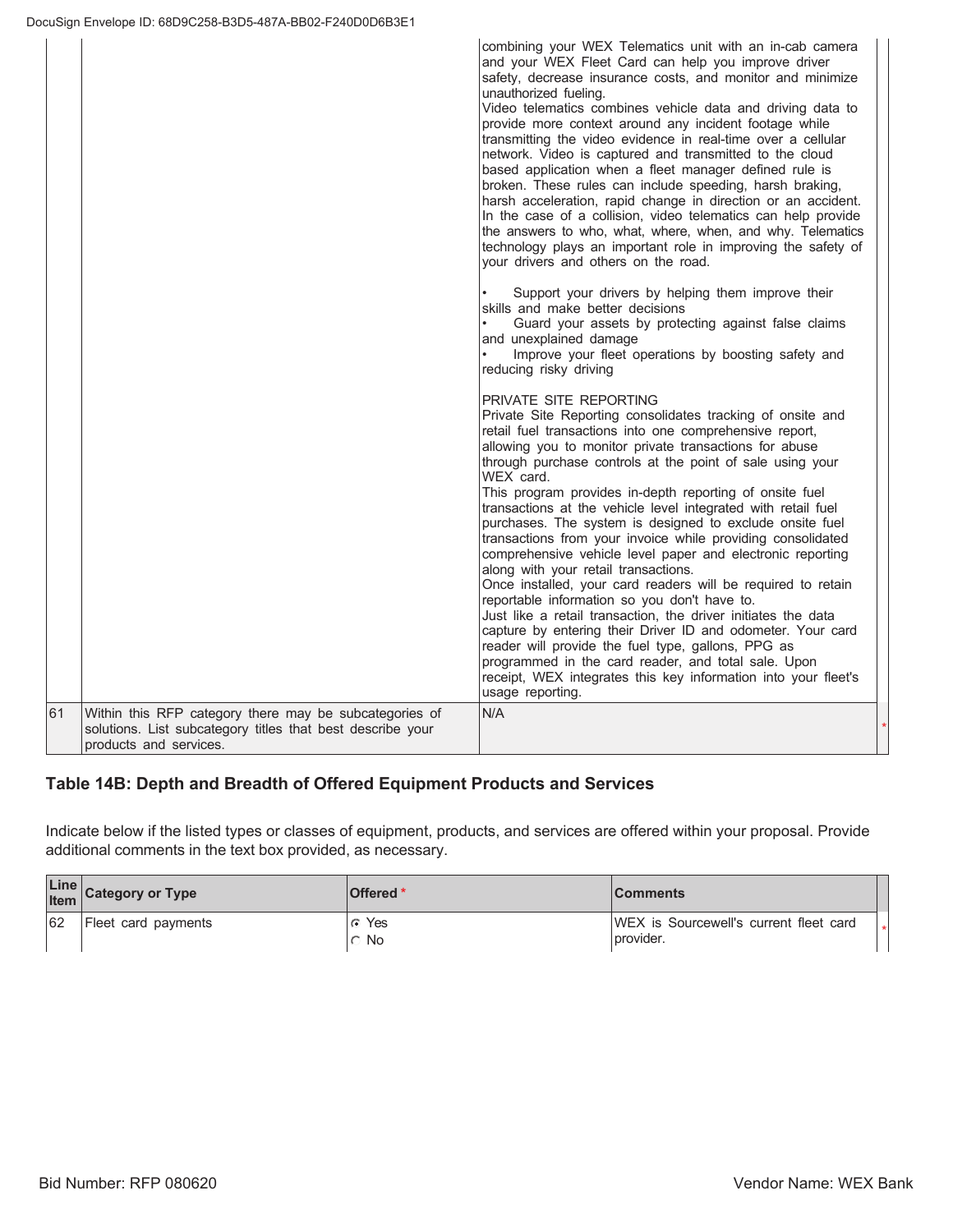| 63 | Mobile application, digital, and/or virtual<br>payment services | $\subset$ Yes<br>$\cap$ No | WEX's fleet card program includes<br>mobile applications as described in our<br>proposal. We are also offering<br>WEXPay, a tool that enables out-of-<br>network purchases at an additional<br>398,000 merchants in the Mastercard®<br>network by utilizing a virtual card<br>interface. Typically used for independent<br>or geographically remote fuel and<br>service sites, WEXPay™ provides the<br>control of a fleet card with the<br>convenience of a credit card. This tool<br>reduces the number of out-of-network<br>sites where drivers would have to use<br>an alternative form of payment.                                |  |
|----|-----------------------------------------------------------------|----------------------------|---------------------------------------------------------------------------------------------------------------------------------------------------------------------------------------------------------------------------------------------------------------------------------------------------------------------------------------------------------------------------------------------------------------------------------------------------------------------------------------------------------------------------------------------------------------------------------------------------------------------------------------|--|
| 64 | Fleet payment data analytics                                    | $\cap$ Yes<br>$\cap$ No    | WEX Fleet ClearView analytics platform<br>gives managers a dynamic view into<br>their fleet operations. You'll have the<br>ability to combine and analyze large<br>amounts of data, and use the results to<br>take corrective action. Whether it's<br>identifying and understanding short- or<br>long-term trends, reviewing performance<br>benchmarks or isolating outliers and<br>anomalies, you will be able to bring<br>your analysis and decision-making to<br>new levels without the time-consuming,<br>manual calculations.                                                                                                    |  |
| 65 | Integrated telematics solutions                                 | $\cap$ Yes<br>$\cap$ No    | WEX is also Sourcewell's telematics<br>provider. WEX fleet data integrates<br>seemlessly and at no cost with WEX<br>telematics.                                                                                                                                                                                                                                                                                                                                                                                                                                                                                                       |  |
| 66 | Web-based account management and<br>reporting tools             | $\cap$ Yes<br>$\circ$ No   | WEXOnline®, WEX's proprietary online<br>management tool, helps fleet managers<br>manage their fuel and service expenses<br>to help maximize operational efficiency.<br>They can perform day-to-day card and<br>prompt management as well as<br>complete analytical reporting, determine<br>the health of the vehicles, review<br>spending metrics, and accurately<br>forecast for future budgeting. This tool<br>is web-based so they can manage the<br>fleet from any computer at any time.                                                                                                                                          |  |
| 67 | Private-site fuel location payment or<br>data services          | G Yes<br>$\cap$ No         | Private Site Reporting consolidates<br>tracking of onsite and retail fuel<br>transactions into one comprehensive<br>report, allowing you to monitor private<br>transactions for abuse through purchase<br>controls at the point of sale using your<br>WEX card.<br>This program provides in-depth<br>reporting of onsite fuel transactions at<br>the vehicle level integrated with retail<br>fuel purchases. The system is designed<br>to exclude onsite fuel transactions from<br>your invoice while providing<br>consolidated comprehensive vehicle<br>level paper and electronic reporting<br>along with your retail transactions. |  |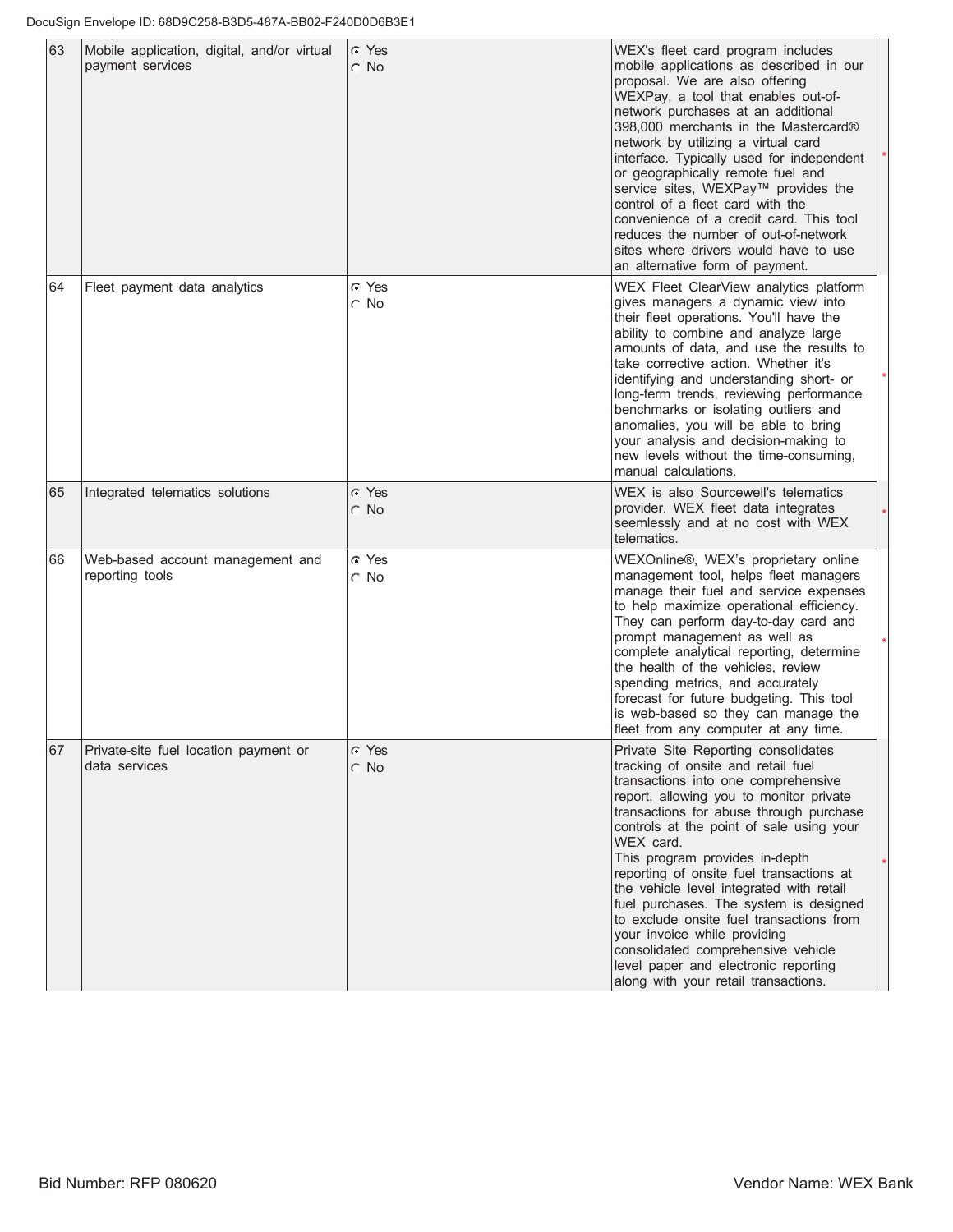| 68 | Electric vehicle charging station fee<br>payment | C Yes<br>$\circ$ No | In partnership with ChargePoint, the<br>world's largest electric vehicle charging<br>network, WEX EV FleetCharge offers<br>EV charging and integrated reporting<br>for business, government, and transit<br>fleets. WEX EV FleetCharge is<br>available to any WEX Fleet Card<br>customer, and allows WEX customers<br>to use their WEX Fleet Card account<br>to charge electric vehicles at more<br>66,000 ChargePoint charging stations.<br>ChargePoint will provide an RFID tag<br>that is used to activate the charging<br>station and will be connected to your<br>WEX account. Set your WEX Fleet<br>Card as the form of payment, then<br>enter the RFID code and your EV<br>transactions will be included in your<br>WEX Fleet Card reporting, noted with<br>an EV product code. ChargePoint |  |
|----|--------------------------------------------------|---------------------|----------------------------------------------------------------------------------------------------------------------------------------------------------------------------------------------------------------------------------------------------------------------------------------------------------------------------------------------------------------------------------------------------------------------------------------------------------------------------------------------------------------------------------------------------------------------------------------------------------------------------------------------------------------------------------------------------------------------------------------------------------------------------------------------------|--|
|    |                                                  |                     | transactions are billed nightly to your<br>account.                                                                                                                                                                                                                                                                                                                                                                                                                                                                                                                                                                                                                                                                                                                                                |  |

# **Table 15: Industry Specific Questions**

| Line<br>Item | Question                                                                                                                                                          | Response*                                                                                                                                                                                                                                                                                                                                                                                                                                                                                                                                                                                                                                                                                                                |  |
|--------------|-------------------------------------------------------------------------------------------------------------------------------------------------------------------|--------------------------------------------------------------------------------------------------------------------------------------------------------------------------------------------------------------------------------------------------------------------------------------------------------------------------------------------------------------------------------------------------------------------------------------------------------------------------------------------------------------------------------------------------------------------------------------------------------------------------------------------------------------------------------------------------------------------------|--|
| 69           | If you are awarded a contract, provide a few examples of<br>internal metrics that will be tracked to measure whether you<br>are having success with the contract. | We utilize a disciplined, data-driven approach for these<br>programs and track key metrics such as response rate,<br>close rate, average fleet size, credit approval rate, account<br>and activation rate, card yield and overall ROI. We use<br>SalesForce.com and Siebel CRM systems to track the<br>effectiveness of each unique campaign, and review results of<br>each marketing program in detail, both internally and in<br>conjunction with our partners. Our approach includes a ready<br>willingness to try new concepts and approaches<br>using "champion-challenger" methodology so that we can<br>learn and compare results of proven campaign approaches<br>with those of newer test or concept campaigns. |  |
| 70           | Describe available features or controls that assist with<br>mitigation of fraud, waste, or abuse in the solutions offered.                                        | In our experience, efforts by WEX's Fraud Department, in<br>tandem with a customer's use of a fleet management policy,<br>controls, alerts, and careful review of all reports (including<br>exception reports) helps substantially reduce exposure to<br>abuse and fraud, and any associated losses.<br>WEX has instituted business practices designed to help you<br>detect and reduce fraud and/or misuse of the WEX card.<br>WEX's Fraud Department performs three primary functions in<br>an effort to identify and mitigate fraud on our fleet<br>customers' accounts:                                                                                                                                              |  |
|              |                                                                                                                                                                   | <b>Primary Functions</b><br>Review Transaction activity<br>Identify potentially abusive or fraudulent behavior<br>Notify customers when such behavior occurs<br>Our Fraud Department makes every effort to detect unusual<br>or excessive purchase activity using constantly evolving<br>techniques and reporting. If such activity is detected, an<br>analyst will contact the fleet manager to bring it to their<br>attention, noting details such as:                                                                                                                                                                                                                                                                 |  |
|              |                                                                                                                                                                   | "Red Flag" Activity Indicators<br>Date and time of purchase<br>Merchant location<br>Product purchased<br>Driver identification number used to conduct the sale<br>Dollar amount<br>Our Fraud Department has been instrumental in providing<br>recommendations to help reduce the occurrence of fraud,                                                                                                                                                                                                                                                                                                                                                                                                                    |  |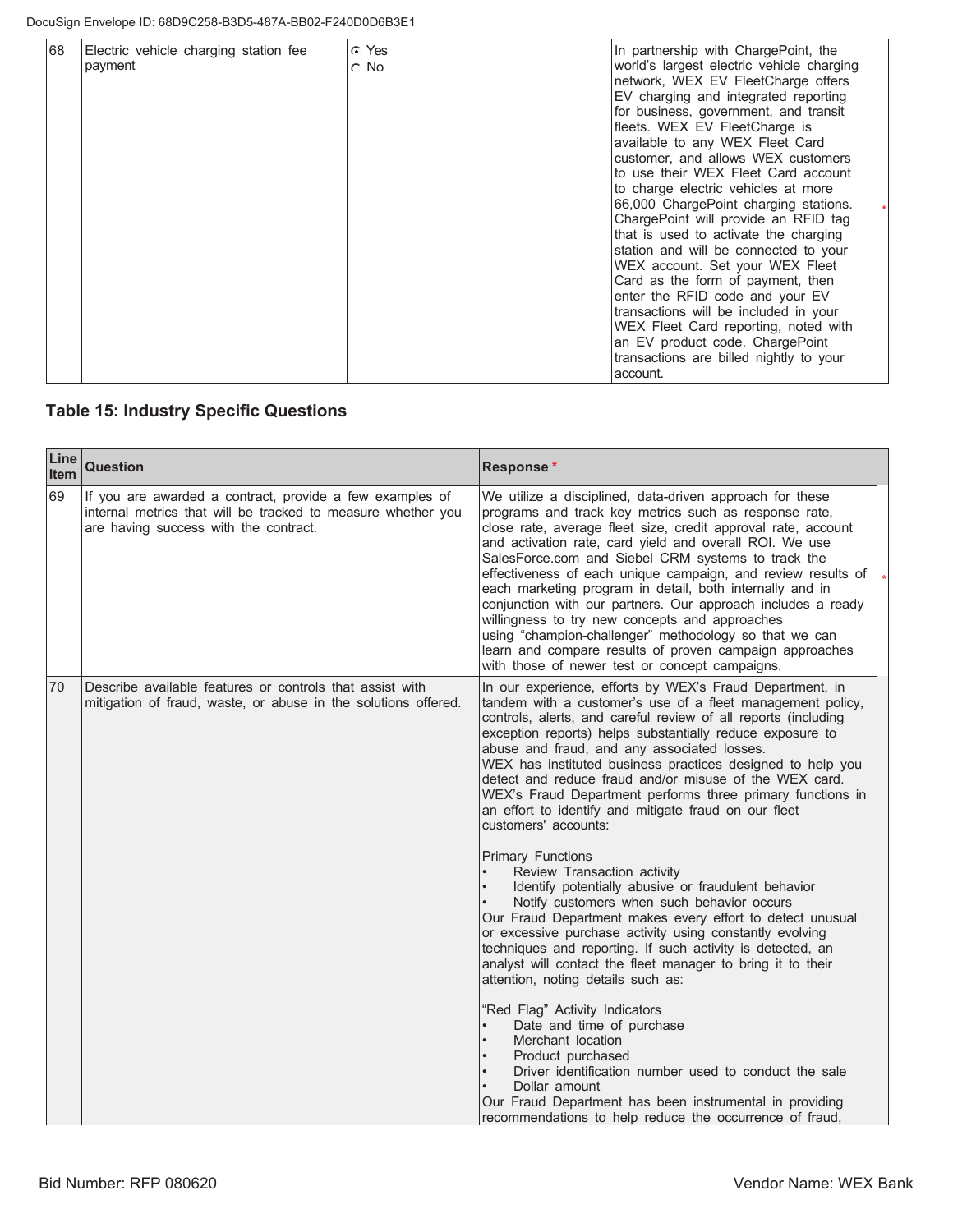proactively working to identify fraudulent transactions, and working closely with fleets, merchants, and appropriate authorities to minimize losses and prevent such situations from continuing or re-occurring.

WEX will terminate compromised cards within 48 hours if there are no fraudulent transactions on the card. If WEX discovers a suspicious transaction, the card is terminated immediately and WEX will attempt to contact the fleet for verification. If the transaction proves to be legitimate, WEX can reactivate the card.

There are currently approximately 60 people on WEX's Global Fraud Strategy and Analytics team. WEX works with state and local law enforcement in an effort to prosecute those who commit fraud with the WEX card. WEX attempts to pro-actively close down at-risk cards before fraud happens. Monitoring System

In recent years, white plastic fraud has become the most significant form of fraud in the fleet card industry. White plastic is the result of a third party stealing card information and loading that information onto a new card for the purpose of conducting fraudulent transactions. In the cases that we see, the data is primarily acquired through devices placed into Automated Fuel Dispensers (AFDs). The devices allow the perpetrators to capture the card numbers, Driver IDs, and odometer readings as they are input at the pump. It is important to know that it's not just WEX cards that are affected by gas pump skimming; any other gas or bank card used at the same pump during the time a device is in place is also at risk of being compromised.

WEX uses the data available to us in an attempt to discern the Point of Compromise (POC) for each identified occurrence of white plastic. We use this data to review

other cards used at the same location during the same time period for possible abuse. Based on this information and other variables, we determine which cards are most at risk for having white plastic created.

WEX has recently deployed Safer Payments, an advanced fraud mitigation system based on Machine Learning technology. Safer Payments is a true, 24/7 real-time system that can help detect and prevent fraud by intercepting fraudulent transactions "in-flight," generating case queues for subsequent investigation, and in specific cases, triggering email alerts.

Safer Payments is artificial-intelligence-based software that can identify risky transactions during the authorization process within milliseconds. Transactions above a certain "suspicious level" will be declined, while all other transactions will be allowed to pass.

Using advanced machine learning algorithms, Safer Payments continuously "learns" as it aggregates transactions streaming through the solution to detect trends at a portfolio, customer, channel, product, and transaction level. WEX controls the settings that allow the WEX transaction authorization system to "pass," "pass, but flag for review," or "deny" any transaction or group of transactions. Most traditional "neural" or "anomaly detection" software solutions rely heavily on pre-coded patterns of transactions or geolocation monitoring. They lack the ability to learn as they go and to monitor all levels of a card portfolio. They also will typically only "flag" a transaction for review, but may not be able to actually stop a potentially fraudulent transaction from getting through the authorization process. Safer Payments "learns" as it streams transactions through its logic. Safer Payments is able to monitor trends and activity at the portfolio, channel, customer, product, and transaction levels.

The logic within Safer Payments is highly configurable and, as fraud trends are identified, will apply past learning, patterns, and trends to new transactions that stream through its logic engine. Safer Payments has multiple levels of detection which can actually prevent a transaction from being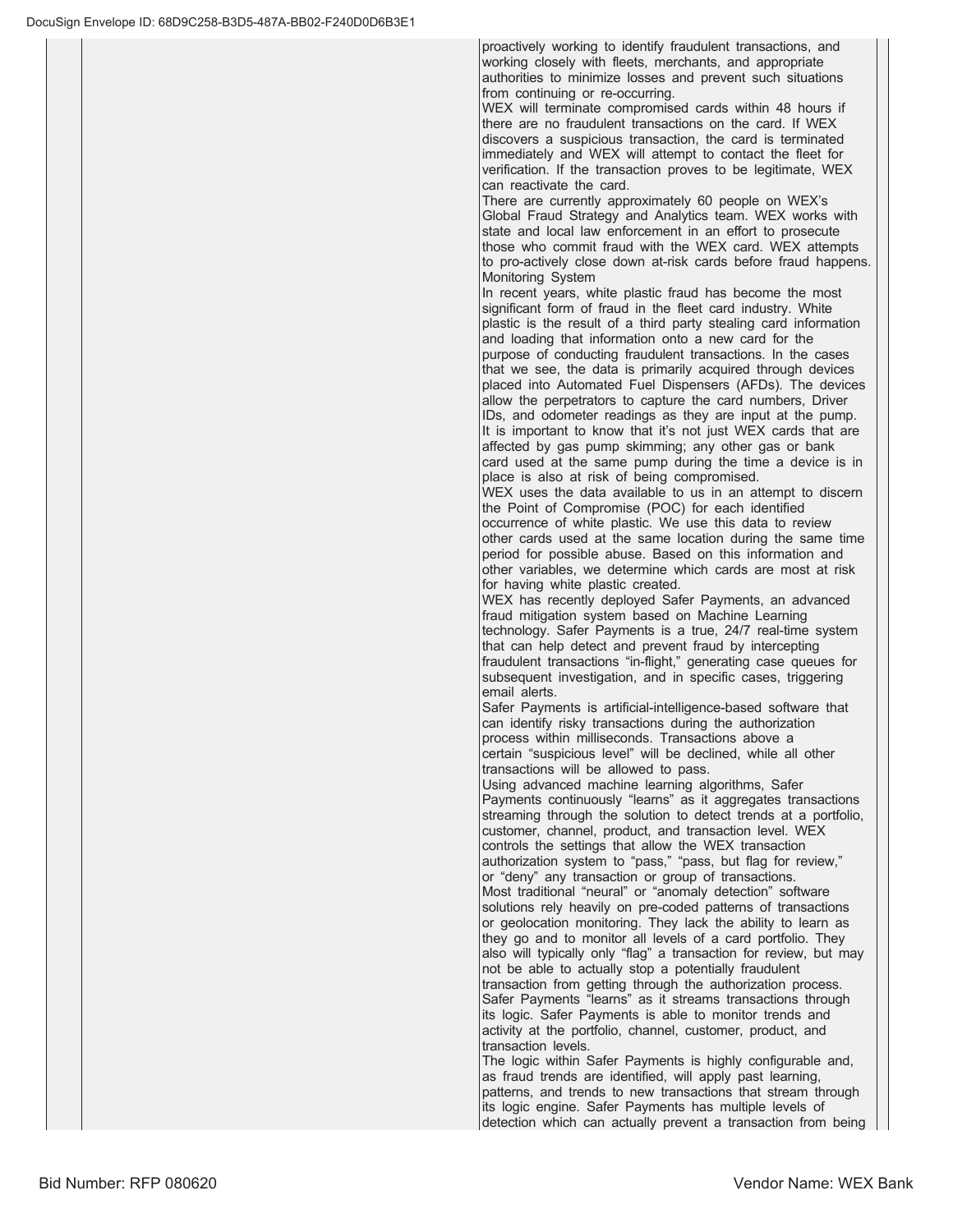authorized or can flag a transaction for review by the fraud team depending upon scoring logic. Safer Payments model maintenance requires no vendor intervention, enabling WEX to update models internally on a daily basis.

 $\star$ 

White Plastic/Skimming

WEX works with authorities at both local and federal levels to help authorities identify the individuals associated with white plastic and/or skimming. This level of engagement sometimes involves undercover surveillance, which could be jeopardized by an individual pursuing an investigation on his or her own.

WEX may assume liability (financial loss) for white plastic cases. WEX may also require the impacted fleet to submit a dispute form or an Unauthorized Use Affidavit. This notarized document may be requested should the matter be prosecuted; it enables WEX to submit information in a court proceeding as evidence. Without the formal notarization, the claims we are assisting the authorities in pursuing on your behalf may be disallowed.

It is important to remember that diligence and

responsiveness are also important for fraud mitigation:

Timely review of transaction data and reports is critical to fast identification of suspicious activity.

Expeditious reporting (including submission of the Unauthorized Use Affidavit, if requested) of any suspicious transactions.

Reporting to Customer Service anything unusual seen at stations, such as a pump that may have been tampered with/opened or a card reader that appears abnormal. Security and control

We enable our customers to monitor and control their fleets' expenditures. Through WEXOnline®, fleet managers can set pre-determined limits on spending amount, purchase frequency, product and service type, and the hours during which purchases can be made.

Through WEXOnline®, fleet managers can perform real-time modifications to any pre-determined limits, and add or remove driver identification numbers in response to changes or to prevent theft. They also can elect to be notified by email when limits are exceeded in eight purchase categories, including limits on transactions within a time range, gallons per day and allowable fuel types. Our purchase controls allow fleet drivers to purchase essential items and services when needed, but deter them from making excessive or unauthorized purchases.

Exception Reports

Managing by exception is an excellent way to save time while ensuring your policies are being followed in the field. Exception reports work well with purchasing controls to help fleet managers identify potential fraud or abuse. Prompt ID

The WEX card cannot be electronically activated without entering a valid Prompt Identification Number, rendering the card useless to someone who has found or stolen it. The authorization process acts as a security measure, and provides a layer of protection against fraudulent activity. A valid Prompt ID is required by all users at the point of sale, providing security to the fleet customer. ClearView™

WEX Fleet ClearView™ is a suite of powerful, cloud-based analytics solutions that automatically organizes, interprets, and intuitively displays fleet-related information. Critical data is presented in an intentional layout of simple and informative visualizations, helping fleet managers monitor operations, understand trends, benchmark performance, investigate anomalies, and recognize cost-saving opportunities. ClearView's Exceptions Module can help you recognize and

mitigate fraud. Three exceptions that many large fleets use are:

Over Limit: This exception allows customers to customize the time period and dollar threshold, which triggers this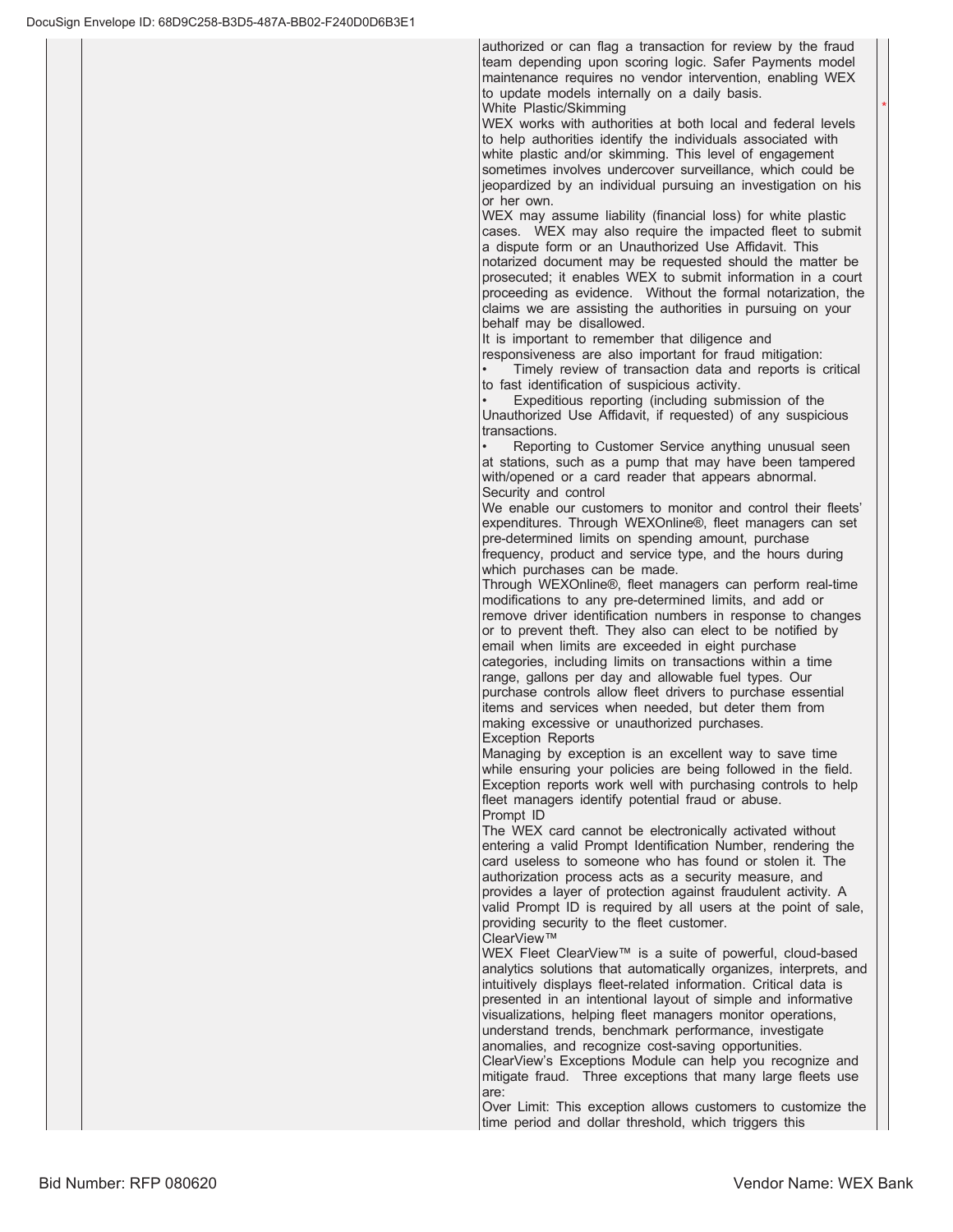|    |                                                                                                                                                                                 | exception when a vehicle or driver surpasses the set limits.<br>Since fuel merchants are lagging behind all other industries<br>in the adoption of EMV chip technology, white plastic has<br>migrated to the gas station/convenience store industry. You<br>can check this exception each day to quickly identify and<br>terminate compromised cards by, for example, noting the<br>high number of gallons and transaction count for a particular<br>vehicle.<br>Exceeding Tank Capacity: This exception identifies when<br>more gallons were purchased than the vehicle's tank can<br>hold. You can use this exception to identify fuel theft and<br>card skimming. This allows you to notice the drastic<br>changes in geography, fuel type, gallons, and dollars.<br>Fuel Mismatch: Customers use this exception to identify<br>when the type of fuel purchased doesn't align with the type<br>of fuel required for the vehicle's engine. This exception can<br>be used for card skimming, driver theft, card swaps, and<br>policy compliance. For example, you might notice a gasoline-<br>powered vehicle buying diesel, oftentimes for more gallons<br>than the vehicle's tank can hold.<br>ClearView is described in greater detail below.                                                               |
|----|---------------------------------------------------------------------------------------------------------------------------------------------------------------------------------|-----------------------------------------------------------------------------------------------------------------------------------------------------------------------------------------------------------------------------------------------------------------------------------------------------------------------------------------------------------------------------------------------------------------------------------------------------------------------------------------------------------------------------------------------------------------------------------------------------------------------------------------------------------------------------------------------------------------------------------------------------------------------------------------------------------------------------------------------------------------------------------------------------------------------------------------------------------------------------------------------------------------------------------------------------------------------------------------------------------------------------------------------------------------------------------------------------------------------------------------------------------------------------------------------------------------|
|    |                                                                                                                                                                                 | <b>MERCHANT REQUIREMENTS</b><br>WEX accepting merchants and partners agree to establish<br>the following security procedures to safeguard card sale data<br>and cardholder information.<br>1. Inspect pumps daily for signs of tampering, including<br>unusual equipment near the card reader.<br>2. Secure dispensers with unique locks and apply security<br>labels as required by local laws.<br>3. Install adequate lighting, especially above pumps that are<br>not visible by inside employees.<br>4. Install security systems, including cameras for monitoring<br>employee and customer behavior.<br>5. Implement fuel pump shut-off limits. If needed, WEX can<br>advise you on recommended shut-off values.<br>6. Notify WEX immediately in the event of a suspected<br>breach or compromise at your location(s).                                                                                                                                                                                                                                                                                                                                                                                                                                                                                     |
| 71 | Describe the acceptance network of the card, mobile<br>application, digital, or virtual payment services offered for<br>vehicle, aviation, and/or marine fleets, as applicable. | The WEX Fleet Card offers acceptance in all 50 states, at<br>95% of U.S. retail fueling locations, all of which are required<br>to transmit Level III data. The card is accepted by all major<br>oil companies and fuel retailers, as well as independent<br>merchants, in urban, rural, and remote locations. The WEX<br>Fleet Card is also accepted at more than 2,000 locations in<br>Canada.                                                                                                                                                                                                                                                                                                                                                                                                                                                                                                                                                                                                                                                                                                                                                                                                                                                                                                                |
|    |                                                                                                                                                                                 | For a list of accepting locations nationwide, visit<br>http://www.wexinc.com/accepting-locations.<br><b>Directories</b><br>WEX is always increasing its acceptance coverage. For the<br>most current information, the WEX corporate website<br>(www.wexinc.com) includes an online site directory where<br>fueling locations can be searched by brand, city, state, and<br>zip code. Site searches can also be done via WEX's web-<br>based account management and reporting tool, WEXOnline®.<br>WEXPay™<br>WEXPay <sup>™</sup> is a tool that enables out-of-network purchases<br>at an additional 398,000 merchants in the Mastercard®<br>network by utilizing a virtual card interface. Typically used for<br>independent or geographically remote fuel and service sites,<br>WEXPay™ provides the control of a fleet card with the<br>convenience of a credit card. This tool reduces the number<br>of out-of-network sites where drivers would have to use an<br>alternative form of payment.<br>Using WEXPay™ in conjunction with a Custom Control fleet<br>card lets you set the rules for your drivers. Custom Control<br>cards allow you to set merchant, transaction, and even<br>product type limits. We apply those limits to both WEX Fleet<br>Card and WEXPay™ Mastercard transactions. Expanded |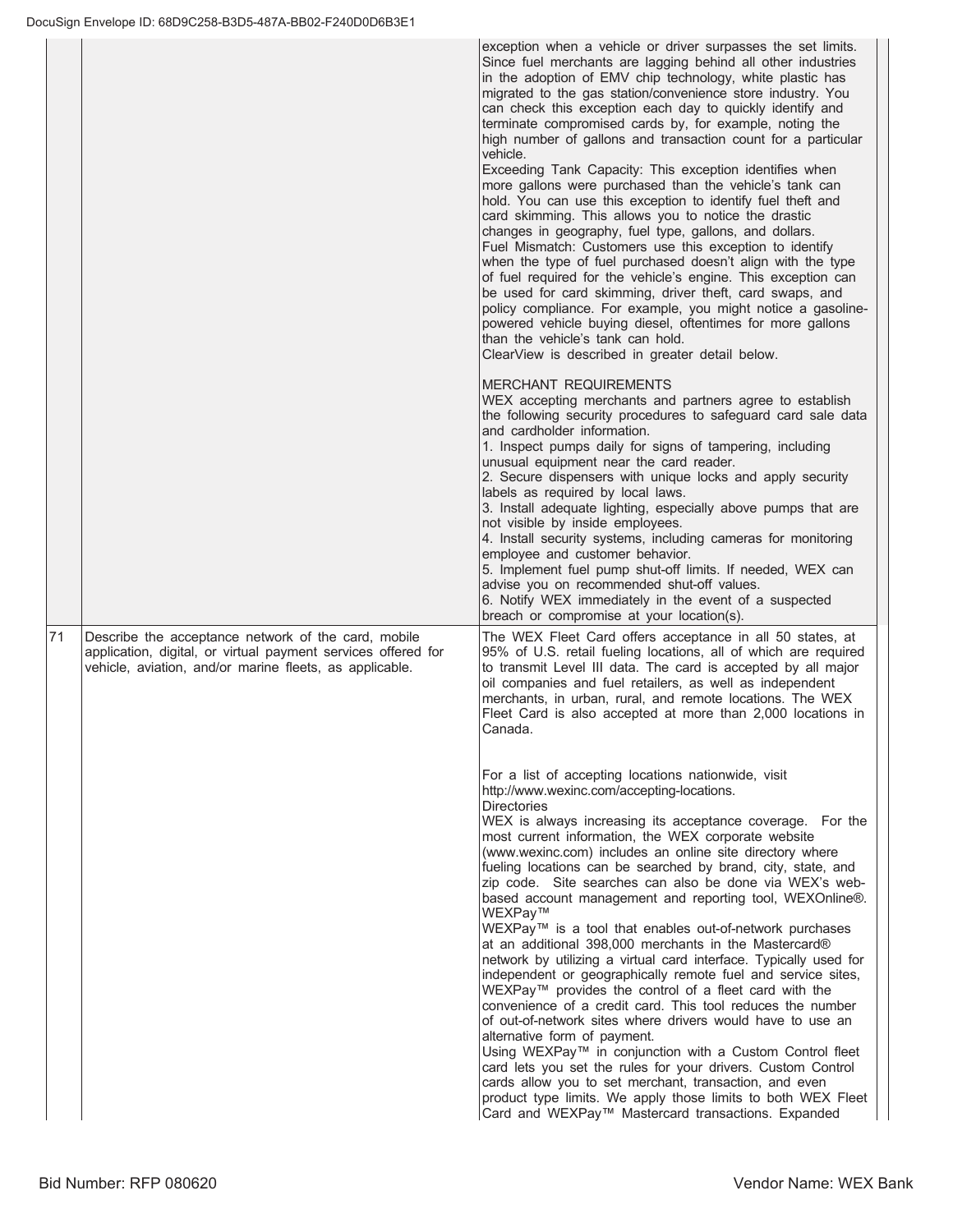coverage combined with integrated reporting and invoicing can further streamline your fleet purchasing and operations. How It Works

As a Mastercard issuing bank, WEX uses Single-Use Account Number technology to authorize a one-time payment to a merchant. The account number provided to the merchant by phone is fast and secure  $\frac{1}{2}$  good only for that one purchase.

When the merchant calls for authorization, the WEX system applies your purchase controls and collects the same level of purchase detail, including Prompt ID and odometer. Details of the purchase are integrated into your WEX Fleet

Card invoice and reports. One card, one invoice, one report with the same controls and service WEX customers expect. \* Purchases are subject to the Mastercard transaction

processing rules and terms of use, including tax exemption rules.

Adding New Merchants

WEX is always increasing its acceptance coverage for fuel, service, and marina locations. Because we currently have acceptance at 95% of all retail fuel sites in the United States, our merchant acquisition strategy is driven by the needs of our fleet customers.

If a customer needs specific merchants added to the WEX accepting network, the customer should provide the following information to WEX:

- Merchant name
- Merchant address
- Merchant contact person
- Phone and fax numbers
- Expected utilization/volume from your fleet

Name and phone number of fleet employee requesting WEX card acceptance

WEX will work with all interested parties in an attempt to gain acceptance at the location. This includes either direct agreements or acceptance through our partnerships with network sales organizations and acquirers.

Alternative Fuels

Certain WEX accepting merchants supply ethanol, natural gas (CNG, LNG), propane (LPG), hydrogen, biodiesel, methanol, and other alternative fuels. WEX has created an Alternative Fuel Directory using transaction information passed to us by accepting merchants, and from external sources such as the Department of Energy. This directory contains more than 6,000 WEX accepting sites that carry at least one alternative fuel type. This directory is available through a download from WEXOnline®, or can be provided in hard copy for use in vehicles. WEX uniquely reports ethanol, methanol, CNG, LNG, and biodiesel.

## EV FleetCharge

In partnership with ChargePoint, the world's largest electric vehicle charging network, WEX EV FleetCharge offers EV charging and integrated reporting for business, government, and transit fleets. WEX EV FleetCharge is available to any WEX Fleet Card customer, and allows WEX customers to use their WEX Fleet Card account to charge electric vehicles at more 66,000 ChargePoint charging stations. ChargePoint will provide an RFID tag that is used to activate the charging station and will be connected to your WEX account. Set your WEX Fleet Card as the form of payment, then enter the RFID code and your EV transactions will be included in your WEX Fleet Card reporting, noted with an EV product code. ChargePoint transactions are billed nightly to your account. Aviation and Jet Fuel -- AVCARD WEX customers can manage aircraft fueling, maintenance, and activity with the AVCARD program. AVCARD  $-$  a complete purchasing solution for fuel and related aviation services  $-$  is a credit card and contract fuel program used

by corporate and private flight departments at both domestic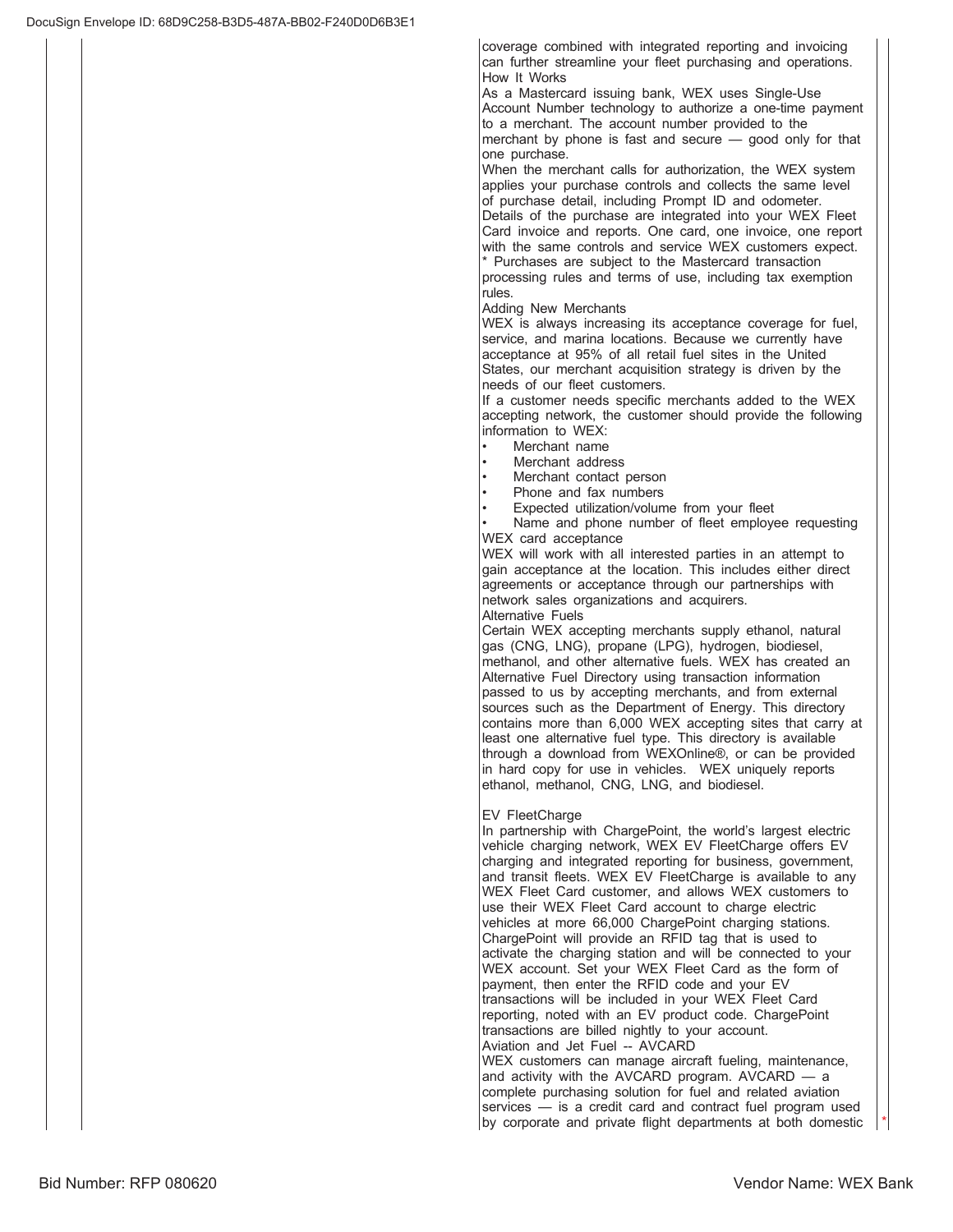and international airport locations. In addition to your WEX Fleet Card account, we can set you up with an AVCARD account, which is integrated with your WEX account. AVCARD cards function as both a credit card and a contract fuel card. You'll only need one card program for purchasing fuel and services from all AVCARD acceptors and/or contract fuel suppliers. AVCARD is the most widely accepted aviation credit card, providing fuel access at 7,500 locations in more than 190 countries. With an AVCARD account, you automatically participate in their Contract Fuel Program, which allows you to receive savings on jet fuel virtually everywhere in the world.

View and download contact information and a detailed listing of specific services provided (catering, rental cars, hangar, etc.)

- Prearrange your fuel and services
- Log in to obtain contract fuel pricing
- Request a firm Price Quote by email

Report a lost or stolen card online or use the toll-free number during business hours

WEX customers can sign up and use the convenient features of the AVCARD program at no additional charge. Marinas

Fleets can purchase gasoline and diesel fuel at marine fueling locations through a combination of direct acceptance of the WEX Fleet Card at marinas with branded oil locations through electronic point of sale systems, and at any of the more than 9,500 marina locations that accept a MasterCard worldwide. The WEX Fleet Card and WEXPay™ would be used at these accepting locations just like any other fueling location to purchase fuel and related services. Additional terms and conditions apply.

### MAINTENANCE PROGRAM

WEX offers several maintenance purchasing solutions to support fleet needs.

WEX Service Network (WESN)

WEX offers acceptance for service and maintenance needs through the WEX Service Network. WEX Custom Control cards can be used to purchase tires, transmissions, brakes, mufflers, oil changes, glass replacement, car washes, and other routine vehicle maintenance products and services at national brand and local service stations, including Goodyear, Sears, Jiffy Lube, Valvoline, and Bridgestone/Firestone. The WEX card is currently accepted at approximately 33,000 service sites.

Maintenance Management Solutions - Purchase Log WEX offers Purchase Log to facilitate payments to merchants that accept MasterCard®. Purchase Log is a webbased interface that allows fleet-designated staff to securely log in to WEX's MasterCard® settlement website and enter pertinent Level III data associated with a transaction (or invoice). This can include up to six entry fields for the fleetspecific data such as billing codes. Once the transaction information and payment amount is entered, a virtual card/single use ghost account with expiration dates and CVC2 values is presented. The fleet provides this to the merchant for payment.

Using the MasterCard® payment network, you see all requests and approve all transactions before they take place. You can give your managers different levels of approval, while maintaining control over larger purchases. Purchase Log uses Single Use Virtual Accounts to make secure payments to vendors. It is a safe and secure method of paying your vendors that lowers the possibility of misuse or fraud, and significantly reduces your paperwork. Purchase Log transactions appear on their own invoice and report since the program is separate from your WEX Fleet Card account. Reports can often be formatted to be imported into most customer accounting programs. The standard Purchase Log billing cycle is monthly, subject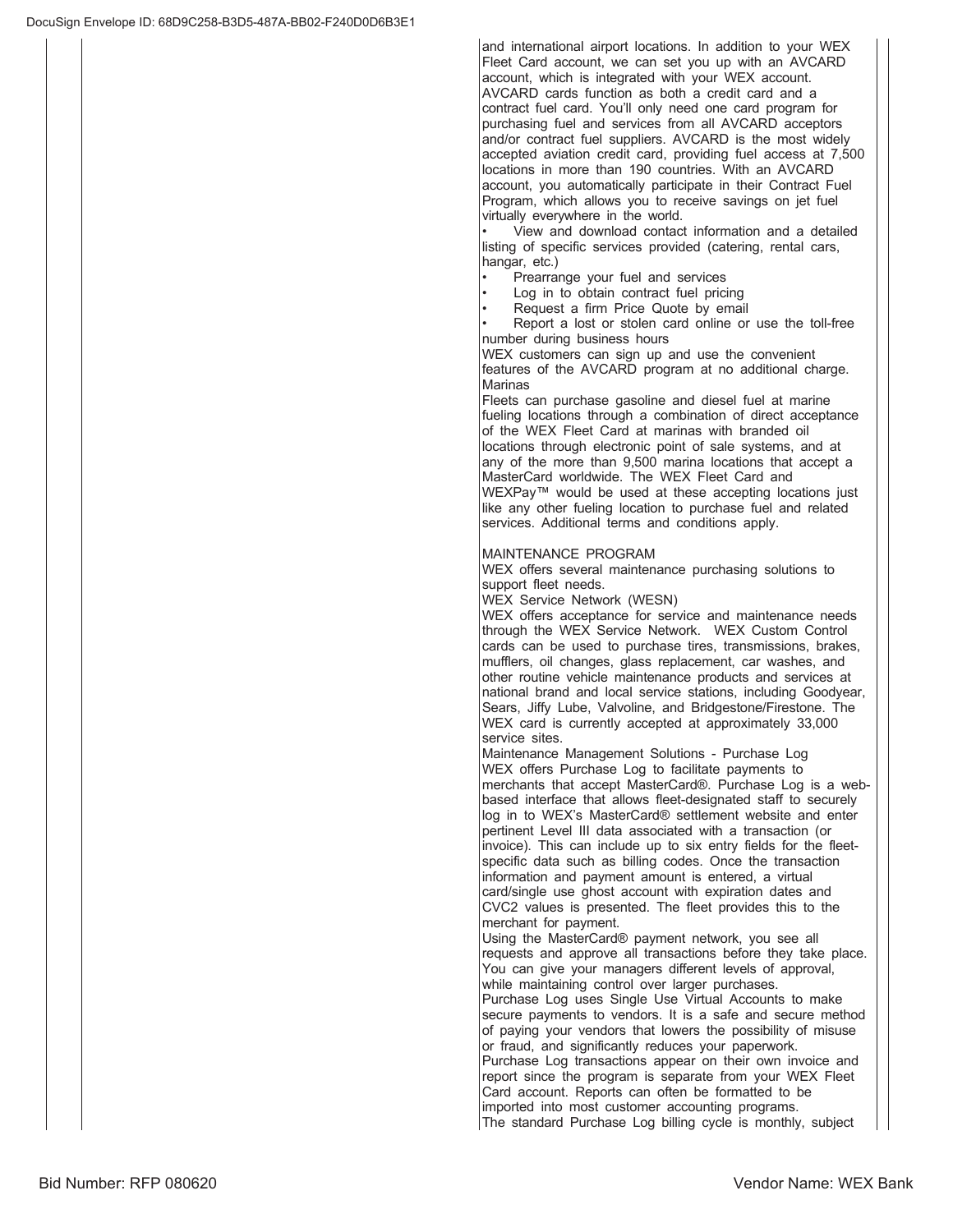|    |                                                                                                                                                                                                    | to final credit approval. The standard payment term for<br>Purchase Log is 15 days from the date of invoice and is<br>subject to final credit approval. This payment term may be<br>different from that of your fleet account. There are several<br>payment methods available, including standard check, online,<br>by phone, or via wire or ACH. There is no early payment<br>discount and there are no extra fees. There may be<br>associated fees to your account for other types of<br>MasterCard® purchases and services, such as international<br>currency conversion.<br>Since Purchase Log uses MasterCard® account technology,<br>it is separate from your WEX Fleet Card account. Additional<br>terms and conditions and sometimes an additional credit line<br>apply. WEX Bank may be able to utilize your existing fleet<br>card credit line (if there is sufficient unused credit) for the<br>Purchase Log program. Purchases are subject to the<br>MasterCard transaction processing rules and terms of use,<br>including tax exemption rules.<br>WEX Fleet DriverDash is an application used by fleet<br>drivers to activate their fleet cards, enter required prompts,<br>and purchase fuel at the pump. The solution enables fleet<br>drivers to authorize a fuel transaction via mobile device and<br>biometrics from within their vehicle. DriverDash can help<br>solve issues like skimming and inaccurate odometer<br>readings with secure, in-vehicle transactions. DriverDash<br>captures receipts electronically.<br>The DriverDash program is currently available at more than<br>25,000 fueling stations across the continental U.S. and WEX<br>is actively expanding the network among its accepting<br>merchants. |
|----|----------------------------------------------------------------------------------------------------------------------------------------------------------------------------------------------------|-----------------------------------------------------------------------------------------------------------------------------------------------------------------------------------------------------------------------------------------------------------------------------------------------------------------------------------------------------------------------------------------------------------------------------------------------------------------------------------------------------------------------------------------------------------------------------------------------------------------------------------------------------------------------------------------------------------------------------------------------------------------------------------------------------------------------------------------------------------------------------------------------------------------------------------------------------------------------------------------------------------------------------------------------------------------------------------------------------------------------------------------------------------------------------------------------------------------------------------------------------------------------------------------------------------------------------------------------------------------------------------------------------------------------------------------------------------------------------------------------------------------------------------------------------------------------------------------------------------------------------------------------------------------------------------------------------------------------------------------------|
| 72 | If offering payment services for electric vehicle charging<br>station fees, describe available data collection and sharing<br>options.                                                             | In partnership with ChargePoint, the world's largest electric<br>vehicle charging network, WEX EV FleetCharge offers EV<br>charging and integrated reporting for business, government,<br>and transit fleets. WEX EV FleetCharge is available to any<br>WEX Fleet Card customer, and allows WEX customers to<br>use their WEX Fleet Card account to charge electric<br>vehicles at more 66,000 ChargePoint charging stations.<br>ChargePoint will provide an RFID tag that is used to<br>activate the charging station and will be connected to your<br>WEX account. Set your WEX Fleet Card as the form of<br>payment, then enter the RFID code and your EV<br>transactions will be included in your WEX Fleet Card<br>reporting, noted with an EV product code. ChargePoint<br>transactions are billed nightly to your account.                                                                                                                                                                                                                                                                                                                                                                                                                                                                                                                                                                                                                                                                                                                                                                                                                                                                                                             |
| 73 | Explain the value-added tools offered for fleet data analytics,<br>integrated telematics, data file transfer and validation, private-<br>site fueling solutions, fleet technology interfaces, etc. | In addition to the WEX fleet card program, we are offering<br>ClearView data analytics and reporting; Telematics; and<br>Private Site Rebilling.<br><b>WEX FLEET CARD</b><br>The WEX Fleet Card program, described in detail<br>throughout this RFP response, offers best-in-class card<br>functionality, reporting and customer service. Our technology<br>and services include:<br>99.8% Level 3 data on all transactions (including<br>remote sites that may only transmit Level 1 or 2 using<br>MasterCard)<br>Nine levels of hierarchy, for more flexible reporting and<br>billing options<br>Advanced card to PIN functions; ability to tie one card<br>to one PIN, etc.<br>More flexible prompting options at point of sale<br>Broad acceptance through our proprietary network, as<br>well as expanded acceptance through virtual MasterCard<br>technologies<br>Comprehensive tax exemption program for Federal and<br>State taxes<br>Robust online reporting tools through WEXOnline,<br>including ability to schedule and share custom reports<br>Ability to customize data fields and add GL codes for                                                                                                                                                                                                                                                                                                                                                                                                                                                                                                                                                                                                                             |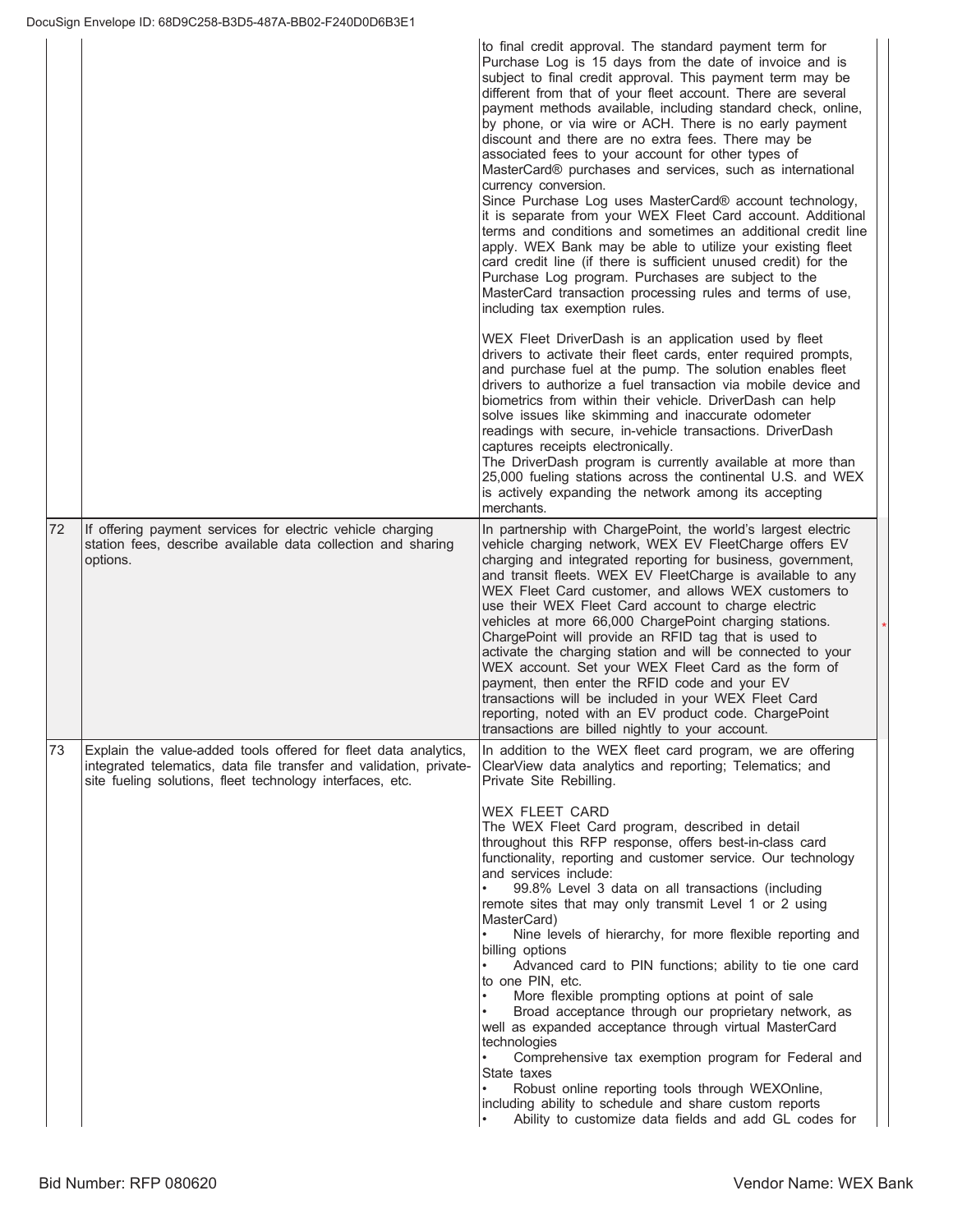accounts, drivers, vehicles or cards

Control over user access to the online system, with advanced administrative functions WEX FLEET CLEARVIEW

WEX's recently released WEX Fleet ClearView analytics platform gives managers a dynamic view into their fleet operations. You'll have the ability to combine and analyze large amounts of data, and use the results to take corrective action. Whether it's identifying and understanding short- or long-term trends, reviewing performance benchmarks or isolating outliers and anomalies, you will be able to bring your analysis and decision-making to new levels without the time-consuming, manual calculations.

Gain a clearer picture of vehicle and driver performance to identify cost savings opportunities

Streamline operations to help eliminate redundancies

Quickly identify areas of your organization that need to focus on key performance indicators like card activation rate and price per gallon

Identify outliers and anomalies to reduce fraudulent activity and identify opportunities for driver education

View volume and price information by merchant brand to divert drivers from high-price stations, and negotiate better rates for heavily-utilized merchants.

Review purchasing patterns to better understand trends in expenses

### **TELEMATICS**

WEX Telematics is a suite of Telematics solutions carefully assembled to meet the needs of the WEX fleet customer base. Our best in class technologies leverage GPS for tracking and are driven by innovative hardware, software and reporting capabilities. We partner with you to accomplish your specific business goals, such as:

Maximize the utilization and productivity of your workforce and vehicles

- Reduce overall operating costs and improve revenue
	- Reduce fuel costs
- Reduce risk and Improve safety and compliance
- Improve customer experience and relations
- Help you become a greener company

We take a consultative approach to fully understand your specific business case and carefully select the solution that best meets your needs. We help you leverage industry best features and reporting options.

What makes us different?

More than 30 years of fleet experience

Consultation and guidance from people you know and trust

- A suite of solutions to meet your specific business case
- Proven implementation process to simplify enablement
- Best in class products backed by US-based world class customer service

Innovative fuel/GPS integrated products to help curb card abuse

- Features
- Dashboards
- Mapping
- Real-Time Alerts (e-mail or text)
- Speed violations
- ldling
- Landmark entry/exit
- Odd-hours usage
- Diagnostic trouble codes (optional)
- Odometer-driven maintenance

 $\overline{\phantom{a}}$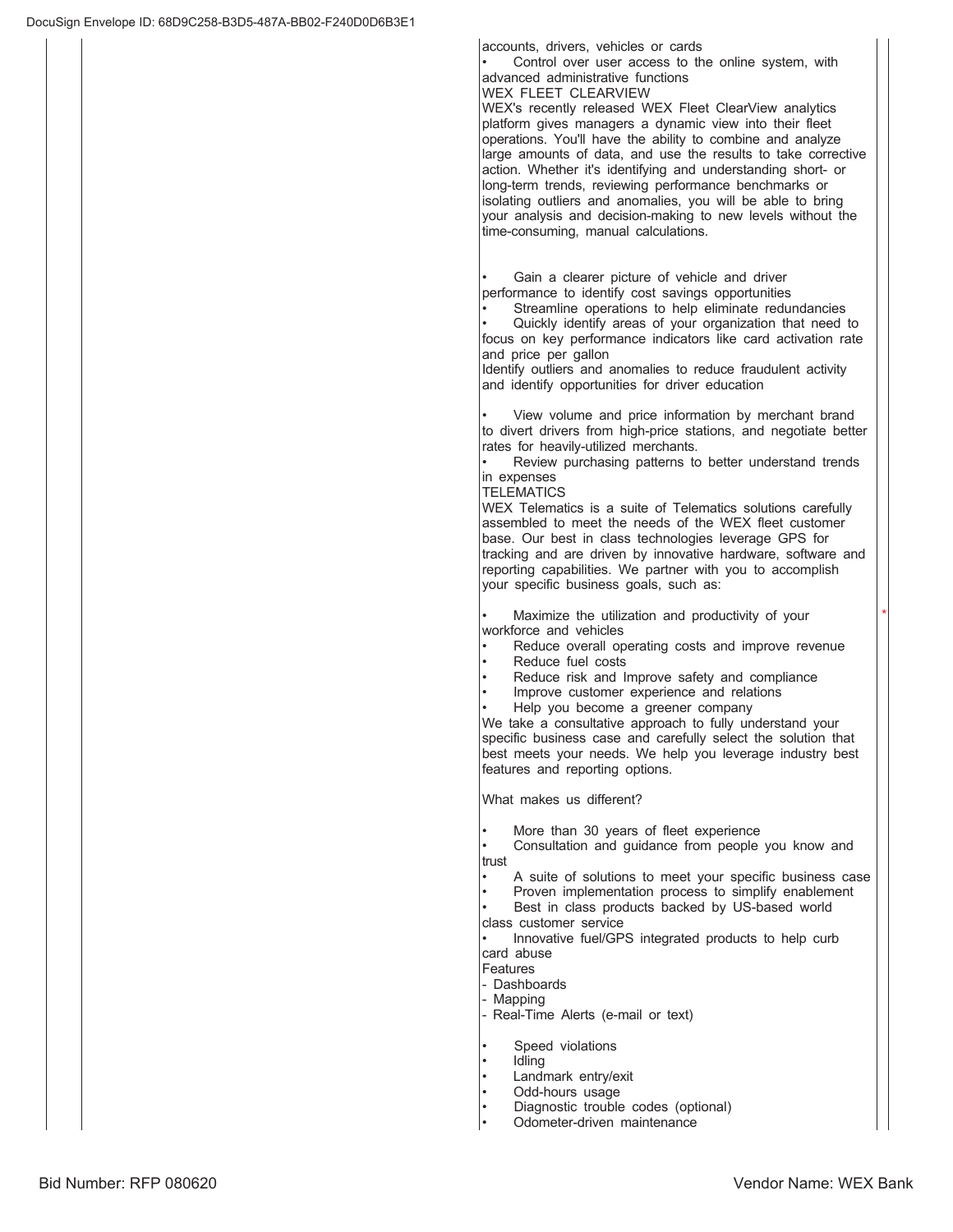| Reports                                                                                                                                                                                                                                                                                                                                                                                                                                                                                                                                                                                                                                                                                                                                                                                                                                                                                                                                                                                                                                                                                                                                                                                                      |
|--------------------------------------------------------------------------------------------------------------------------------------------------------------------------------------------------------------------------------------------------------------------------------------------------------------------------------------------------------------------------------------------------------------------------------------------------------------------------------------------------------------------------------------------------------------------------------------------------------------------------------------------------------------------------------------------------------------------------------------------------------------------------------------------------------------------------------------------------------------------------------------------------------------------------------------------------------------------------------------------------------------------------------------------------------------------------------------------------------------------------------------------------------------------------------------------------------------|
| • Begin/end of day<br>• Stop and drive time<br>• Engine operating performance data and statistics<br>• Fuel usage, MPG<br>• Fuel guard<br>• Safety violations<br>• Custom reporting options<br>PRIVATE SITE REPORTING<br>Private Site Reporting consolidates tracking of onsite and<br>retail fuel transactions into one comprehensive report,<br>allowing you to monitor private transactions for abuse<br>through purchase controls at the point of sale using your<br>WEX card.<br>This program provides in-depth reporting of onsite fuel<br>transactions at the vehicle level integrated with retail fuel<br>purchases. The system is designed to exclude onsite fuel<br>transactions from your invoice while providing consolidated<br>comprehensive vehicle level paper and electronic reporting<br>along with your retail transactions.<br>Once installed, your card readers will be required to retain<br>reportable information so you don't have to.<br>Just like a retail transaction, the driver initiates the data<br>capture by entering their Driver ID and odometer. Your card<br>reader will provide the fuel type, gallons, PPG as<br>programmed in the card reader, and total sale. Upon |
| receipt, WEX integrates this key information into your fleet's<br>usage reporting.                                                                                                                                                                                                                                                                                                                                                                                                                                                                                                                                                                                                                                                                                                                                                                                                                                                                                                                                                                                                                                                                                                                           |

# **Exceptions to Terms, Conditions, or Specifications Form**

Only those Proposer Exceptions to Terms, Conditions, or Specifications that have been accepted by Sourcewell have been incorporated into the contract text.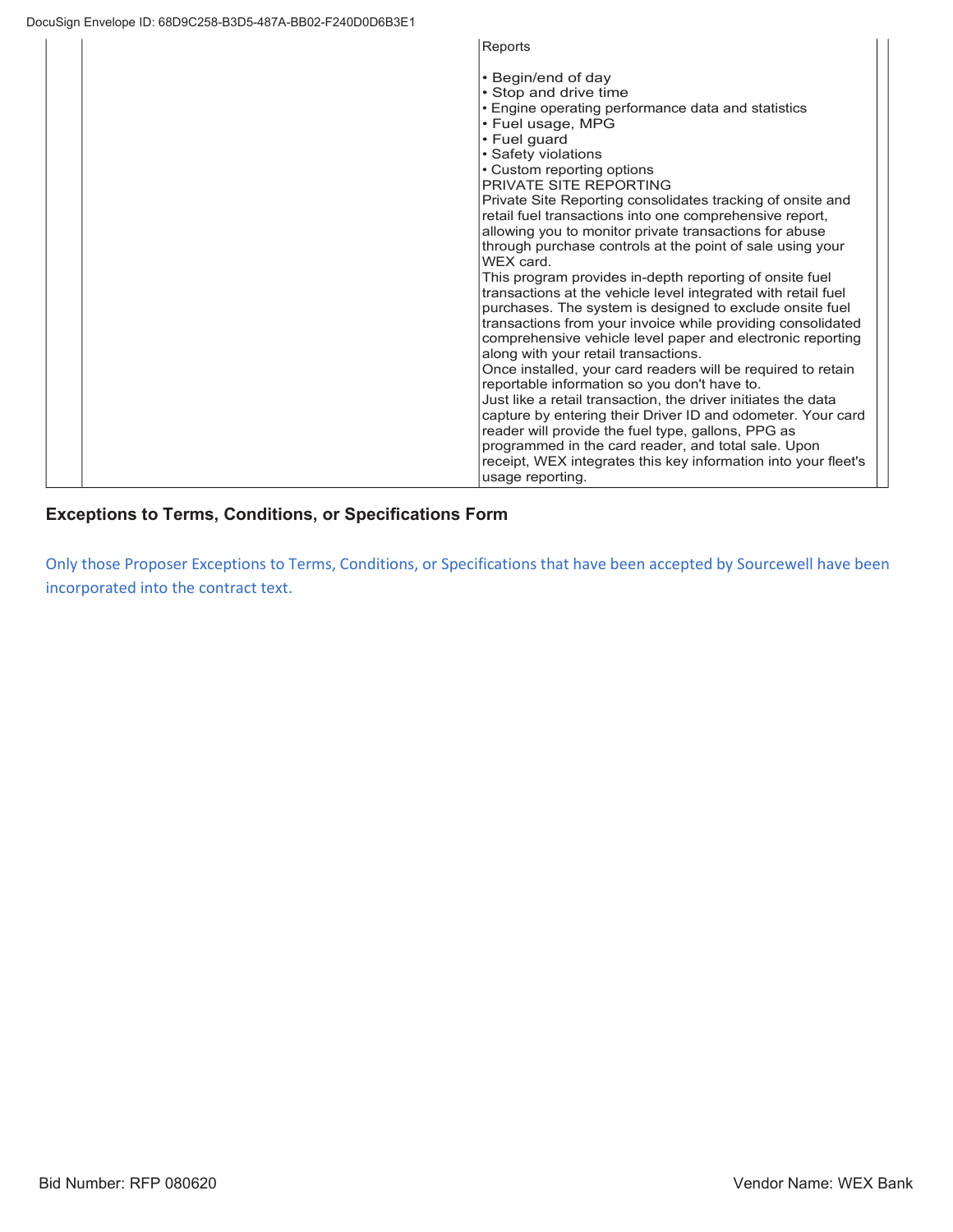## **Documents**

## **Ensure your submission document(s) conforms to the following**:

1. Documents in PDF format are preferred. Documents in Word, Excel, or compatible formats may also be provided.

2. Documents should NOT have a security password, as Sourcewell may not be able to open the file. It is your sole responsibility to ensure that the uploaded document(s) are not either defective, corrupted or blank and that the documents can be opened and viewed by Sourcewell.

3. Sourcewell may reject any response where any document(s) cannot be opened and viewed by Sourcewell.

4. If you need to upload more than one (1) document for a single item, you should combine the documents into one zipped file. If the zipped file contains more than one (1) document, ensure each document is named, in relation to the submission format item responding to. For example, if responding to the Marketing Plan category save the document as "Marketing Plan."

- Financial Strength and Stability 2019 Annual Report to Stockholders.pdf Thursday July 30, 2020 10:17:17
- Marketing Plan/Samples Marketing Plan-Samples.zip Thursday August 06, 2020 06:43:26
- WMBE/MBE/SBE or Related Certificates (optional)
- Warranty Information (optional)
- Pricing Pricing.zip Thursday August 06, 2020 14:10:01
- Additional Document Additional Documents.zip Thursday August 06, 2020 14:04:47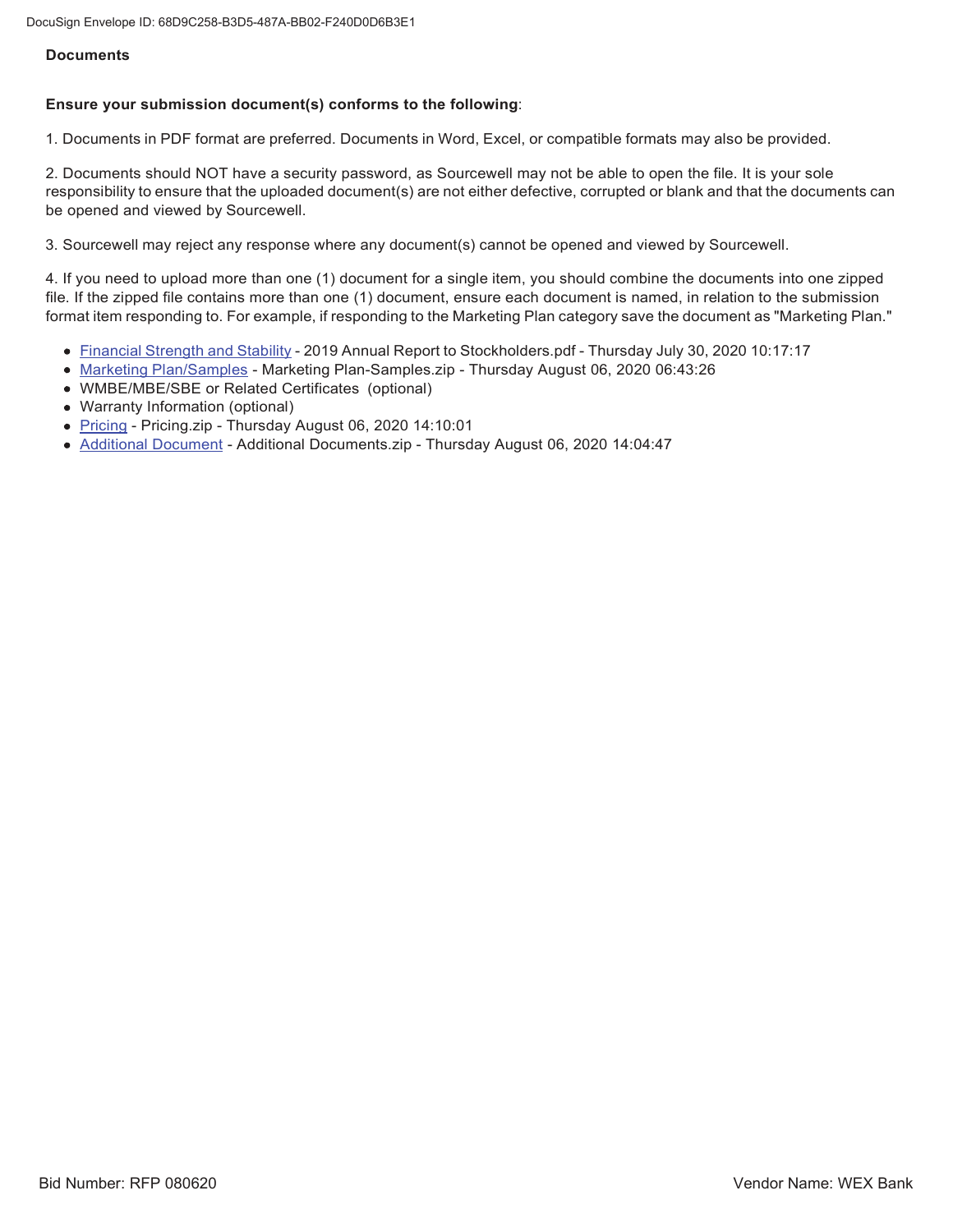# **Proposer's Affidavit**

## **PROPOSER AFFIDAVIT AND ASSURANCE OF COMPLIANCE**

I certify that I am the authorized representative of the Proposer submitting the foregoing Proposal with the legal authority to bind the Proposer to this Affidavit and Assurance of Compliance:

- 1. The Proposer is submitting this Proposal under its full and complete legal name, and the Proposer legally exists in good standing in the jurisdiction of its residence.
- 2. The Proposer warrants that the information provided in this Proposal is true, correct, and reliable for purposes of evaluation for contract award.
- 3. The Proposer, including any person assisting with the creation of this Proposal, has arrived at this Proposal independently and the Proposal has been created without colluding with any other person, company, or parties that have or will submit a proposal under this solicitation; and the Proposal has in all respects been created fairly without any fraud or dishonesty. The Proposer has not directly or indirectly entered into any agreement or arrangement with any person or business in an effort to influence any part of this solicitation or operations of a resulting contract; and the Proposer has not taken any action in restraint of free trade or competitiveness in connection with this solicitation. Additionally, if Proposer has worked with a consultant on the Proposal, the consultant (an individual or a company) has not assisted any other entity that has submitted or will submit a proposal for this solicitation.
- 4. To the best of its knowledge and belief, and except as otherwise disclosed in the Proposal, there are no relevant facts or circumstances which could give rise to an organizational conflict of interest. An organizational conflict of interest exists when a vendor has an unfair competitive advantage or the vendor's objectivity in performing the contract is, or might be, impaired.
- 5. The contents of the Proposal have not been communicated by the Proposer or its employees or agents to any person not an emplovee or legally authorized agent of the Proposer and will not be communicated to any such persons prior to Due Date of this solicitation.
- 6. If awarded a contract, the Proposer will provide to Sourcewell Participating Entities the equipment, products, and services in accordance with the terms, conditions, and scope of a resulting contract.
- 7. The Proposer possesses, or will possess before delivering any equipment, products, or services, all applicable licenses or certifications necessary to deliver such equipment, products, or services under any resulting contract.
- 8. The Proposer agrees to deliver equipment, products, and services through valid contracts, purchase orders, or means that are acceptable to Sourcewell Members. Unless otherwise agreed to, the Proposer must provide only new and firstquality products and related services to Sourcewell Members under an awarded Contract.
- 9. The Proposer will comply with all applicable provisions of federal, state, and local laws, regulations, rules, and orders.
- 10. The Proposer understands that Sourcewell will reject RFP proposals that are marked "confidential" (or "nonpublic," etc.), either substantially or in their entirety. Under Minnesota Statutes Section 13.591, subdivision 4, all proposals are considered nonpublic data until the evaluation is complete and a Contract is awarded. At that point, proposals become public data. Minnesota Statutes Section 13.37 permits only certain narrowly defined data to be considered a "trade secret," and thus nonpublic data under Minnesota's Data Practices Act.
- 11. Proposer its employees, agents, and subcontractors are not:
	- a. Included on the "Specially Designated Nationals and Blocked Persons" list maintained by the Office of Foreign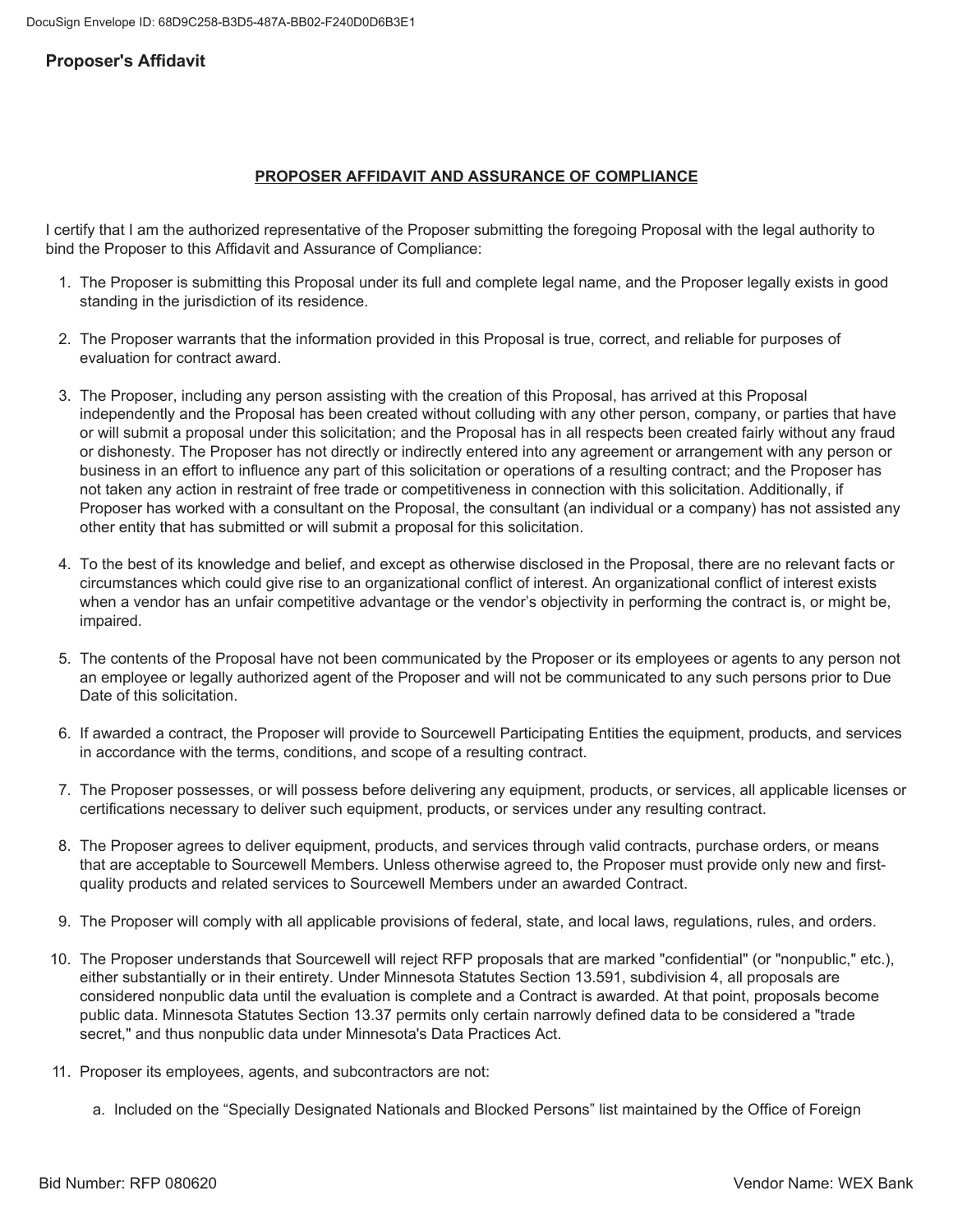DocuSign Envelope ID: 68D9C258-B3D5-487A-BB02-F240D0D6B3E1

Assets Control of the United States Department of the Treasury found at: https://www.treasury.gov/ofac/downloads/sdnlist.pdf;

- b. Included on the government-wide exclusions lists in the United States System for Award Management found at: https://www.sam.gov/portal/3; or
- c. Presently debarred, suspended, proposed for debarment, declared ineligible, or voluntarily excluded from programs operated by the State of Minnesota; the United States federal government or the Canadian government, as applicable; or any Participating Entity. Vendor certifies and warrants that neither it nor its principals have been convicted of a criminal offense related to the subject matter of this solicitation.

 $\mathbb F$  By checking this box I acknowledge that I am bound by the terms of the Proposer's Affidavit, have the legal authority to submit this Proposal on behalf of the Proposer, and that this electronic acknowledgment has the same legal effect, validity, and enforceability as if I had hand signed the Proposal. This signature will not be denied such legal effect, validity, or enforceability solely because an electronic signature or electronic record was used in its formation. - Tim Laukka, President and CEO, WEX Bank

The Proposer declares that there is an actual or potential Conflict of Interest relating to the preparation of its submission, and/or the Proposer foresees an actual or potential Conflict of Interest in performing the contractual obligations contemplated in the bid.

## **6** Yes **6** No

The Bidder acknowledges and agrees that the addendum/addenda below form part of the Bid Document.

Check the box in the column "I have reviewed this addendum" below to acknowledge each of the addenda.

| <b>File Name</b>                                                          | I have reviewed the<br>below addendum and<br>attachments (if<br>applicable) | <b>Pages</b> |
|---------------------------------------------------------------------------|-----------------------------------------------------------------------------|--------------|
| Addendum_2_Fleet_Payment_Solutions_RFP080620<br>Wed July 29 2020 05:48 PM | $\overline{\mathscr{A}}$                                                    |              |
| Addendum_1_Fleet_Payment_Solutions_RFP080620<br>Sun July 5 2020 09:09 AM  | $\overline{\mathscr{S}}$                                                    |              |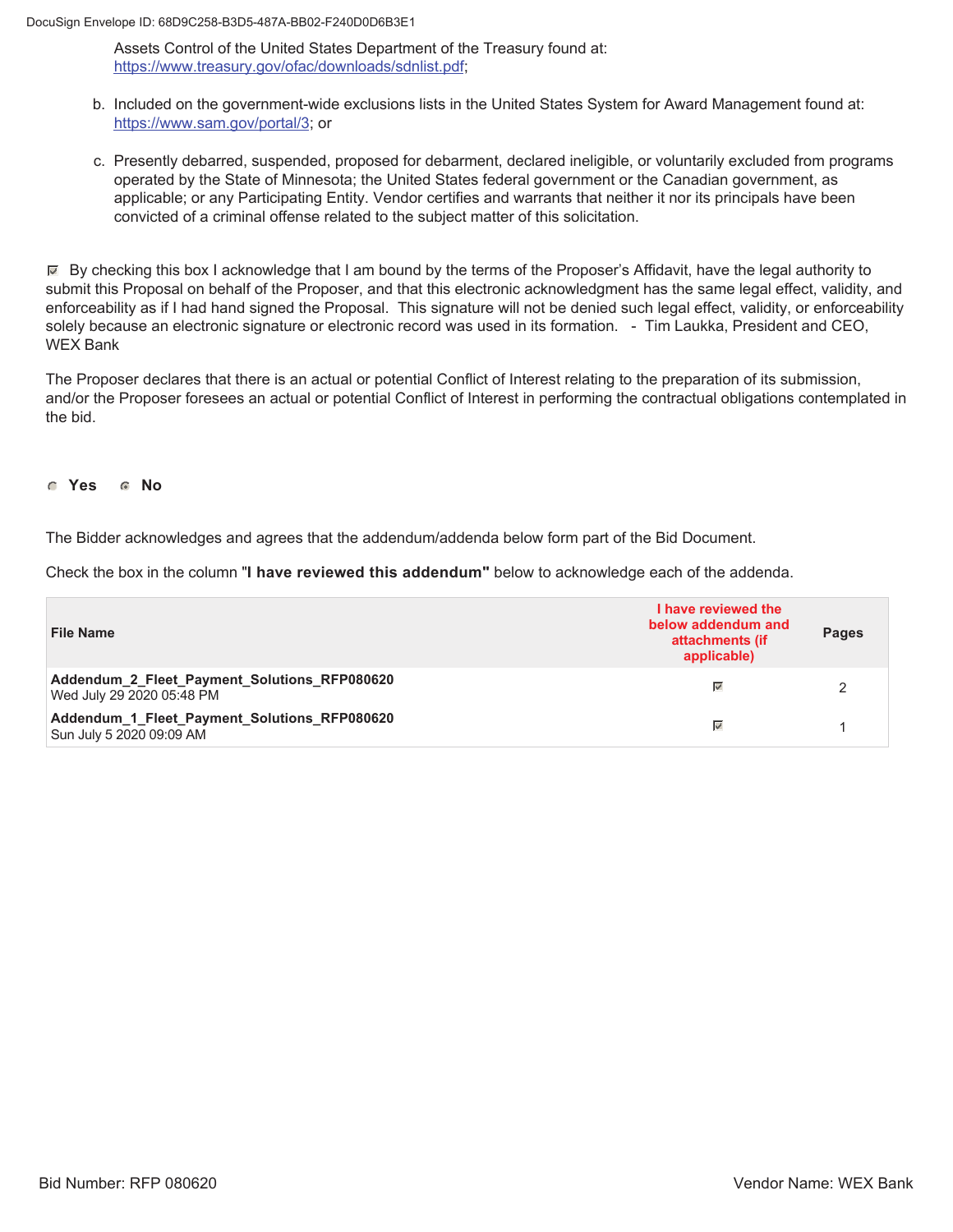## **Wex Universal – Terms and Conditions for Government Fleets**

EX Bank, a federally-insured Utah industrial bank ("Issuer"), would like to provide and propose the following terms (the "Agreement") to be included in any resulting contract between Issuer and your contracting agency or entity ("Customer"). The Agreement is specifically related to our product offering and banking regulations for issuing credit.

The definitions on Schedule A apply for purposes of this Agreement.

### **1. Use of Account.**

The Account may be used to make purchases at merchants participating in the WEX network. Customer agrees that the Account and a Card may only be used for business purposes, and not for any agricultural or personal, family, or household purposes. Customer shall adopt and follow internal policies and controls to ensure that the Accounts and Cards are used strictly for business purposes. Purchases of lottery tickets or other games of chance, gift cards, prepaid cards or other cash equivalent charges are prohibited.

### *2. Account Users.*

**2.1** Customer shall designate Account Users as well as those contacts authorized to: **(a)** provide Issuer with the information necessary to establish and maintain Account(s), Cards, and DINs; **(b)** provide vehicle, driver and other information; **(c)** receive all Account numbers, Cards or reports; **(d)** receive other Account information; and **(e)** select additional products and/or services that may be offered. Customer will provide notice of any change or removal of any contact or Account User either in writing, by telephoning Issuer's customer service department or through Issuer's online system. Issuer is authorized to take instruction from any Account User or contact with apparent authority to act on Customer's behalf. Unless Customer reports any errors in Account information or Cards, Issuer is entitled to rely on that information for servicing the Account. Customer shall ensure that each Account User complies with the terms and conditions of this Agreement. Customer is liable for any employee misuse of Cards.

**2.2** Customer is responsible for notifying Issuer of any revocation of authority of an Account User to use a Card or the Account. An Account User shall be deemed to have authority to use a Card and the Account until Issuer receives notice of revocation of authority from Customer in the manner required by Issuer and Issuer has a reasonable time to act on the notice, notwithstanding whether any such use is consistent with any limitations on use imposed on an Account User by Issuer.

**2.3** Customer assumes all risk if Customer chooses to leave a Card at an accepting location for use by its drivers or Account Users and, as such, agrees to pay for all charges made with that Card or on that Account. Customer agrees to keep DINs confidential and ensure that its employees or Account Users do not disclose any DIN. Customer is liable for any Unauthorized Use that results if an Account User or other employee discloses a DIN or writes a DIN on a Card, even if the disclosure is inadvertent or unintentional. Customer shall not provide actual, implied or apparent authority to any Person to use a Card or the Account except for an Account User.

### **3. Credit Limit and Authorizations.**

**3.1** Issuer will notify Customer of the Credit Limit assigned to the Account. Customer shall ensure that the balance of the Account does not exceed the assigned Credit Limit. Issuer may change the Credit Limit in its sole discretion without prior notice, except as may be required by applicable law. Issuer may, but is not required to, permit Customer to exceed its Credit Limit. Customer must comply with the Credit Limit even if Issuer has previously permitted Customer to exceed the Credit Limit. Customer shall, immediately upon request, pay the amount over the Credit Limit.

**3.2** Issuer has sole discretion to determine whether to establish an Account and extend credit to Customer. Issuer may suspend an Account or refuse to authorize any Transaction in its sole discretion for any reason, including in the event that: (a) any balance is past due; or (b) the amount of the Transaction plus the outstanding balance (including Transactions authorized but not yet posted) exceeds the Credit Limit.

### *4. Controls.*

**4.1** Customer may request that Controls be applied to the Account. The availability and effectiveness of Controls is dependent upon each merchant's adoption of Card specifications and the information, including product codes that the merchant transmits to Issuer. The product codes are assigned by each merchant and not by Issuer. In addition, some Controls are not enforceable at island card readers due to equipment restrictions at the merchant location. There are inherent limitations on the ability of Controls to limit the use of Cards in the manner intended.

**4.2** Issuer may, in its sole discretion and without prior notice, modify Controls for the purpose of, among others, the prevention of suspected fraudulent activity. Issuer may apply default Controls on its portfolio of accounts. Issuer will use reasonable efforts to notify Customer after any modification to a Control setting is made. Customer shall review and manage the account set-up for all Cards based on Customer's specific purchasing needs. Customer agrees it is responsible for reviewing fraud control data provided by Issuer for the purpose of detecting fraud that may occur within Control parameters.

**4.3** Default Control values are modified through the online product. More detailed information and certain limitations regarding Controls is provided online. Only Transactions submitted for authorization are subject to Controls and those Controls can only be enforced when the merchant provides sufficient information as part of the authorization.

**4.4** Controls are provided for the convenience of Customer in its efforts to manage usage of Cards and the Account. Issuer encourages Customer to set Controls in a manner that Customer determines is most likely to conform usage of Cards and the Account to the purposes determined by Customer. However, Issuer is not responsible for the prudence of any particular Control level selected by Customer. Customer shall be liable for all Transactions, regardless of Control settings selected by Customer or the effectiveness of the Controls, except as expressly provided in this Agreement or under applicable law.

### *5. Billing and Payments.*

**5.1** [Customer shall make payment in accordance with, and within the time specified in, any specific prompt payment laws to which Customer is subject.] Issuer will provide Customer with a billing statement for each Billing Cycle in which the Account has activity. Customer agrees to pay Issuer in full on or before the relevant cutoff time on or before the Due Date.

**5.2** Customer will pay Issuer for all credit extended under the Account, as well as any fees and charges, as provided in this Agreement. Customer is liable for all Transactions on the Account to the fullest extent permitted by applicable law, except as expressly provided in this Agreement. Customer may pay the entire balance of the Account or a portion of it, at any time prior to its Due Date without penalty.

**5.3** All payments must be made in United States dollars, using checks or similar payment instruments drawn on financial institutions in the United States or by payment through the Automated Clearing House network in accordance with Issuer's requirements.

**5.4** Payments made via paper check are posted to the Account after processing and must arrive at Issuer at least two Business Days before the Due Date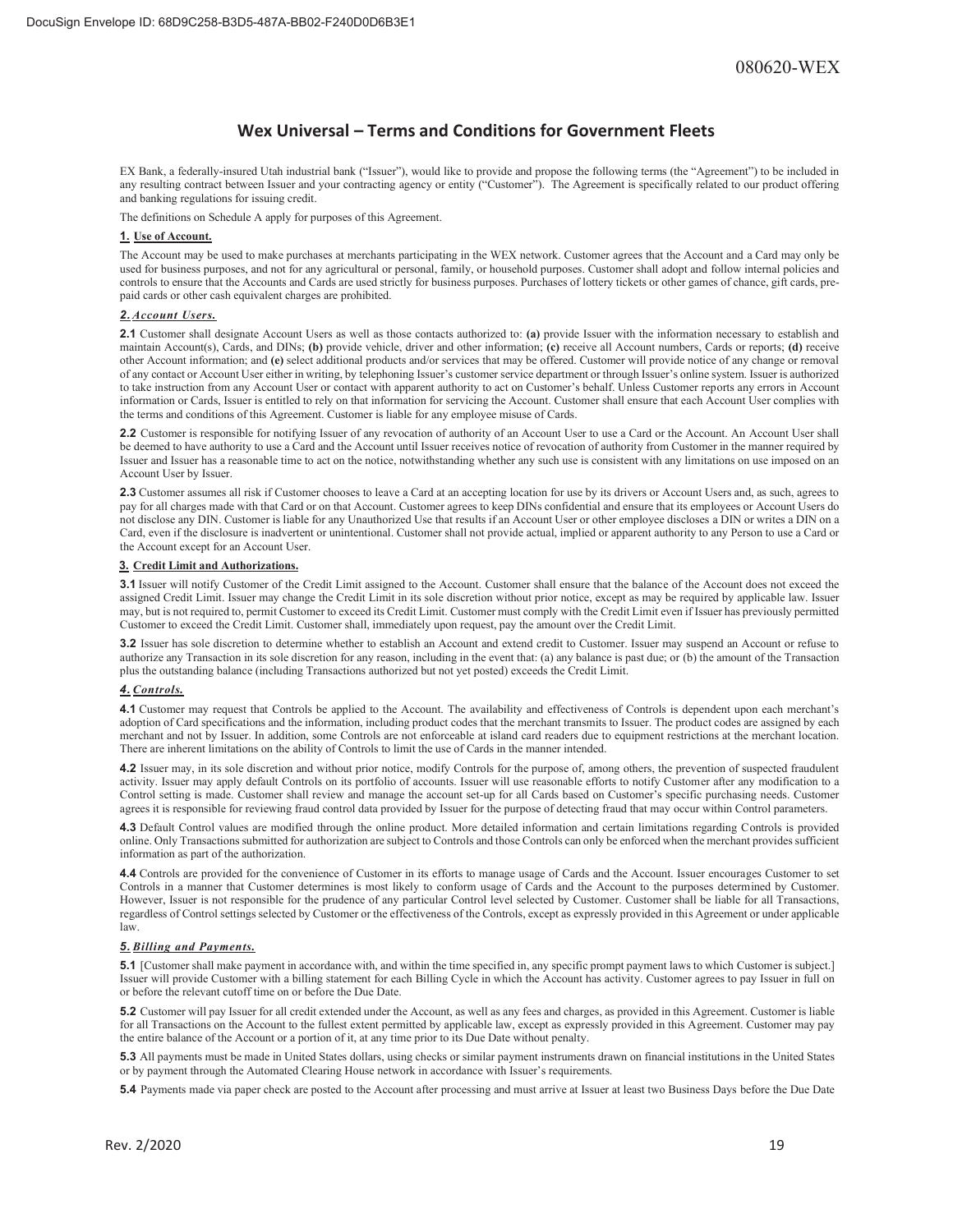on the billing statement. It can take up to two Business Days to process a check from the time the envelope containing a check arrives at Issuer's facility to posting of the check amount to the Account.

**5.5** For payments not made by paper check, payments on a Business Day before the cut-off time in this Section 5.5 (the "Cut-off Time") will be posted on that Business Day. Payments after the Cut-off Time on a Business Day, or on a day other than a Business Day, will be posted on the following Business Day. The Cut-off Times for payments not made by check are as follows: a payment transaction made via Issuer's online payment portal must be completed by 3:00 p.m. ET; a payment transaction made via IVR must be completed by 3:00 p.m. ET; and a payment transaction made via ACH must arrive to Issuer by 3:00 p.m. ET.

**5.6** Regardless of payment method, Customer must ensure that Customer's account number is provided with the payment. Failure to do so will cause processing delays in posting the payment to the Account. Payments that are received at locations other than the address specified on the billing statement, or that do not otherwise comply with instructions on the billing statement or the Agreement, may be delayed in posting.

**5.7** Payments will be applied first to fees and then to other amounts owing on the Account. Issuer, in its sole discretion, may determine when to restore available credit in the Credit Limit after crediting a payment to an Account.

### **6. Reports.**

Issuer provides Transaction data for the Account to the Customer as transmitted by merchants. Customer is responsible for reconciling that data. Issuer will report the data received from merchants and as such is not liable for the accuracy or completeness of the data received, posted, or contained in any specialty reports, management reports, data services, or other information services provided. In addition, Customer understands that in the event an error is identified in a report, such as an incorrect product code, Customer is still liable for the Transaction, but may follow the dispute process as described in this Agreement.

### **7. Late Fees.**

**7.1** Late fees to be applied and paid in accordance with any specific prompt payment laws to which Customer is subject.

### **8. Other Fees.**

In addition to Late Fees, Customer agrees to pay the additional fees in the amounts and as described on the Fee Schedule.

### *9. Disputed Amounts.*

**9.1** Customer shall use its best efforts to resolve any disputes regarding Transactions directly with the relevant merchant, including any dispute related to the quality of goods or services that are purchased in a Transaction or any warranty received in connection with a Transaction.

**9.2** All billed charges must be paid in full regardless of reported disputes. Charges must be disputed in writing within sixty (60) days from the billing date or they will be final and binding. Customer may dispute an amount reflected on a billing statement if: **(a)** the amount does not reflect the face value of the Transaction; **(b)** the amount being disputed is a fee that is not properly accrued under this Agreement; or **(c)** Customer does not believe it is liable for that amount.

**9.3** Transactions made at an island card reader where Customer or Account User did not obtain a receipt at the time of sale are eligible for dispute. However, the receipt may provide the only opposing record to the Transaction information submitted by the merchant. In addition, island card reader Transactions require both a valid Card and DIN to be authorized and often disputes regarding such transaction are the result of an Account User failing to comply with limits on Card usage imposed by Customer, which does not constitute Unauthorized Use or relieve Customer from liability for the Transaction.

**9.4** Certain Transactions in dispute may qualify for charge back to the merchant. Issuer will use reasonable efforts to charge the Transaction back to the merchant in accordance with Issuer's procedures under its merchant acceptance agreement with the merchant. Any charge back paid by the merchant to Issuer will be credited to the relevant Account. Customer may be liable for the Transaction if the disputed item cannot be charged back to the merchant.

### *10. Unauthorized Use.*

**10.1** If Customer or an Account User knows of or suspects the loss or theft of a Card or Account or possible Unauthorized Use, or if Customer would like to terminate authority of an Account User to use a Card or Account, Customer will notify Issuer by immediately calling **1-866-544-5796**. Customer shall adopt and maintain reasonable security precautions and controls to prevent Unauthorized Use.

**10.2** Except as provided in Section 10.3, Customer will be liable to Issuer for all Unauthorized Use of a Card or Account: **(a)** that occurs before Customer provides Issuer with notice that a Card is lost or stolen or other possible Unauthorized Use of an Account provided in Section 10.1 of this Agreement; or **(b)** Issuer determines that such Unauthorized Use would have been prevented by Customer adopting and following reasonable security precautions and controls surrounding the Cards or Accounts as described in Sections 1, 4 and 10.1 of this Agreement. A failure by an Account User to comply with Customer's internal policy regarding use of an Account or Card does not, by itself, result in Unauthorized Use of an Account or Card.

**10.3** If Issuer has provided Customer with fewer than ten (10) Cards to access the Account, Customer's liability for Unauthorized Use of a Card will be limited to the lesser of fifty dollars (\$50) or the amount of money, property, labor or services obtained by the Unauthorized Use of the Card before notification is provided to Issuer of a lost or stolen Card or potential Unauthorized Use of a Card. The limitation on liability for Unauthorized Use of a Card as described in this Section 10.3 shall apply irrespective of any other provision of this Agreement and this Section 10.3 shall control in the event of any inconsistency between this Section 10.3 and any other provision of this Agreement.

**10.4** Customer will use reasonable efforts to recover a Card from any Person whose authority to use Customer's Account has terminated or from any unauthorized individual with possession of or access to a Card. Customer will give Issuer and any law enforcement authority reasonable assistance with any investigation and prosecution with respect to Unauthorized Use, including without limitation, obtaining an affidavit or similar written, signed statement from the applicable Account User.

### **11. Representations by Customer.**

Customer represents and warrants to Issuer that: **(a)** this Agreement constitutes the legal, valid, binding, and enforceable agreement of Customer; and **(b)**  that Customer's execution and performance of this Agreement **(i)** does not constitute a breach of any agreement between Customer and a Person other than Issuer, or of any duty arising in law or equity, **(ii)** does not violate any law, rule or regulation applicable to Customer, and **(iii)** if Customer is an organization, is within the organizational powers of Customer and has been authorized by all necessary organizational action of Customer.

### *A. Other Obligations of Customer.*

**A.1** Customer shall provide information requested by Issuer for purposes of Issuer's compliance with federal law related to customer identification and verification, including, but not limited to, name, address, date of birth, and other application information to identify the Customer and/or Account Users.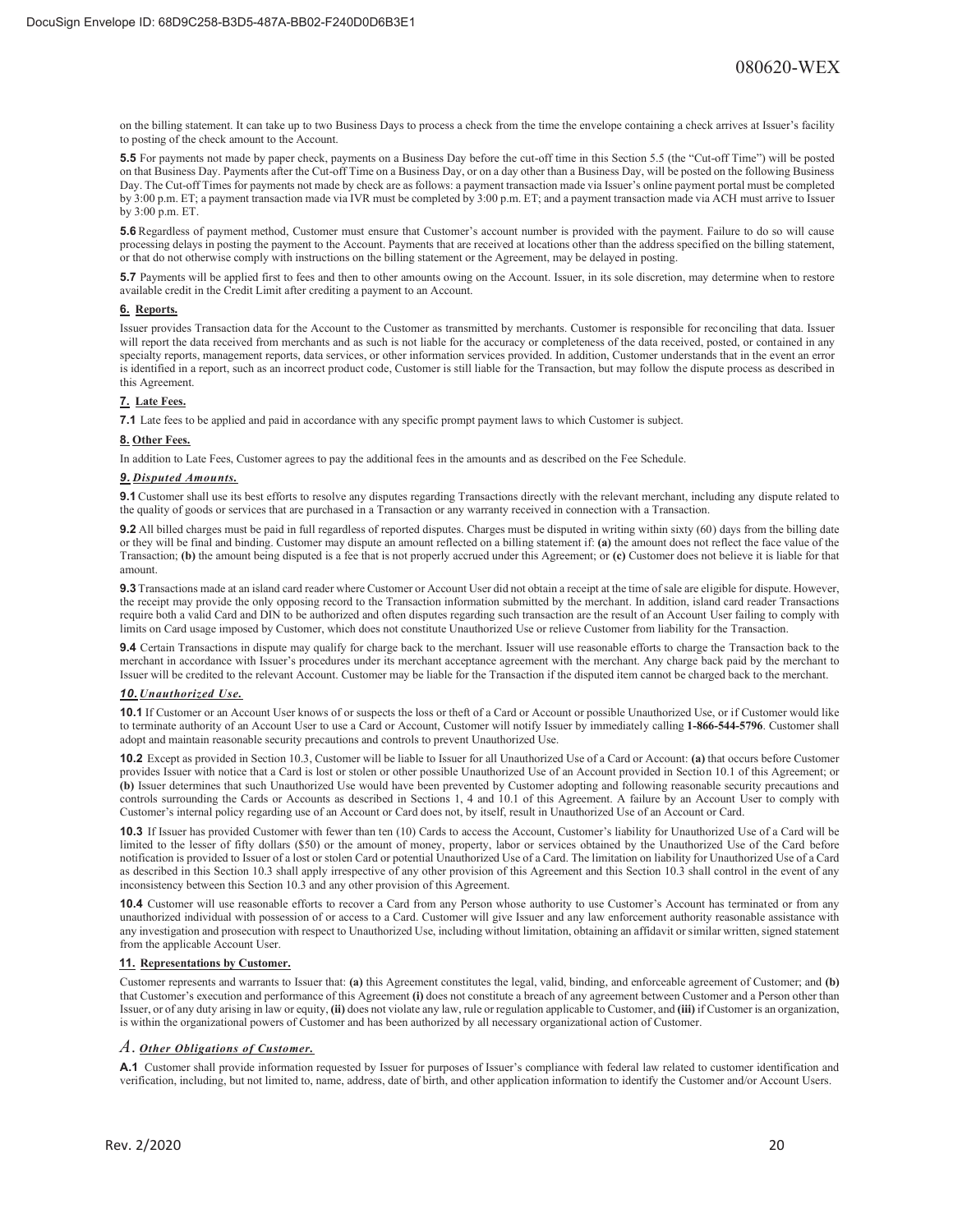**A.2** Issuer may investigate the financial condition of Customer and its subsidiaries and affiliates at any time. If requested, Customer agrees to furnish Issuer copies of its official and finalized financial statements or other applicable financial information no later than one hundred twenty (120) days following the end of each of its fiscal years. The financial statements shall have been prepared, consistently year-over- year and shall be in accordance with the books and records of Customer. Any financial information submitted shall be kept confidential by Issuer in accordance with Section 20.

**A.3** Customer agrees to provide written notice **(a)** in advance of any change to its legal name or in the ownership of Customer, **(b)** in advance of any change in the organizational structure of Customer, including any merger or reorganization, or sale of substantially all of Customer's assets, **(c)**  immediately if Customer becomes insolvent or the subject of bankruptcy or insolvency proceedings, or **(d)** immediately after any appointment of a receiver or trustee for the benefit of creditors of Customer.

### B. **Amendment.**

Customer agrees that Issuer may change the rates, charges, and other terms of this Agreement, including the Fee Schedule, as well as introduce new terms and fees to the fullest extent permitted under applicable law. Issuer will provide Customer with any notice of such change as required by applicable law. Any change in the terms and conditions of the Account may be applied to the outstanding balance on the Account to the extent permitted by applicable law.

### *14. Term and Termination.*

**14.1** This Agreement is effective when a Card is issued to Customer or Issuer opens an Account for Customer and shall remain in effect until terminated by a Party. Customer and Issuer each shall have the right to terminate this Agreement for any reason. Issuer's right to terminate this Agreement pursuant to this Section 14.1 are in addition to Issuer's termination rights under Section 15 if Customer is in Default and under Section 14.5 in connection with the termination or modification of products or services.

**14.2** Customer shall exercise its termination right under Section 14.1 by providing written notice to Issuer. Issuer shall have a reasonable amount of time to terminate the Account after receiving a notice of termination from Customer. Issuer shall provide Customer with any notice required by applicable law in connection with the exercise of its termination right under Section 14.1.

**14.3** Customer shall not use a Card or the Account to make a purchase after termination of this Agreement. Customer shall return to Issuer, or provide verification of the destruction of, all Account numbers or Cards. Customer may retain a copy of any records or Account information for archival or data retention purposes.

**14.4** The terms and conditions of this Agreement shall continue to apply until all amounts owing with respect to the Account are paid in full and Customer has performed all of its obligations under this Agreement. As a result, after termination, Customer remains obligated to pay for all amounts owing on an Account and charged under this Agreement after termination. Section 19 (Arbitration), Section 20 (Confidentiality) and Section 21 (Program Information) shall survive indefinitely.

**14.5** Issuer may, for any reason, elect to terminate or modify any product or service described in this Agreement, or provided in connection with the Account in which Customer or an Account User has enrolled, upon such notice (if any) as may be required by applicable law.

### *15. Default by Customer.*

**15.1** Customer will be in "Default" under this Agreement if: **(a)** Customer fails to perform any obligation under this Agreement; **(b)** a representation or warranty by Customer in connection with this Agreement was incorrect or misleading when made; **(c)** any petition in bankruptcy, insolvency, receivership, or reorganization or proceeding pursuant to any other debtor relief law is filed by or against Customer; **(d)** any order is entered appointing a receiver, custodian, trustee, liquidator, or any other person with similar authority over the assets of Customer; **(e)** there is an insolvency, dissolution, reorganization, or assignment for the benefit of creditors with respect to Customer, or any other material adverse change in the financial condition of Customer; **(f)** any adverse judgment, order or award is entered against Customer that has a material adverse impact on the financial condition of Customer or a detrimental effect on the ability of Customer to perform its obligations under this Agreement; **(g)** Customer is in default under any other agreement between Customer and Issuer or its affiliates; or **(h)** any event described in Section 15.1(a) through (g) occurs with respect to any Guarantor or any Guarantor repudiates or otherwise defaults in its obligations under a guaranty.

**15.2** If Customer is in Default: **(a)** Customer will not have any further right to borrow under this Agreement; **(b)** Issuer may declare all outstanding amounts under the Account to be immediately due and payable; **(c)** Issuer may terminate this Agreement; and **(d)** Issuer will have the right to bring suit and exercise all rights and remedies available under applicable law. In addition, if Customer is in Default, Issuer may, in its sole discretion, suspend all services and obligations, shorten the billing cycle, and change the payment terms. A suspension of services or obligations will not be deemed a waiver of any right to terminate this Agreement, whether as a result of the Default to which such suspension of services or obligations relates or otherwise. Customer agrees to pay any and all costs (including reasonable attorneys' fees) incurred by Issuer in enforcing Customer's obligations under this Agreement.

### *16. Foreign Transactions.*

**16.1** Cards are issued for use by Customer's operations based in the United States, but may be used in Canada. Customer may not distribute a Card to a Person based in a country other than the United States. If a Card is used in any country other than the United States, Customer will: **(a)** be billed in U.S. Dollars; **(b)** receive reporting in English; and **(c)** pay the currency conversion fee as reflected in the Fee Schedule (unless such fee is waived).

**16.2** Issuer will convert any Transaction made in a foreign currency into a U.S. Dollar amount before the Transaction is posted to the Account. The exchange rate between the Transaction currency (the foreign currency) and the billing currency (U.S. Dollars) used for processing an international Transaction is a rate selected by Issuer using rates available in wholesale currency markets for the date that the Transaction is posted by Issuer, which rate may vary from the rate Issuer itself receives, or the government mandated rate in effect at that time. The conversion rate used on the posting date may differ from the rate applicable on the date of the Transaction.

### *17. Limitations on Liability.*

Issuer shall not be liable for any loss sustained by Customer or any other Person resulting from any act or omission by Issuer or any other Person, whether with respect to the exercise or enforcement of its rights or remedies under this Agreement or otherwise, unless the loss is caused by Issuer's gross negligence or willful misconduct. Issuer's liability shall be limited to actual damages incurred by Customer as a direct result of Issuer's gross negligence or willful misconduct. Issuer's liability for actual damages shall not exceed the sum of: **(a)** all fees paid by Customer to Issuer under this Agreement in the twelve (12) month period prior to the date when any claim is made against Issuer; plus **(b)** all other revenue earned by Issuer for all of Customer's Transactions made in the twelve (12) months prior to the date of any claim made against Issuer. In no event will Issuer be liable for incidental, special, consequential or punitive damages and Customer expressly and unconditionally waives any right to such damages. Except as otherwise required under applicable law, Issuer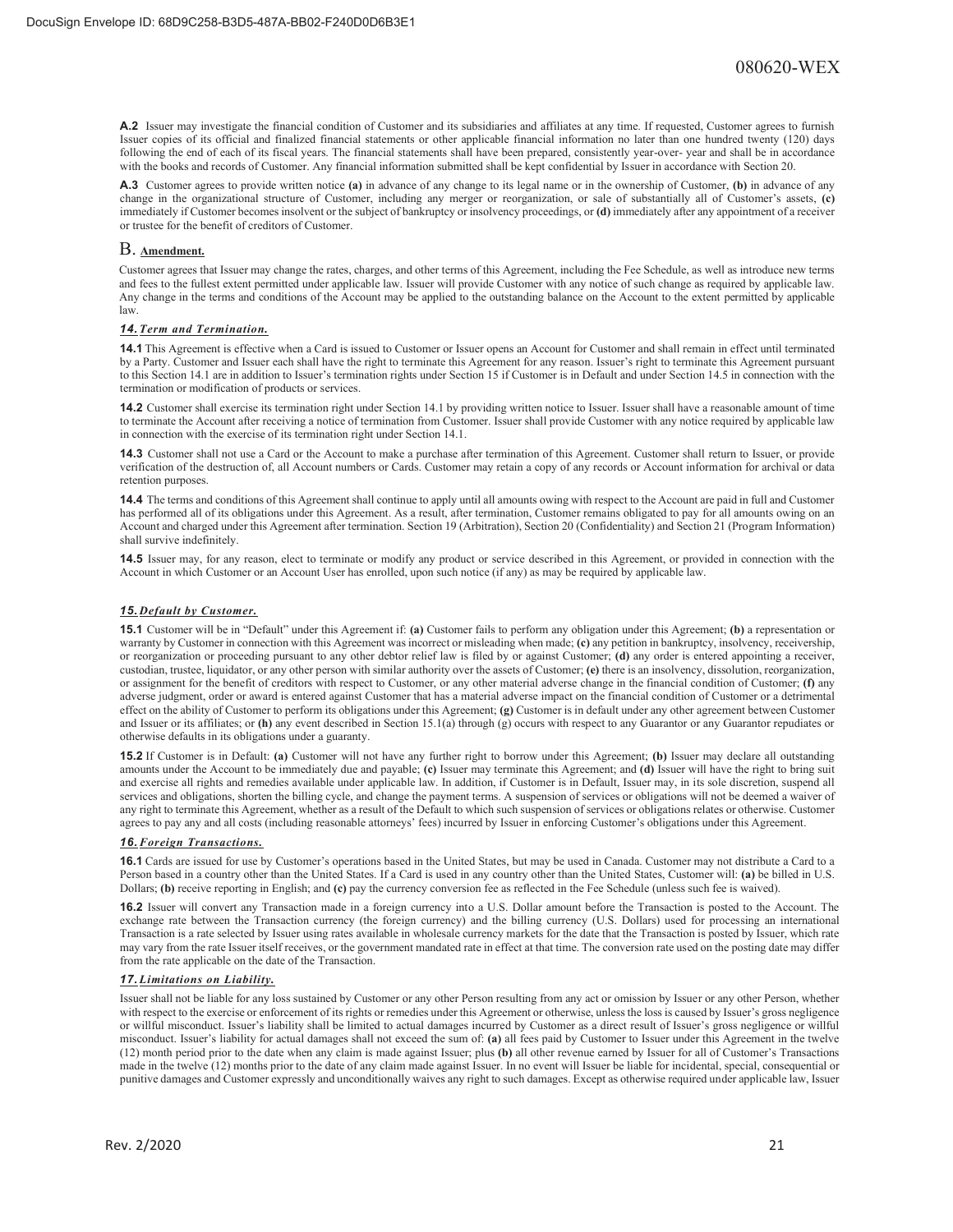makes no warranty with respect to goods, products, merchantability, or services purchased with a Card or the Account, or through Issuer. Issuer is not responsible for any failure of a merchant to accept the Account or a Card.

**17.1** Issuer is not liable to Customer for any loss, liability or damages that Customer suffers as a result of, related to, or in any way are connected with any fraud control or purchase restriction measures Issuer elects to implement from time to time, unless such loss, liability or damage is a direct result of Issuer's gross negligence or willful misconduct.

### *18. Waivers.*

**18.1** THE PARTIES AGREE VOLUNTARILY, INTENTIONALLYAND IRREVOCABLY TO WAIVE ALL RIGHT TO TRIAL BY JURY IN ANY PROCEEDING INSTITUTED IN ANY COURT, ARISING OUT OF THIS AGREEMENT.

**18.2** Customer waives personal service of process in connection with any action or proceeding commenced by Issuer in connection with this Agreement, and agrees that service may be made by certified mail to the last known address in Issuer's records.

### *19. ARBITRATION.*

PLEASE READ THIS PROVISION OF THE AGREEMENT CAREFULLY.

**19.1** This section provides that disputes may be resolved by binding arbitration. Arbitration replaces the right to go to court, have a jury trial or initiate or participate in a class action. In arbitration, disputes are resolved by an arbitrator, not a judge or jury. Arbitration procedures are simpler and more limited than in court. This arbitration provision is governed by the Federal Arbitration Act ("FAA"), and shall be interpreted in the broadest way the law will allow.

**19.2 Covered Claims**. **(a)** Customer or Issuer may arbitrate any claim, dispute or controversy between Customer and Issuer arising out of or related to this Account, any previous related Account, the relationship between Customer and Issuer, or any other product or service provided by or through Issuer (called "Claims"). In this Arbitration provision, the term "Issuer" includes any of Issuer's affiliates that provide or are involved in providing any products or services to Customer and the term "Customer" includes any Guarantor. Claims include disputes relating to incentives or benefits relating to the Account. A Person who asserts a Claim, or against whom a Claim may be asserted, that is subject to this Arbitration provision may be referred to as a "Covered Person." **(b)** If arbitration is chosen by a Covered Person, then no Covered Person will have the right to litigate that Claim in court or have a jury trial on that Claim. **(c)** Except as stated below, all Claims are subject to arbitration, no matter the legal theory on which they are based on or the remedy (damages, or injunctive or declaratory relief) they seek, including Claims based on contract, tort (including intentional tort), fraud, agency, any Person's negligence, statutory or regulatory provisions, or any other sources of law; Claims made as counterclaims, cross-claims, third-party claims, interpleaders or otherwise; Claims made regarding past, present or future conduct; and Claims made independently or with other Claims. This also includes Claims made by or against any Person connected with Customer or Issuer, or by a Person making a Claim through Customer or Issuer, such as an Account User, employee, agent, representative or an affiliated/parent/subsidiary company.

**19.3 Arbitration Limits. (a)** Individual Claims filed in a small claims court are not subject to arbitration, as long as the matter stays in small claims court. **(b)** Claims brought as part of a class action, private attorney general or other representative action can be arbitrated only on an individual basis. The arbitrator has no authority to arbitrate any claim on a class or representative basis and may award relief only on an individual basis. If arbitration is chosen by any Covered Person, the Covered Person asserting the Claim may not pursue the Claim as part of a class action or other representative action. Claims of two (2) or more Persons may not be combined in the same arbitration. However, applicants, Account Users on a single Account and/or related Accounts or corporate affiliates are considered as one Person for these purposes.

**19.4 How Arbitration Works. (a)** Arbitration shall be conducted by the American Arbitration Association ("AAA") according to this arbitration provision and the applicable AAA arbitration rules in effect when the claim is filed ("AAA Rules"), except where those rules conflict with this arbitration provision. The AAA Rules may be obtained at the AAA's website (www.adr.org) or by calling 800-778-7879. A Covered Person may choose to have a hearing, appear at any hearing by phone or other electronic means, and/or be represented by counsel. Any in-person hearing will be held in the same city as the U.S. District Court closest to Customer's billing address. **(b)** If the AAA is not available to conduct the arbitration, then a Covered Person may petition a court of appropriate jurisdiction to designate an appropriate arbitrator. **(c)** Arbitration may be requested at any time, even where there is a pending lawsuit, unless a trial has begun or a final judgment entered. A Covered Person does not waive the right to arbitrate by filing or serving a complaint, answer, counterclaim, motion or discovery in a court lawsuit. To choose arbitration, a Covered Person may file a motion to compel arbitration in a pending matter and/or commence arbitration by submitting the required AAA forms and requisite filing fees to the AAA. **(d)** The arbitration shall be conducted by a single arbitrator in accord with this arbitration provision and the AAA Rules, which may limit discovery. The arbitrator shall not apply any federal or state rules of civil procedure for discovery, but the arbitrator shall honor claims of privilege recognized at law and shall take reasonable steps to protect Account information and other confidential information of a Covered Person if requested to do so. The arbitrator shall apply applicable substantive law consistent with the FAA and applicable statute of limitations, and may award damages or other relief under applicable law. **(e)** The arbitrator shall make any award in writing and, if requested by a Covered Person, shall provide a brief statement of the reasons for the award. An arbitration award shall decide the rights and obligations only of the Persons named in the arbitration, and shall not have any bearing on any other Person or dispute.

**19.5 Paying for Arbitration.** Arbitration fees will be allocated according to the applicable AAA Rules. All Persons are responsible for their own attorney's fees, expert fees and any other expenses, unless the arbitrator awards such fees or expenses to a Person based on applicable law.

**19.6 The Final Award. (a)** Any award by an arbitrator is final unless a Covered Person appeals it in writing to the AAA within thirty (30) days of notice of the award. The arbitration appeal shall be determined by a panel of three (3) arbitrators. The panel will consider all facts and legal issues anew based on the same evidence presented in the prior arbitration, and will make decisions based on a majority vote. Arbitration fees for the arbitration appeal shall be allocated according to the applicable AAA Rules. An award by a panel on appeal is final. A final award is subject to judicial review as provided by applicable law. **(b)** A final award may be entered in any court of appropriate jurisdiction.

**19.7** If any part of this arbitration provision is deemed invalid or unenforceable, the other terms shall remain in force, except that there can be no arbitration of a class or representative Claim. This arbitration provision may not be amended, severed or waived, except as provided in this Agreement or in a written agreement between Customer and Issuer.

### **20. Confidentiality.**

All information furnished by either Party or by any affiliate of Issuer in connection with this Agreement will be kept confidential (and will be used by the other Party only in connection with this Agreement), except to the extent that the information: **(a)** is already lawfully known when received; **(b)** becomes lawfully obtainable from other sources; **(c)** is required to be disclosed in any document filed with the Securities and Exchange Commission, the Federal Deposit Insurance Corporation, or any other agency of any government; **(d)** is disclosed by Issuer to its financial services regulators; **(e)** is used or disclosed as provided in this Agreement or with the consent of the Person whose information is being used or disclosed; or **(f)** is required by law to be disclosed, provided that notice of the disclosure has been given (when legally permissible) by the Party proposing to make such disclosure, which notice, when practicable, shall be given sufficiently in advance of the proposed disclosure to permit the other Party to take legal action to prevent the disclosure. Nothing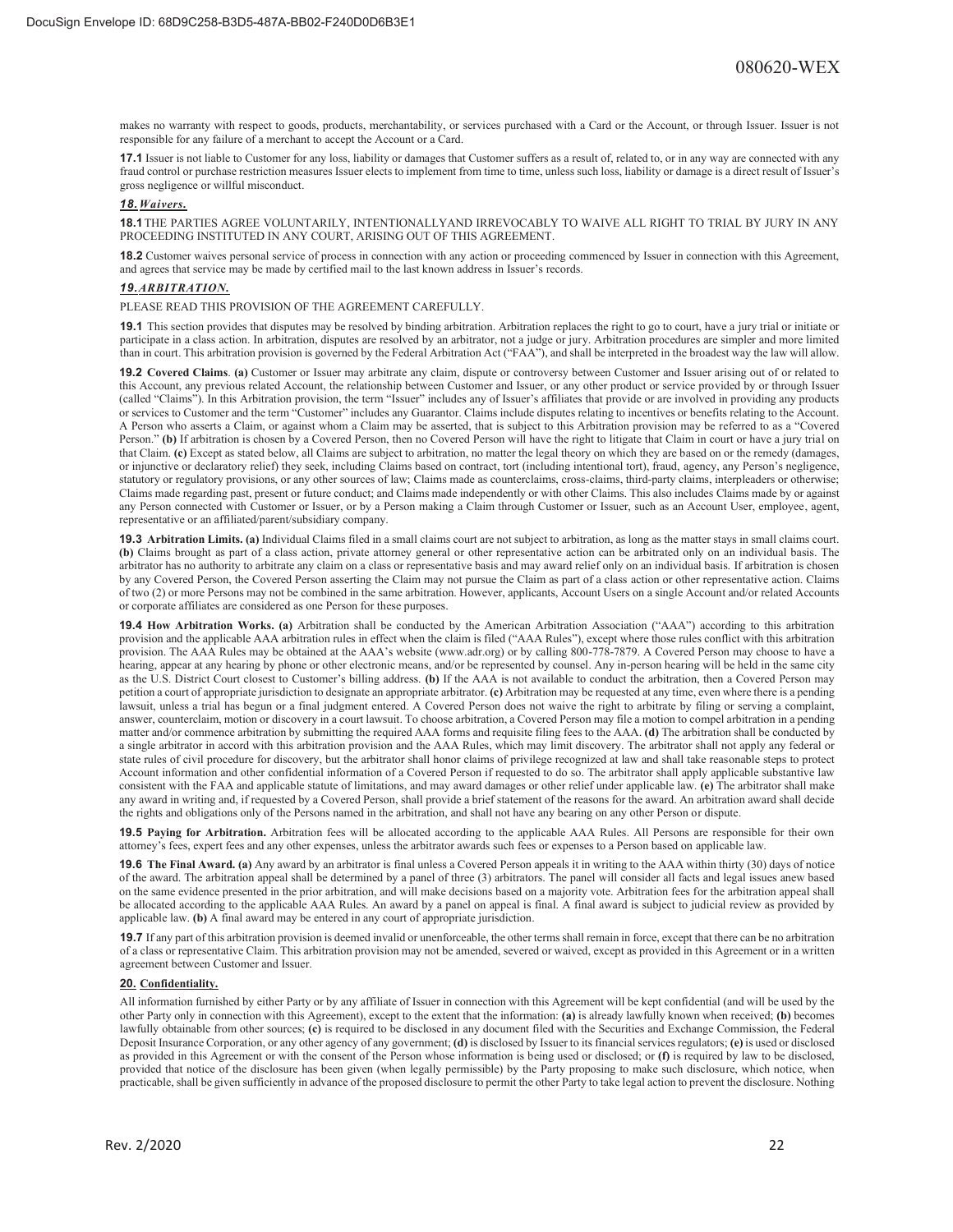in this section or this Agreement prohibits Issuer from providing any information to its affiliates or third-party servicers related to the operation and maintenance of the business of Issuer and its affiliates, and Customer expressly agrees to these disclosures and use of information, provided that such affiliates and third-party servicers agree to maintain the information confidentially and not disclose it to any other parties without Issuer's authorization.

### **21. Program Information.**

Transaction information related to the Account may be provided to merchants who accept the Card as payment for goods and services. Issuer and its affiliates may use and disclose information obtained by Issuer in operating its card programs, including Transaction information and/or identifiable information of the Customer (collectively, "Program Information") for the purpose of operating Issuer's and its affiliates' business, delivering, improving, and customizing their respective services, sending communications related to their respective business, and for other legitimate purposes permitted by applicable law. Without limiting the foregoing, Issuer may provide Program Information to its affiliates and third parties which provide goods or services to commercial enterprises and Customer understands that Issuer, its affiliates, including but not limited to WEX Inc., and third parties may contact Customer to offer additional products or services including, for example, discount networks for certain non-fuel merchant purchases and telematics products designed to assist customers with vehicle tracking and management. If Customer chooses to enroll in any such product or service offered by Issuer, its affiliates or a third party, Customer may be required to complete additional enrollment forms or agreements, and/or agree to additional terms and conditions (which may include fees for use) with respect to such products or services. For more information on Issuer's privacy policy, please visit the website at: https://www.wexinc.com/privacy-policy/. Issuer and its affiliates may use and disclose Program Information that is not identifiable to Customer in industry analytics and other data services or products provided to third parties. Program Information shall be subject to this Section 21 (Program Information) and not Section 20 (Confidentiality).

### **22. Assignment.**

Customer may not assign this Agreement or any interest, rights or obligations under this Agreement, without Issuer's prior written consent. Issuer may, in its sole discretion, assign this Agreement and any of its obligations, transfer any right, or delegate any duty of performance under this Agreement without further notice. The Person to whom Issuer makes any assignment is entitled to all of Issuer's rights under this Agreement, to the extent that those rights were assigned.

#### **23. Miscellaneous.**

**23.1** Customer may purchase dyed special fuel using its Account or Cards. Customer acknowledges that all dyed special fuel purchases will be used exclusively for off- road purposes and according to all applicable laws governing its use. Issuer is not liable in any way for any misuse or mishandling by Customer of any dyed special fuel. Upon request from applicable governmental authorities, Issuer may provide information regarding Customer's dyed special fuel purchases without prior authorization from Customer.

**23.2** Issuer may monitor telephone communications between its employees and its customers for service quality purposes. Customer consents to such monitoring and recording of telephone communications and agrees to notify employees who may be in telephone contact with Issuer's representatives that periodic monitoring of conversations will occur.

**23.3** Issuer's compliance with this Agreement shall be excused to the extent that any failure or delay in performance by Issuer is attributable, in whole or in part, to causes or circumstances beyond Issuer's reasonable control including, but not limited to, acts of God; civil disturbance; war; acts of government; natural disasters; labor disputes and computer or telecommunication failures.

**23.4** This Agreement and any and all claims relating to or arising out of this Agreement, whether sounding in contract, tort, or otherwise, in each case, shall be governed by federal law and, to the extent that state law applies, the laws of the State of Utah.

**23.5** If either Party is notified by a state or federal regulatory body that any aspect of the services provided by Issuer or this Agreement does not comply with any applicable law, regulation, rule, policy, or order, then the affected Party shall give the other Party prompt written notice of the non-compliance. Following notice, the affected obligations will be suspended and the failure to perform those obligations will not be deemed a breach of or Default under this Agreement so long as the affected Party is unable to perform due to the notice given by the state or federal regulatory body.

**23.6** Nothing contained in this Agreement, or the performance by a Party of its obligations under this Agreement, shall result in the Parties having a partnership, co-venture or agency relationship, except to the extent that a Party is expressly designated to act as an agent of the other Party, or render a Party responsible for the debts, liabilities or obligations of the other Party.

**23.7** No delay or omission by Issuer to exercise any right under the Agreement shall impair such right or be construed to be a waiver of any default. The authorization of Transactions shall not constitute any waiver, including of Issuer's rights with respect to such Transaction. Any single or partial exercise of any such right by Issuer shall not preclude other or further exercise thereof or the exercise of any other right. No waiver, amendment, or other variation of the terms, conditions, or provisions of the Agreement shall be binding on Issuer unless in writing, and then only to the extent set forth in such writing.

**23.8** No Person other than a Party to this Agreement shall have any right to enforce the terms and conditions of this Agreement. No Person, including an Account User, will be a third party beneficiary of this Agreement.

**23.9** Except as otherwise provided in this Agreement, all notices will be in writing and deemed effective when personally delivered or mailed, first class postage prepaid to the appropriate Party at the address set forth in the application for credit or at such other address as the Parties may indicate from time to time. In addition to the notice methods provided above, the Parties agree that a communication: **(a)** by facsimile to a number identified by the recipient as appropriate for communication under this Agreement; or **(b)** by email to or from an address normally used by an Account User for business communications, shall be considered to be a "writing" and to be "signed" by the Party transmitting it for all purposes. The Parties agree to waive any claim that a transmission does not satisfy any writing or signature requirements under applicable law. The Parties agree that a photocopy or printed copy of a facsimile or email constitutes the "best evidence" and an "original" of such a writing.

23.10 If any portion of this Agreement is held to be invalid, the remaining portions shall remain in full force and effect and shall continue to be binding upon the parties (except as specifically provided in Section 19 (Arbitration)).

**23.11** This Agreement, any notices in connection with this Agreement, and any guaranty of Customer's obligations under this Agreement constitutes the entire agreement among the Parties and supersedes all prior agreements, understandings, and arrangements, oral or written, among the Parties with respect to the subject matter hereof.

## *Schedule A*

### **Definitions**

"Account" means the charge card account provided to Customer by Issuer. An Account may be accessed by a Card or an account number.